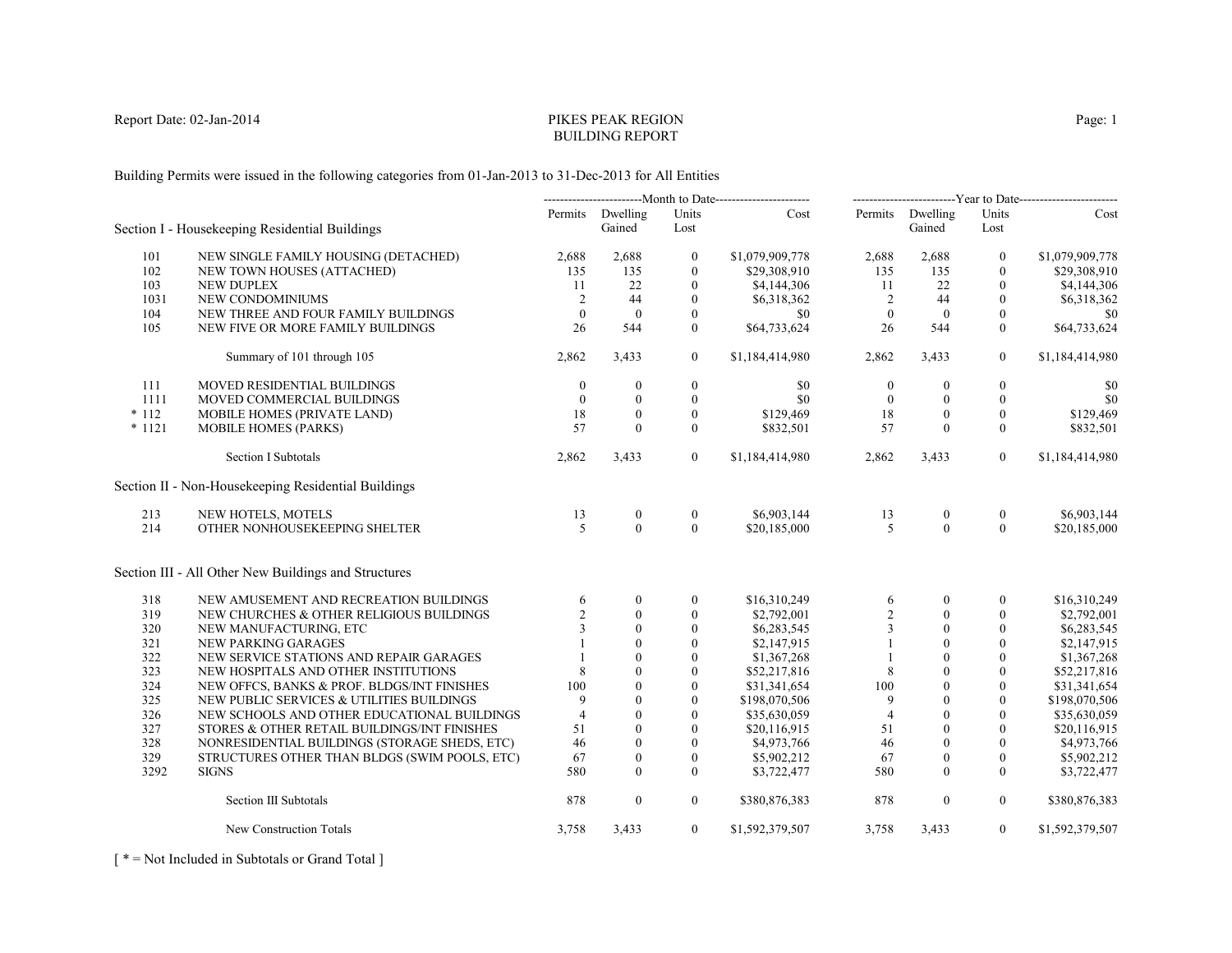# PIKES PEAK REGIONBUILDING REPORT

Building Permits were issued in the following categories from 01-Jan-2013 to 31-Dec-2013 for All Entities

|     |                                                 |              |                    |                | Month to Date---------------------- |                  |                    |                  | -------------------------Year to Date------------------------ |
|-----|-------------------------------------------------|--------------|--------------------|----------------|-------------------------------------|------------------|--------------------|------------------|---------------------------------------------------------------|
|     | Section IV - Additions and Alterations          | Permits      | Dwelling<br>Gained | Units<br>Lost  | Cost                                | Permits          | Dwelling<br>Gained | Units<br>Lost    | Cost                                                          |
| 433 | RESIDENTIAL BLDGS CONV TO INCREASE UNITS        | $\theta$     |                    | 0              | \$0                                 | $\theta$         | $\theta$           | $\theta$         | \$0                                                           |
| 434 | RESIDENTIAL ALTERATIONS (REMODEL, ADD, ETC)     | 15,919       | $\mathbf{0}$       | $\theta$       | \$145,602,115                       | 15,919           | $\theta$           | $\theta$         | \$145,602,115                                                 |
| 435 | RESIDENTIAL REMODEL THAT DECREASE UNITS         |              |                    |                | \$12,000                            |                  | $\Omega$           |                  | \$12,000                                                      |
| 436 | RESIDENTIAL GARAGES AND CARPORTS (ATT & DET)    | 252          | $\mathbf{0}$       | $\mathbf{0}$   | \$8,699,205                         | 252              | $\boldsymbol{0}$   | $\boldsymbol{0}$ | \$8,699,205                                                   |
| 437 | COMMERCIAL ALTERATIONS (ADD, REMODEL, ETC)      | 1,746        | $\Omega$           | $\theta$       | \$214,232,267                       | 1,746            | $\theta$           | $\theta$         | \$214,232,267                                                 |
|     | Section IV Subtotals                            | 17,918       | $\overline{0}$     |                | \$368,545,587                       | 17,918           | $\mathbf{0}$       | 1                | \$368,545,587                                                 |
|     | Section V - Conversions                         |              |                    |                |                                     |                  |                    |                  |                                                               |
| 540 | REMODEL COMMERCIAL TO RESIDENTIAL               | $\theta$     |                    | 0              | \$0                                 | $\bf{0}$         | $\theta$           | $\mathbf{0}$     | \$0                                                           |
| 541 | REMODEL RESIDENTIAL TO COMMERCIAL               | $\Omega$     | $\Omega$           | $\theta$       | \$0                                 | $\mathbf{0}$     | $\theta$           | $\Omega$         | \$0                                                           |
|     | <b>Section V Subtotals</b>                      | $\mathbf{0}$ | $\theta$           | $\overline{0}$ | \$0                                 | $\boldsymbol{0}$ | $\boldsymbol{0}$   | $\mathbf{0}$     | \$0                                                           |
|     | Section VI - Demolitions and Razing of Building |              |                    |                |                                     |                  |                    |                  |                                                               |
| 645 | DEMOLISH RESIDENTIAL BUILDINGS                  | 383          | $\overline{0}$     | 32             | \$2,000,326                         | 383              | $\mathbf{0}$       | 32               | \$2,000,326                                                   |
| 649 | DEMOLISH COMMERCIAL BUILDINGS                   | 6            | $\theta$           | $\theta$       | \$36,500                            | 6                | $\mathbf{0}$       | $\theta$         | \$36,500                                                      |
|     | Section VI Subtotals                            | 389          | $\overline{0}$     | 32             | \$2,036,826                         | 389              | $\overline{0}$     | 32               | \$2,036,826                                                   |
|     | Add, Alt and Conversion Totals                  | 18,307       | $\overline{0}$     | 33             | \$370,582,413                       | 18,307           | $\overline{0}$     | 33               | \$370,582,413                                                 |
|     |                                                 |              |                    |                |                                     |                  |                    |                  |                                                               |
|     | ***** GRAND TOTAL                               | 22,065       | 3,433              | 33             | \$1,962,961,920                     | 22,065           | 3.433              | 33               | \$1,962,961,920                                               |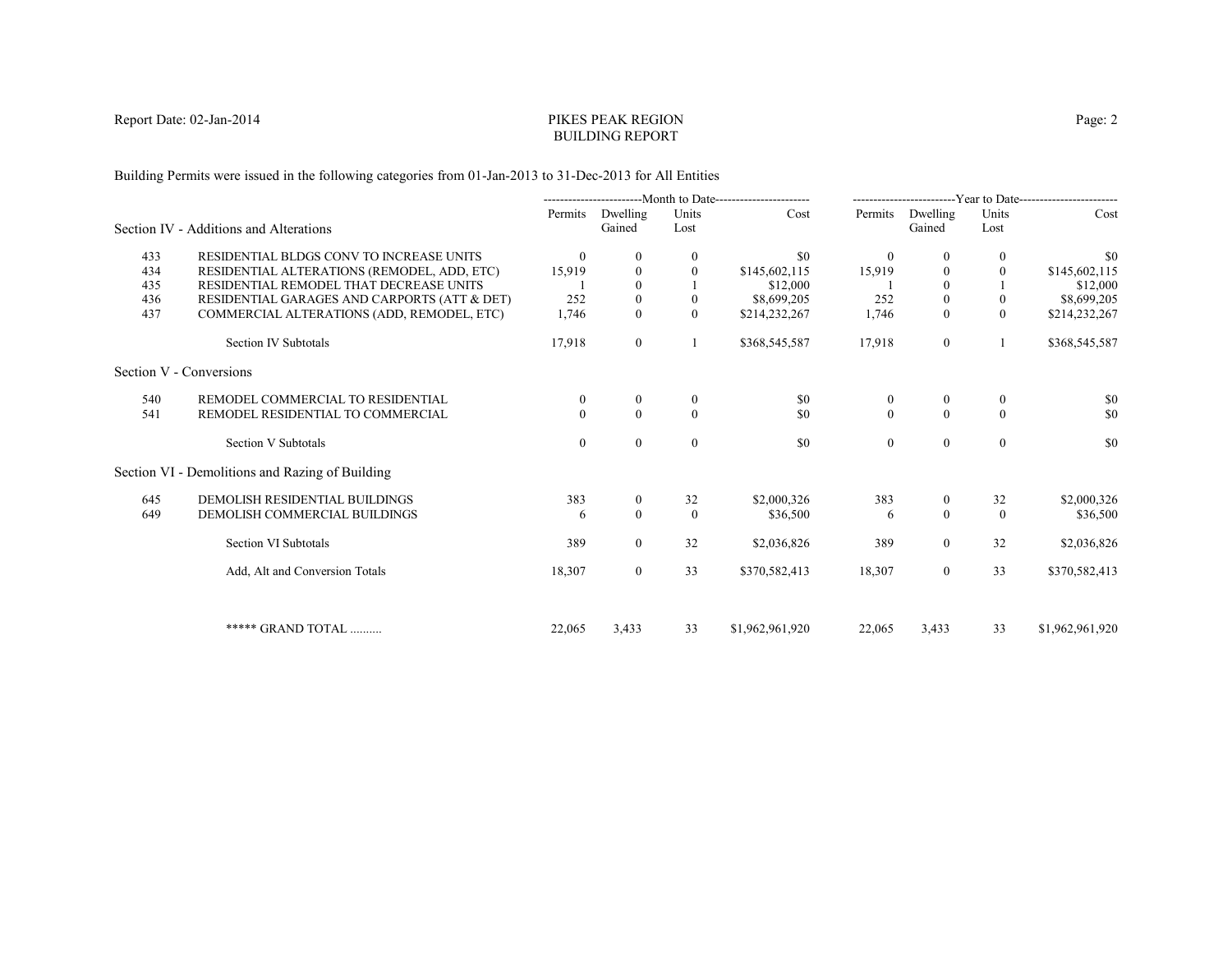# PIKES PEAK REGIONBUILDING REPORT

Building Permits were issued in the following categories from 01-Jan-2013 to 31-Dec-2013 for All Entities

| I57737 NEW SINGLE FAMILY HOUSING (DETACHED)<br>\$751,916<br><b>HOMEOWNER</b><br>13090 TAHOSA LN - RESIDENCE<br>I57795 COMMERCIAL ALTERATIONS (ADDITIONS, REMODELS, ETC)<br><b>SWINERTON BUILDERS</b><br>\$7,081,321<br>1855 TELSTAR DR - INTERIOR REMODEL<br>\$2,372,750<br>WESTERN NATIONAL CONTRACTORS<br>157831<br>NEW FIVE OR MORE FAMILY BUILDINGS<br>5592 WOODMEN RIDGE VW - NEW APRTMNT BLDG, TYPE 1, 20 UNIT W ATT GARAGE<br>WESTERN NATIONAL CONTRACTORS<br>\$2,372,750<br>157851 NEW FIVE OR MORE FAMILY BUILDINGS<br>5616 WOODMEN RIDGE VW - NEW APARTMENT BLDG, TYPE 1, 20 UNIT, W/ ATTACH GARAGE<br>WESTERN NATIONAL CONTRACTORS<br>\$2,372,750<br><b>I57853 NEW FIVE OR MORE FAMILY BUILDINGS</b><br>5640 WOODMEN RIDGE VW - NEW APARTMENT BLDG, TYPE 1, 20 UNIT, W/ ATTACH GARAGE |
|--------------------------------------------------------------------------------------------------------------------------------------------------------------------------------------------------------------------------------------------------------------------------------------------------------------------------------------------------------------------------------------------------------------------------------------------------------------------------------------------------------------------------------------------------------------------------------------------------------------------------------------------------------------------------------------------------------------------------------------------------------------------------------------------------|
|                                                                                                                                                                                                                                                                                                                                                                                                                                                                                                                                                                                                                                                                                                                                                                                                  |
|                                                                                                                                                                                                                                                                                                                                                                                                                                                                                                                                                                                                                                                                                                                                                                                                  |
|                                                                                                                                                                                                                                                                                                                                                                                                                                                                                                                                                                                                                                                                                                                                                                                                  |
|                                                                                                                                                                                                                                                                                                                                                                                                                                                                                                                                                                                                                                                                                                                                                                                                  |
|                                                                                                                                                                                                                                                                                                                                                                                                                                                                                                                                                                                                                                                                                                                                                                                                  |
|                                                                                                                                                                                                                                                                                                                                                                                                                                                                                                                                                                                                                                                                                                                                                                                                  |
|                                                                                                                                                                                                                                                                                                                                                                                                                                                                                                                                                                                                                                                                                                                                                                                                  |
|                                                                                                                                                                                                                                                                                                                                                                                                                                                                                                                                                                                                                                                                                                                                                                                                  |
|                                                                                                                                                                                                                                                                                                                                                                                                                                                                                                                                                                                                                                                                                                                                                                                                  |
|                                                                                                                                                                                                                                                                                                                                                                                                                                                                                                                                                                                                                                                                                                                                                                                                  |
| WESTERN NATIONAL CONTRACTORS<br>\$2,372,750<br>157855 NEW FIVE OR MORE FAMILY BUILDINGS                                                                                                                                                                                                                                                                                                                                                                                                                                                                                                                                                                                                                                                                                                          |
| 5664 WOODMEN RIDGE VW - NEW APARTMENT BLDG, TYPE 1, 20 UNIT, W/ ATTACH GARAGE                                                                                                                                                                                                                                                                                                                                                                                                                                                                                                                                                                                                                                                                                                                    |
| <b>I57857 NEW FIVE OR MORE FAMILY BUILDINGS</b><br>WESTERN NATIONAL CONTRACTORS<br>\$2,372,750                                                                                                                                                                                                                                                                                                                                                                                                                                                                                                                                                                                                                                                                                                   |
| 5688 WOODMEN RIDGE VW - NEW APARTMENT BLDG, TYPE 1, 20 UNIT, W/ ATTACH GARAGE                                                                                                                                                                                                                                                                                                                                                                                                                                                                                                                                                                                                                                                                                                                    |
| WESTERN NATIONAL CONTRACTORS<br>\$2,372,750<br><b>157859 NEW FIVE OR MORE FAMILY BUILDINGS</b>                                                                                                                                                                                                                                                                                                                                                                                                                                                                                                                                                                                                                                                                                                   |
| 5760 WOODMEN RIDGE VW - NEW APARTMENT BLDG, TYPE 1, 20 UNIT, W/ ATTACH GARAGE                                                                                                                                                                                                                                                                                                                                                                                                                                                                                                                                                                                                                                                                                                                    |
| $72$ NEW FIVE OR MORE FAMILY BUILDINGS $$\tt WESTERN\ NATIONAL\tt CONTRACTORS\,$ 5543 WOODMEN RIDGE VW - NEW APRTMTN BLDG, TYPE 2, 20 UNIT W/ ATTACH GARAGE<br>\$2,697,981<br>157872 NEW FIVE OR MORE FAMILY BUILDINGS                                                                                                                                                                                                                                                                                                                                                                                                                                                                                                                                                                           |
|                                                                                                                                                                                                                                                                                                                                                                                                                                                                                                                                                                                                                                                                                                                                                                                                  |
| WESTERN NATIONAL CONTRACTORS<br>\$2,697,981<br>157877 NEW FIVE OR MORE FAMILY BUILDINGS                                                                                                                                                                                                                                                                                                                                                                                                                                                                                                                                                                                                                                                                                                          |
| 5544 WOODMEN RIDGE VW - NEW APARTMENT BLDG, TYPE 2, 20 UNIT, W/ ATTACH GARAGE                                                                                                                                                                                                                                                                                                                                                                                                                                                                                                                                                                                                                                                                                                                    |
| WESTERN NATIONAL CONTRACTORS<br>\$2,697,981<br>157879 NEW FIVE OR MORE FAMILY BUILDINGS                                                                                                                                                                                                                                                                                                                                                                                                                                                                                                                                                                                                                                                                                                          |
| 5567 WOODMEN RIDGE VW - NEW APARTMENT BLDG, TYPE 2, 20 UNITS W/ ATTACH GARAGE                                                                                                                                                                                                                                                                                                                                                                                                                                                                                                                                                                                                                                                                                                                    |
| \$2,697,981<br>WESTERN NATIONAL CONTRACTORS<br>157880 NEW FIVE OR MORE FAMILY BUILDINGS                                                                                                                                                                                                                                                                                                                                                                                                                                                                                                                                                                                                                                                                                                          |
| 5591 WOODMEN RIDGE VW - NEW APARTMENT BLDG, TYPE 2, 20 UNIT, W/ ATT GARAGE                                                                                                                                                                                                                                                                                                                                                                                                                                                                                                                                                                                                                                                                                                                       |
| \$2,697,981<br>157883 NEW FIVE OR MORE FAMILY BUILDINGS<br>WESTERN NATIONAL CONTRACTORS                                                                                                                                                                                                                                                                                                                                                                                                                                                                                                                                                                                                                                                                                                          |
| 5712 WOODMEN RIDGE VW - NEW APARTMENT BLDG, TYPE 2, 20 UNIT W/ ATTACH GARAGE                                                                                                                                                                                                                                                                                                                                                                                                                                                                                                                                                                                                                                                                                                                     |
| WESTERN NATIONAL CONTRACTORS<br>\$2,697,981<br><b>157886 NEW FIVE OR MORE FAMILY BUILDINGS</b>                                                                                                                                                                                                                                                                                                                                                                                                                                                                                                                                                                                                                                                                                                   |
| 5736 WOODMEN RIDGE VW - NEW APARTMENT BLDG, TYPE 2, 20 UNIT, W/ ATTACH GARAGE                                                                                                                                                                                                                                                                                                                                                                                                                                                                                                                                                                                                                                                                                                                    |
| \$2,697,981<br>WESTERN NATIONAL CONTRACTORS<br>157887 NEW FIVE OR MORE FAMILY BUILDINGS<br>5784 WOODMEN RIDGE VW - NEW APARTMENT BLDG, TYPE 2, 20 UNIT, W/ ATTACH GARAGE                                                                                                                                                                                                                                                                                                                                                                                                                                                                                                                                                                                                                         |
|                                                                                                                                                                                                                                                                                                                                                                                                                                                                                                                                                                                                                                                                                                                                                                                                  |
| \$812,921<br>WESTERN NATIONAL CONTRACTORS<br>157905<br>NEW AMUSEMENT AND RECREATION BUILDINGS                                                                                                                                                                                                                                                                                                                                                                                                                                                                                                                                                                                                                                                                                                    |
| 5520 WOODMEN RIDGE VW - RECREATION BUILDING                                                                                                                                                                                                                                                                                                                                                                                                                                                                                                                                                                                                                                                                                                                                                      |
| \$571,038<br>NEW SINGLE FAMILY HOUSING (DETACHED)<br>HANDCRAFTED CONSTRUCTION<br>157961<br>5185 LANAGAN ST - RESIDENCE - ENGINEER STAMPED-WALDO FIRE-NEW DESIGN                                                                                                                                                                                                                                                                                                                                                                                                                                                                                                                                                                                                                                  |
|                                                                                                                                                                                                                                                                                                                                                                                                                                                                                                                                                                                                                                                                                                                                                                                                  |
| ASPEN GOLD GEN. CONTR. & ENG.<br>\$675,351<br>158063 NEW SINGLE FAMILY HOUSING (DETACHED)                                                                                                                                                                                                                                                                                                                                                                                                                                                                                                                                                                                                                                                                                                        |
| 790 LONG TIMBER LN - RESIDENCE - ENGINEER STAMPED                                                                                                                                                                                                                                                                                                                                                                                                                                                                                                                                                                                                                                                                                                                                                |
| ELDER CONSTRUCTION, INC<br>\$750,000<br>STORES AND OTHER RETAIL BUILDINGS/INT FINISHES<br>158494<br>6715 MESA RIDGE PKWY - NEW RESTAURANT                                                                                                                                                                                                                                                                                                                                                                                                                                                                                                                                                                                                                                                        |
| PINKARD CONSTRUCTION COMPANY<br>COMMERCIAL ALTERATIONS (ADDITIONS,REMODELS, ETC)<br>\$3,000,000<br>158586                                                                                                                                                                                                                                                                                                                                                                                                                                                                                                                                                                                                                                                                                        |
| 2741 E LAS VEGAS ST - ADDITION - PHASE 2                                                                                                                                                                                                                                                                                                                                                                                                                                                                                                                                                                                                                                                                                                                                                         |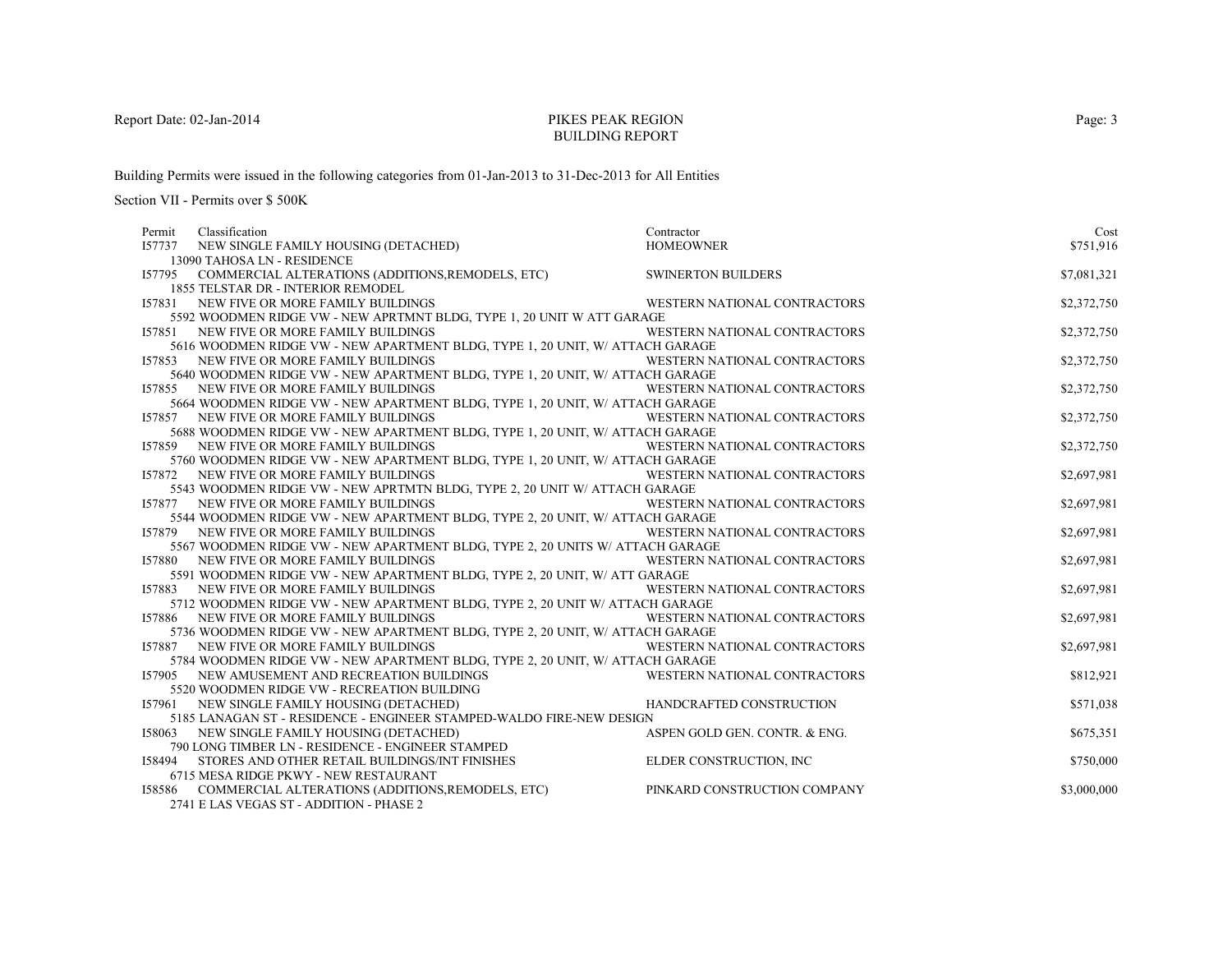# PIKES PEAK REGIONBUILDING REPORT

Building Permits were issued in the following categories from 01-Jan-2013 to 31-Dec-2013 for All Entities

| Classification<br>Permit                                                                       | Contractor                            | Cost        |
|------------------------------------------------------------------------------------------------|---------------------------------------|-------------|
| I58763<br>NEW OFFICES, BANKS, AND PROFESSIONAL BLDGS/INT FINISHES                              | MAHLER GC, GEN. CONTRACT. CO.         | \$971,000   |
| 3695 STAR RANCH RD - NEW OFFICE BUILDING (SHELL ONLY)                                          |                                       |             |
| 158774 NEW SINGLE FAMILY HOUSING (DETACHED)                                                    | <b>SAGEBRUSH CONSTRUCTION</b>         | \$522,127   |
| 5680 VANTAGE VISTA DR - RESIDENCE WALDO BURN NEW HOUSE                                         |                                       |             |
| 158780 NEW SINGLE FAMILY HOUSING (DETACHED)                                                    | GARDEN OF THE GODS HOMES INC.         | \$638,950   |
| 2952 CATHEDRAL PARK VW - RESIDENCE                                                             |                                       |             |
| 158793 NEW SINGLE FAMILY HOUSING (DETACHED)                                                    | SADDLETREE INC.                       | \$553,261   |
| 5745 LINGER WAY - RESIDENCE - ENGINEER STAMPED-WALDO FIRE-NEW DESIGN                           |                                       |             |
| 158983 NEW SINGLE FAMILY HOUSING (DETACHED)                                                    | <b>BUILTRITE BUILDERS</b>             | \$516,201   |
| 3695 TWISTED OAK CIR - RESIDENCE                                                               |                                       |             |
| 159241 NEW SINGLE FAMILY HOUSING (DETACHED)                                                    | ELEVATION HOMES, LLC                  | \$735,549   |
| 4163 HODGEN POND CT - RESIDENCE                                                                |                                       |             |
| 159365 COMMERCIAL ALTERATIONS (ADDITIONS, REMODELS, ETC)                                       | <b>GKKWORKS CONSTRUCTION SERVICES</b> | \$3,107,000 |
| 4333 ARROWSWEST DR - INTERIOR REMODEL                                                          |                                       |             |
| 159617 NEW SINGLE FAMILY HOUSING (DETACHED)                                                    | SAINT AUBYN HOMES, LLC                | \$561,632   |
| 1997 TURNBULL DR - RESIDENCE                                                                   |                                       |             |
| 159633 NEW SINGLE FAMILY HOUSING (DETACHED)                                                    | THE NEWPORT COMPANY                   | \$600,949   |
| 2855 STRATTON FOREST HTS - RESIDENCE - ENGINEER STAMPED                                        |                                       |             |
| 159945 NEW SINGLE FAMILY HOUSING (DETACHED)                                                    | TUSCANY HOMES LLC                     | \$681,465   |
| 4055 RESERVE PT - RESIDENCE                                                                    |                                       |             |
| 160109 NEW SINGLE FAMILY HOUSING (DETACHED)                                                    | BISON BUILDERS & ASSOC., INC.         | \$695,574   |
| 1764 ISLEHURST LN - RESIDENCE - ENGINEER STAMPED                                               |                                       |             |
| 160151 NEW SINGLE FAMILY HOUSING (DETACHED)                                                    | ELITE PROP. OF AMERICA, INC.          | \$502,374   |
| 2477 FIELDBROOK CT - RESIDENCE                                                                 |                                       |             |
| 160237 NEW SINGLE FAMILY HOUSING (DETACHED)                                                    | SADDLETREE INC.                       | \$528,335   |
| 2386 COYOTE CREST VW - RESIDENCE                                                               |                                       |             |
| I60241 COMMERCIAL ALTERATIONS (ADDITIONS, REMODELS, ETC)                                       | ART C KLEIN CONSTRUCTION, INC.        | \$2,000,000 |
| 1130 N CIRCLE DR - INTERIOR REMODEL AND ADDITION                                               | ACUFF HOMES, INC.                     |             |
| 160410 NEW SINGLE FAMILY HOUSING (DETACHED)<br>9822 PINEDALE DR - RESIDENCE - ENGINEER STAMPED |                                       | \$593,613   |
| 160637 NEW SINGLE FAMILY HOUSING (DETACHED)                                                    | TIFFANY HOMES, LLC.                   | \$560,409   |
| 12840 BLUE SPRUCE LN - RESIDENCE                                                               |                                       |             |
| 160650 NEW SINGLE FAMILY HOUSING (DETACHED)                                                    | MAJESTIC CUSTOM HOMES, INC.           | \$511,780   |
| 12154 BLACK HILLS DR - RESIDENCE                                                               |                                       |             |
| 160787 NEW SINGLE FAMILY HOUSING (DETACHED)                                                    | <b>BUILTRITE BUILDERS</b>             | \$529,088   |
| 5070 VESSEY RD - RESIDENCE - ENGINEER STAMPED                                                  |                                       |             |
| 160799 NEW SINGLE FAMILY HOUSING (DETACHED)                                                    | CORNERSTONE CONTRACTING COMPANY, LLC  | \$626,346   |
| 5265 LANAGAN ST - RESIDENCE (WALDO BURN NEW PLAN)                                              |                                       |             |
| STORES AND OTHER RETAIL BUILDINGS/INT FINISHES<br>160864                                       | T. N. PARKER CONSTRUCTION, LLC        | \$709,000   |
| 7010 MESA RIDGE PKWY - NEW RESTAURANT AND TRASH ENCLOSURE                                      |                                       |             |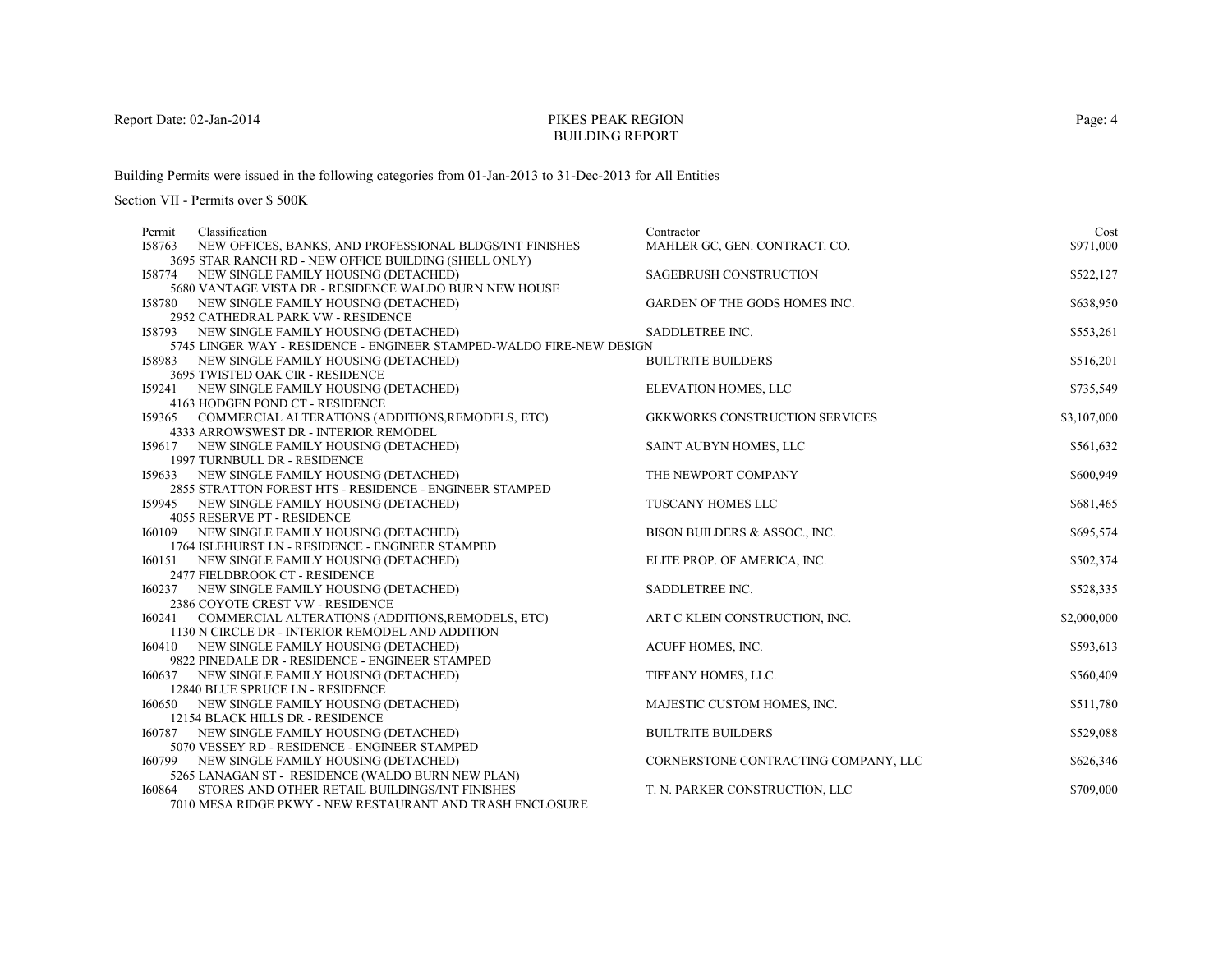# PIKES PEAK REGIONBUILDING REPORT

Building Permits were issued in the following categories from 01-Jan-2013 to 31-Dec-2013 for All Entities

| Permit        | Classification                                                                                                  | Contractor                        | Cost        |
|---------------|-----------------------------------------------------------------------------------------------------------------|-----------------------------------|-------------|
| <b>I60898</b> | NEW SINGLE FAMILY HOUSING (DETACHED)                                                                            | MURPHY'S CUSTOM HOME              | \$547,429   |
|               | 5725 LINGER WAY - RESIDENCE - ENGINEER STAMPED - WALDO CANYON NEW DESIGN                                        |                                   |             |
| 160999        | NEW SINGLE FAMILY HOUSING (DETACHED)                                                                            | MAJESTIC CUSTOM HOMES, INC.       | \$563,513   |
|               | 11363 MT GATEWAY DR - RESIDENCE                                                                                 |                                   |             |
|               | 161401 RESIDENTIAL ALTERATIONS (REMODEL, ADDITIONS, ETC)                                                        | <b>DURABULL ROOFING</b>           | \$546,181   |
|               | 2455 CATHER CT - REROOF                                                                                         |                                   |             |
| 161691        | RESIDENTIAL ALTERATIONS (REMODEL, ADDITIONS, ETC)                                                               | <b>RAMPART CONSTRUCTION</b>       | \$525,000   |
|               | 2495 COUNTY LINE RD - ADDITION                                                                                  | TWIN SHORES MANAGEMENT, LLC       |             |
| 161891        | NEW AMUSEMENT AND RECREATION BUILDINGS<br>1770 BRIARGATE BLVD - NEW 13 PLEX CINEMA                              |                                   | \$9,000,000 |
|               | <b>I62027 STORES AND OTHER RETAIL BUILDINGS/INT FINISHES</b>                                                    | HENNING CONSTRUCTION COMPANY, LLC | \$1,280,763 |
|               | 6735 N CAREFREE CIR - RETAIL BUILDING THRU FINISH-STORE 669                                                     |                                   |             |
|               | 162238 NEW SINGLE FAMILY HOUSING (DETACHED)                                                                     | CREEKSTONE DEVELOPMENT, INC.      | \$770,257   |
|               | 6239 ADAMANTS DR - RESIDENCE                                                                                    |                                   |             |
|               | 162263 NEW OFFICES, BANKS, AND PROFESSIONAL BLDGS/INT FINISHES                                                  | EMERALD C.M., INC.                | \$545,851   |
|               | 2312 N NEVADA AVE, 400 - INTERIOR FINISH - MEDICAL                                                              |                                   |             |
|               | 162309 NEW SINGLE FAMILY HOUSING (DETACHED)                                                                     | RIVERWOOD HOMES OF COLORADO       | \$567,558   |
|               | 603 FOREST VIEW WAY - RESIDENCE - ENGINEER STAMPED                                                              |                                   |             |
|               | 162411 NEW SINGLE FAMILY HOUSING (DETACHED)                                                                     | HEREBIC HOMES, INC                | \$546,771   |
|               | 2540 TAMORA WAY - RESIDENCE ENGINEER STAMPED WALDO CANYON - NEW DESIGN                                          |                                   |             |
| 162429        | NEW SINGLE FAMILY HOUSING (DETACHED)                                                                            | TUSCANY HOMES LLC                 | \$651,836   |
|               | 1365 VINE CLIFF HTS - RESIDENCE - ENGINEER STAMPED                                                              |                                   |             |
|               | 162430 NEW SINGLE FAMILY HOUSING (DETACHED)                                                                     | TUSCANY HOMES LLC                 | \$620,984   |
|               | 13478 YORK CREEK GRV - RESIDENCE - ENGINEER STAMPED<br>162793 COMMERCIAL ALTERATIONS (ADDITIONS, REMODELS, ETC) | HYDER CONSTRUCTION INC            | \$535,000   |
|               | 526 CHAPEL HILLS DR, 150 - INTERIOR REMODEL                                                                     |                                   |             |
|               | 163140 NEW SINGLE FAMILY HOUSING (DETACHED)                                                                     | PONDEROSA CONSTRUCTORS, LLC       | \$508,676   |
|               | 2216 RAINBOWS END PT - RESIDENCE                                                                                |                                   |             |
|               | 163224 NEW SINGLE FAMILY HOUSING (DETACHED)                                                                     | LOST CREEK CONSTRUCTION, LLC      | \$750,505   |
|               | 2327 COYOTE CREST VW - RESIDENCE - ENGINEER STAMPED                                                             |                                   |             |
| 163569        | COMMERCIAL ALTERATIONS (ADDITIONS, REMODELS, ETC)                                                               | BRYAN CONSTRUCTION, INC.          | \$535,000   |
|               | 2375 TELSTAR DR, 150 - INTERIOR REMODEL - CHG OF OCC/EXPAND SUITE                                               |                                   |             |
| 163661        | NEW SINGLE FAMILY HOUSING (DETACHED)                                                                            | <b>BUILTRITE BUILDERS</b>         | \$627,568   |
|               | 5345 CHAMBREY CT - RESIDENCE (WALDO NEW FLOORPLAN)                                                              |                                   |             |
| 163680        | NEW SINGLE FAMILY HOUSING (DETACHED)                                                                            | SADDLETREE INC.                   | \$527,959   |
|               | 5270 FRASER VALLEY LN - RESIDENCE                                                                               |                                   |             |
|               | 163704 NEW SINGLE FAMILY HOUSING (DETACHED)                                                                     | SAINT AUBYN HOMES, LLC            | \$561,632   |
|               | 1119 OLD NORTH GATE RD - RESIDENCE                                                                              |                                   |             |
|               | 163810 NEW SINGLE FAMILY HOUSING (DETACHED)<br>5560 VANTAGE VISTA DR - RESIDENCE - ENGINEER STAMPED             | GC LUXURY HOMES, LLC              | \$598,974   |
|               |                                                                                                                 |                                   |             |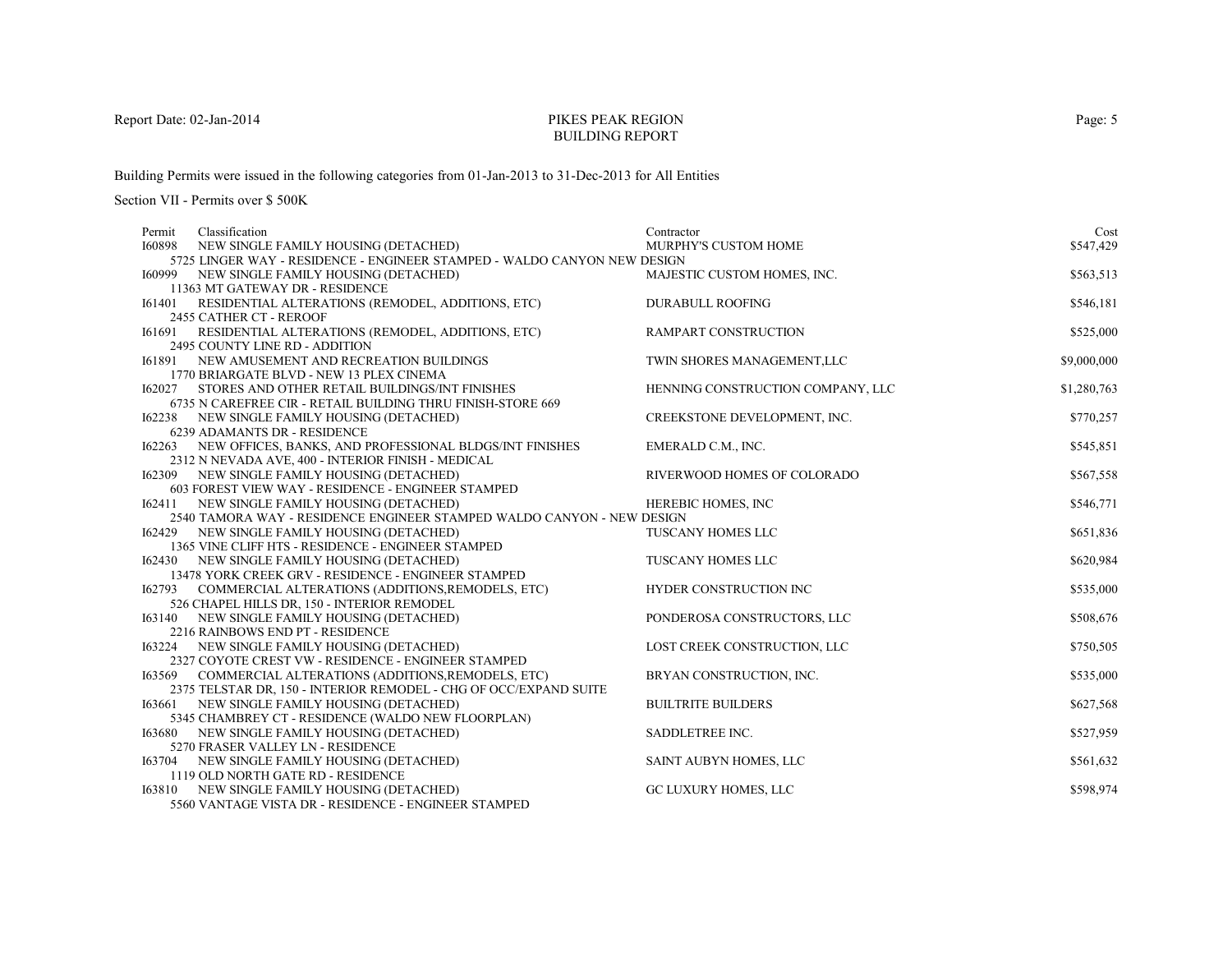# PIKES PEAK REGIONBUILDING REPORT

Building Permits were issued in the following categories from 01-Jan-2013 to 31-Dec-2013 for All Entities

| Classification<br>Contractor<br>Permit                                                                                           | Cost         |
|----------------------------------------------------------------------------------------------------------------------------------|--------------|
| I63948<br>ELEVATION HOMES, LLC<br>NEW SINGLE FAMILY HOUSING (DETACHED)                                                           | \$575,929    |
| 17140 TIMBER MEADOW DR - RESIDENCE                                                                                               |              |
| HOOD CUSTOM HOMES<br>NEW SINGLE FAMILY HOUSING (DETACHED)<br>164068                                                              | \$721,816    |
| 14585 MILLHAVEN PL - RESIDENCE (ENGINEER STAMPED)                                                                                |              |
| 164199<br>COMMERCIAL ALTERATIONS (ADDITIONS, REMODELS, ETC)<br>BRYAN CONSTRUCTION, INC.                                          | \$5,835,370  |
| 1750 E BOULDER ST, 2A - ADDITION                                                                                                 |              |
| COMMERCIAL ALTERATIONS (ADDITIONS, REMODELS, ETC)<br>BRYAN CONSTRUCTION, INC.<br>164201                                          | \$2,454,416  |
| 1750 E BOULDER ST, 2B - INTERIOR REMODEL                                                                                         |              |
| NEW SINGLE FAMILY HOUSING (DETACHED)<br><b>BELLA VITA CUSTOM HOMES</b><br>164278                                                 | \$527,959    |
| 2302 COYOTE CREST VW - RESIDENCE - ENGINEER STAMPED                                                                              |              |
| COMMERCIAL ALTERATIONS (ADDITIONS, REMODELS, ETC)<br><b>GERALD H PHIPPS INC</b><br>164289                                        | \$12,027,982 |
| 130 E CACHE LA POUDRE ST - INTERIOR REMODEL (DORM) AND ADDITION                                                                  |              |
| COMMERCIAL ALTERATIONS (ADDITIONS, REMODELS, ETC)<br>WESTEC CONSTRUCTION MGMT CO<br>164328                                       | \$550,000    |
| 375 S ACADEMY BLVD - INTERIOR REMODEL & EXT STAND ALONE COOLER ADDITION                                                          |              |
| <b>KELLER HOMES INC</b><br>164351 NEW SINGLE FAMILY HOUSING (DETACHED)                                                           | \$592,672    |
| 5765 LINGER WAY - RESIDENCE-WALDO FIRE-NEW DESIGN                                                                                |              |
| RIVERWOOD HOMES OF COLORADO<br>164483 NEW SINGLE FAMILY HOUSING (DETACHED)                                                       | \$726,143    |
| 2218 COYOTE CREST VW - RESIDENCE - ENGINEER STAMPED                                                                              |              |
| <b>CENTURY COMMUNITIES</b><br>164689 NEW SINGLE FAMILY HOUSING (DETACHED)                                                        | \$582,325    |
| 1286 CROWN HAVEN CIR - RESIDENCE                                                                                                 |              |
| NEW SINGLE FAMILY HOUSING (DETACHED)<br>PETRA HOMES, INC.<br>165114                                                              | \$736,490    |
| 2555 TREVOR LN - RESIDENCE WALDO NEW BUILD                                                                                       |              |
| STORES AND OTHER RETAIL BUILDINGS/INT FINISHES<br>HAMMERS CONSTRUCTION, INC<br>165161                                            | \$1,586,145  |
| 2713 JANITELL RD - RETAIL BUILDING - UPGRADE TO SHELL                                                                            |              |
| DME HOMES DBA GJ GARDNER HOMES<br>165254 NEW SINGLE FAMILY HOUSING (DETACHED)<br>17210 PAPAGO WAY - RESIDENCE - ENGINEER STAMPED | \$527,677    |
| <b>BUILTRITE BUILDERS</b>                                                                                                        |              |
| NEW SINGLE FAMILY HOUSING (DETACHED)<br>165307<br>14265 MILLHAVEN PL - RESIDENCE - ENGINEER STAMPED                              | \$742,886    |
| 165312 NEW SINGLE FAMILY HOUSING (DETACHED)<br><b>BUILTRITE BUILDERS</b>                                                         | \$522,974    |
| 6020 ASHTON PARK PL - RESIDENCE; WALDO NEW BUILD ENGINEER STAMPED                                                                |              |
| RESIDENTIAL ALTERATIONS (REMODEL, ADDITIONS, ETC)<br>REYNOLDS ROOFING SYSTEMS, LLC.<br>165326                                    | \$580,000    |
| 5440 JENNIFER LN - REROOF                                                                                                        |              |
| NEW SCHOOLS AND OTHER EDUCATIONAL BUILDINGS<br>BRYAN CONSTRUCTION, INC.<br>165434                                                | \$5,183,654  |
| 1060 HARRISON RD - NEW SCHOOL ADMIN BUILDING                                                                                     |              |
| SADDLETREE INC.<br>165533<br>NEW SINGLE FAMILY HOUSING (DETACHED)                                                                | \$503,597    |
| 5277 FRASER VALLEY LN - RESIDENCE                                                                                                |              |
| NEW SINGLE FAMILY HOUSING (DETACHED)<br>ASPEN VALLEY CUSTOM HOMES, LLC<br>165574                                                 | \$562,008    |
| 5435 CORDILLERA CT - RESIDENCE ENGINEER STAMPED                                                                                  |              |
| RIVERS DEVELOPMENT, INC.<br>166082<br>NEW FIVE OR MORE FAMILY BUILDINGS                                                          | \$2,904,185  |
| 1150 BELL TOWER HTS - NEW APARTMENT BUILDINGS (24 PER BUILDING).                                                                 |              |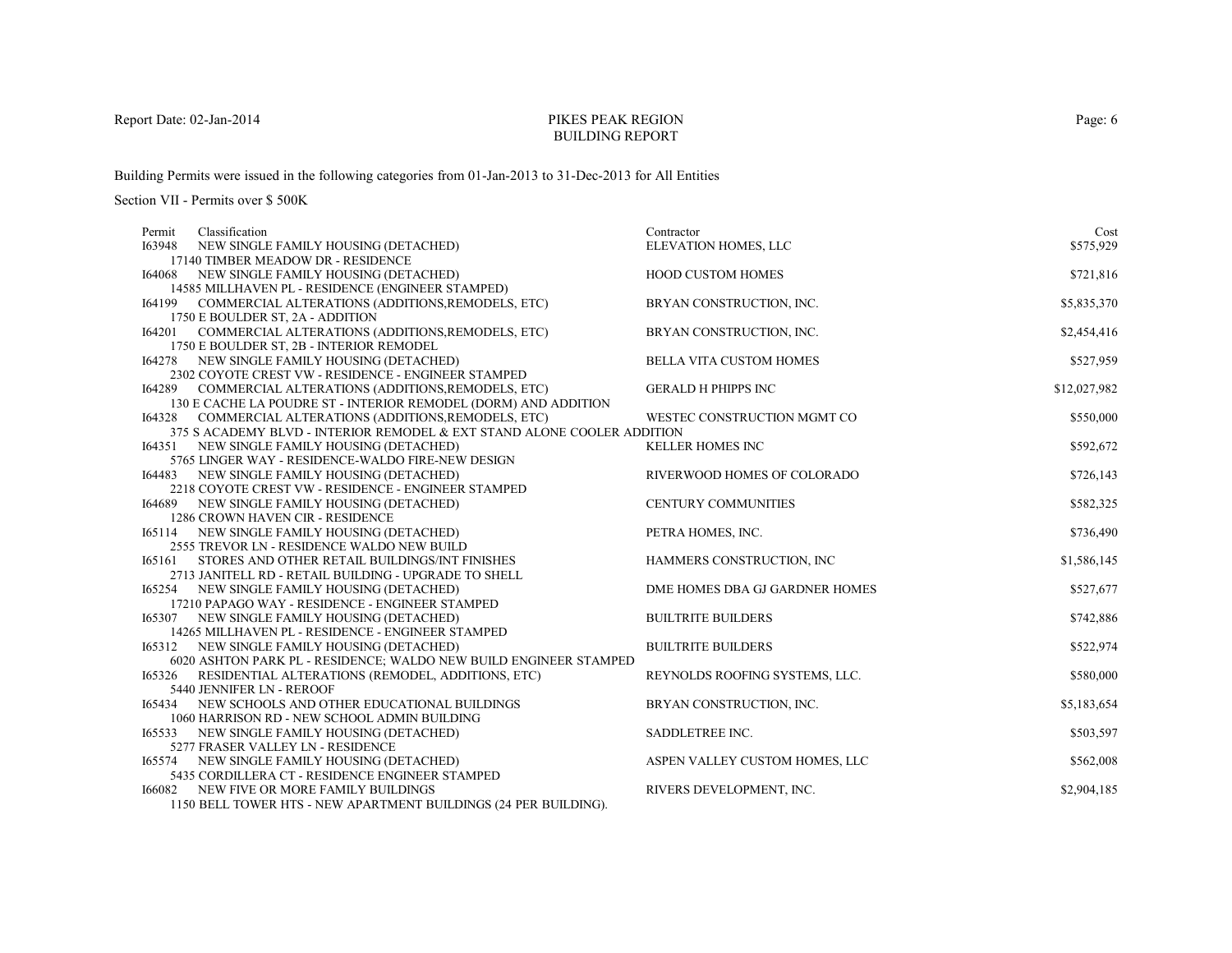# PIKES PEAK REGIONBUILDING REPORT

Building Permits were issued in the following categories from 01-Jan-2013 to 31-Dec-2013 for All Entities

| Classification<br>Permit                                                                             | Contractor                           | Cost         |
|------------------------------------------------------------------------------------------------------|--------------------------------------|--------------|
| 166086<br>NEW FIVE OR MORE FAMILY BUILDINGS                                                          | RIVERS DEVELOPMENT, INC.             | \$2,904,185  |
| 1190 BELL TOWER HTS - NEW APARTMENT BUILDINGS - 24 UNIT                                              |                                      |              |
| 166118 NEW CHURCHES AND OTHER RELIGIOUS BUILDINGS                                                    | <b>EXECUTIVE CUSTOM CONSTRUCTION</b> | \$853,984    |
| 4927 N CAREFREE CIR - NEW CHURCH BUILDING                                                            |                                      |              |
| 166216 NEW OFFICES, BANKS, AND PROFESSIONAL BLDGS/INT FINISHES                                       | TRI-STAR MASONRY, INC.               | \$711,990    |
| 4615 TOWN CENTER DR, 100-160 - NEW OFFICE BUILDING/WAREHOUSE-SHELL ONLY                              |                                      |              |
| 166611 NEW SINGLE FAMILY HOUSING (DETACHED)                                                          | <b>GOETZMANN CUSTOM HOMES INC</b>    | \$551,380    |
| 16710 HAPPY LANDING DR - RESIDENCE - ENGINEER STAMPED                                                |                                      |              |
| NEW SINGLE FAMILY HOUSING (DETACHED)<br>166820                                                       | ELITE PROP. OF AMERICA, INC.         | \$585,335    |
| 4580 REDSTONE RIDGE RD - RESIDENCE (ENGINEER STAMPED)                                                |                                      |              |
| 166832 NEW SINGLE FAMILY HOUSING (DETACHED)                                                          | ELITE PROP. OF AMERICA, INC.         | \$517,142    |
| 13120 THUMBPRINT CT - RESIDENCE                                                                      |                                      |              |
| 166996 NEW SINGLE FAMILY HOUSING (DETACHED)                                                          | CHALLENGER HOMES, INC.               | \$550,345    |
| 10614 DELANEY LN - RESIDENCE                                                                         |                                      |              |
| 167009 COMMERCIAL ALTERATIONS (ADDITIONS, REMODELS, ETC)                                             | BRYAN CONSTRUCTION, INC.             | \$600,000    |
| 1650 TELSTAR DR, 300 - INTERIOR REMODEL                                                              |                                      |              |
| 167303 NEW SINGLE FAMILY HOUSING (DETACHED)                                                          | VANTAGE HOMES CORPORATION            | \$521,281    |
| 7158 SPRING LINDEN CT - RESIDENCE                                                                    |                                      |              |
| 167463 NEW SINGLE FAMILY HOUSING (DETACHED)                                                          | CHALLENGER HOMES, INC.               | \$569,910    |
| 7084 MITCHELLVILLE WAY - RESIDENCE                                                                   |                                      |              |
| 167622 NEW SINGLE FAMILY HOUSING (DETACHED)                                                          | CUCUZZA CONSTRUCTION, INC.           | \$625,217    |
| 11306 SAN LUIS PEAK WAY - RESIDENCE - ENGINEER STAMPED                                               |                                      |              |
| 167638 NEW HOSPITALS AND OTHER INSTITUTIONS<br>3141 CENTENNIAL BLVD - NEW CLINIC - UPGRADE TO FINISH | JACOBSEN CONSTRUCTION COMPANY, INC.  | \$21,337,143 |
| 167743 NEW SINGLE FAMILY HOUSING (DETACHED)                                                          | C. R. SHEA HOMES, INC.               | \$543,008    |
| 3062 TREELINE VW - RESIDENCE - ENGINEER STAMPED                                                      |                                      |              |
| 167841 NEW SINGLE FAMILY HOUSING (DETACHED)                                                          | BISON BUILDERS & ASSOC., INC.        | \$540,845    |
| 14105 MILLHAVEN PL - RESIDENCE                                                                       |                                      |              |
| 167901 NEW SINGLE FAMILY HOUSING (DETACHED)                                                          | <b>HOMEOWNER</b>                     | \$597,939    |
| 11138 BIRCH HOLLOW WAY - RESIDENCE - ENGINEER STAMPED                                                |                                      |              |
| 167984 NEW SINGLE FAMILY HOUSING (DETACHED)                                                          | <b>CENTURY COMMUNITIES</b>           | \$582,325    |
| 6268 WINTER HAVEN DR - RESIDENCE                                                                     |                                      |              |
| NEW SINGLE FAMILY HOUSING (DETACHED)<br>168279                                                       | <b>ASPEN VIEW HOMES</b>              | \$668,861    |
| 7256 RED CARDINAL LOOP - RESIDENCE                                                                   |                                      |              |
| NEW SINGLE FAMILY HOUSING (DETACHED)<br>168285                                                       | <b>CHALLENGER HOMES, INC.</b>        | \$543,667    |
| 2581 INTEGRITY CT - RESIDENCE ENGINEER STAMPED                                                       |                                      |              |
| 168545 NEW SINGLE FAMILY HOUSING (DETACHED)                                                          | ASPEN VALLEY CUSTOM HOMES, LLC       | \$602,548    |
| 2303 COYOTE CREST VW - RESIDENCE ENGINEER STAMPED                                                    |                                      |              |
| NEW SINGLE FAMILY HOUSING (DETACHED)<br>168676                                                       | INNOVATIVE CONSTRUCTION, INC.        | \$538,399    |
| 12658 WOODRUFF DR - RESIDENCE - ENGINEER STAMPED                                                     |                                      |              |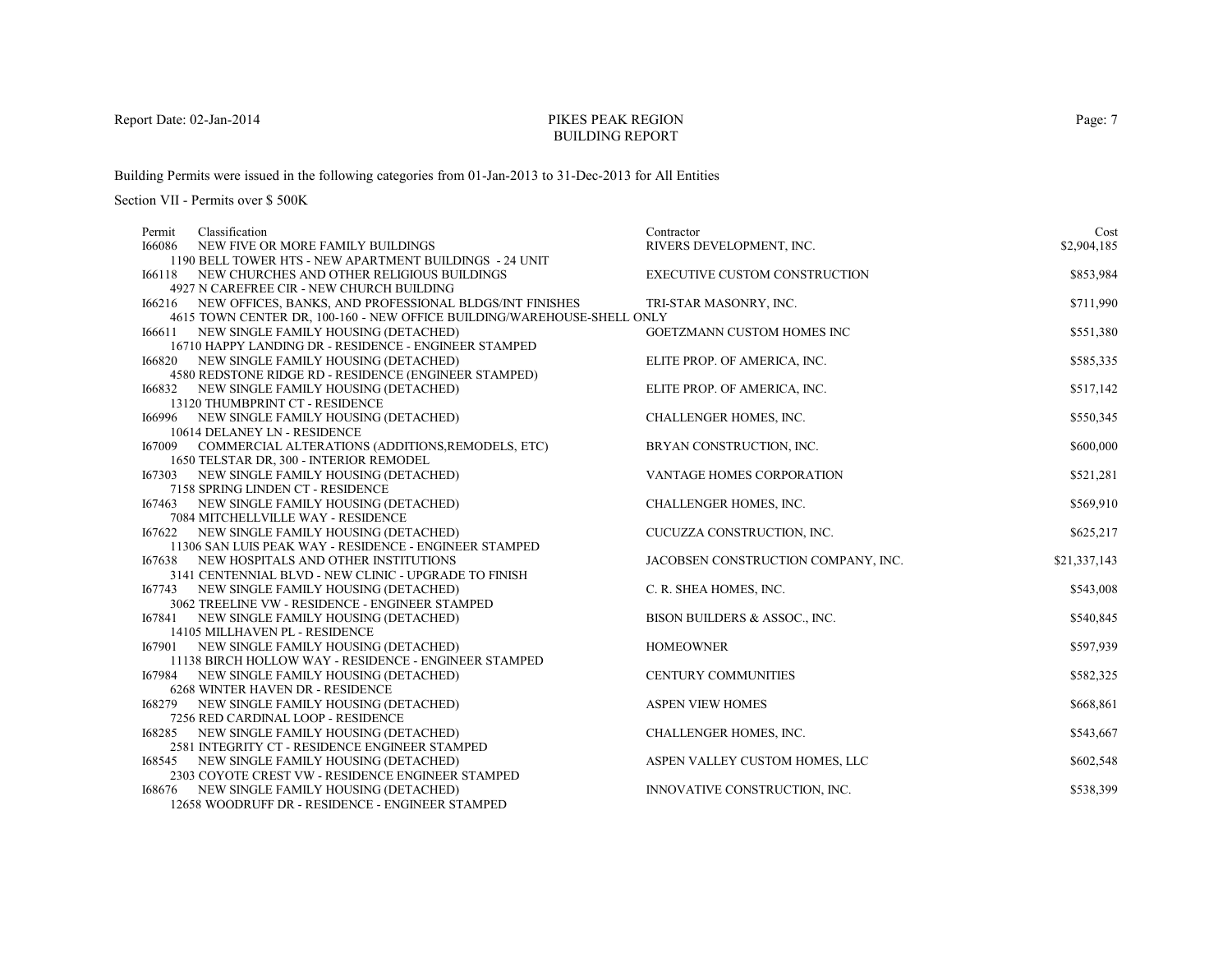# PIKES PEAK REGIONBUILDING REPORT

Building Permits were issued in the following categories from 01-Jan-2013 to 31-Dec-2013 for All Entities

Section VII - Permits over \$ 500K

| Classification<br>Permit                                                      | Contractor                       | Cost        |
|-------------------------------------------------------------------------------|----------------------------------|-------------|
| 168685<br>NEW SINGLE FAMILY HOUSING (DETACHED)                                | <b>BRIESE ENTERPRISES</b>        | \$526,736   |
| 17160 TIMBER MEADOW DR - RESIDENCE                                            |                                  |             |
| 168686 NEW SINGLE FAMILY HOUSING (DETACHED)                                   | SADDLETREE INC.                  | \$819,921   |
| 2645 BROGANS BLUFF DR - RESIDENCE WALDO NEW BUILD                             |                                  |             |
| 168692 COMMERCIAL ALTERATIONS (ADDITIONS, REMODELS, ETC)                      | E & H COMMERCIAL CONTRACTING     | \$503,870   |
| 1845 BRIARGATE PKWY, 407 - INTERIOR REMODEL                                   |                                  |             |
| 168790 NEW SINGLE FAMILY HOUSING (DETACHED)                                   | MAJESTIC CUSTOM HOMES, INC.      | \$563,513   |
| 12015 AYER RD - RESIDENCE                                                     |                                  |             |
| NEW SINGLE FAMILY HOUSING (DETACHED)<br>168991                                | VANTAGE HOMES CORPORATION        | \$521,281   |
| 5297 GEM LAKE CT - RESIDENCE                                                  |                                  |             |
| 169016 NEW SINGLE FAMILY HOUSING (DETACHED)                                   | SAINT AUBYN HOMES, LLC           | \$862,060   |
| 2267 COYOTE CREST VW - RESIDENCE                                              |                                  |             |
| <b>I69086 STORES AND OTHER RETAIL BUILDINGS/INT FINISHES</b>                  | SHARP GENERAL CONTRACTORS, INC   | \$1,250,000 |
| 3326-3396 CINEMA PT - RETAIL BUILDING - CORE AND SHELL--CHG FRM 3316 TO 3326  |                                  |             |
| 169099 COMMERCIAL ALTERATIONS (ADDITIONS, REMODELS, ETC)                      | T-BONE CONSTRUCTION, INC.        | \$800,000   |
| 3445 N MARKSHEFFEL RD - INTERIOR REMODEL                                      |                                  |             |
| 169279 NEW SINGLE FAMILY HOUSING (DETACHED)                                   | <b>BUILTRITE BUILDERS</b>        | \$577,152   |
| 19920 ROAMING DR - RESIDENCE                                                  |                                  |             |
| 169329 NEW SINGLE FAMILY HOUSING (DETACHED)                                   | COMITO BUILDING AND DESIGN, LLC  | \$708,836   |
| 9723 PINEDALE DR - RESIDENCE - ENGINEER STAMPED                               |                                  |             |
| COMMERCIAL ALTERATIONS (ADDITIONS, REMODELS, ETC)<br>169346                   | WEATHERCRAFT CO OF CO SPGS INC   | \$1,390,580 |
| 615 WOOTEN RD - REROOF-2037 SQUARES                                           |                                  |             |
| 169415 NEW SINGLE FAMILY HOUSING (DETACHED)                                   | SAINT AUBYN HOMES, LLC           | \$625,217   |
| 2279 COYOTE CREST VW - RESIDENCE                                              |                                  | \$528,147   |
| 169537 NEW SINGLE FAMILY HOUSING (DETACHED)<br>7705 WILD BIRD WAY - RESIDENCE | WALTHER HOMES, INC.              |             |
| STORES AND OTHER RETAIL BUILDINGS/INT FINISHES<br>I70053                      | T-BONE CONSTRUCTION, INC.        | \$550,000   |
| 710 COPPER CENTER PKWY - INTERIOR FINISH - RETAIL                             |                                  |             |
| 170141 NEW SINGLE FAMILY HOUSING (DETACHED)                                   | SADDLETREE INC.                  | \$551,003   |
| 2550 TALLESON CT - RESIDENCE WALDO CANYON NEW DESIGN - ENG STAMPED            |                                  |             |
| 170227 NEW SINGLE FAMILY HOUSING (DETACHED)                                   | ELITE PROP. OF AMERICA, INC.     | \$516,295   |
| 6123 RENNERT DR - RESIDENCE                                                   |                                  |             |
| I70229<br>NEW SINGLE FAMILY HOUSING (DETACHED)                                | ELITE PROP. OF AMERICA, INC.     | \$571,509   |
| 12190 SMOKE BLUFFS RD - RESIDENCE                                             |                                  |             |
| NEW OFFICES, BANKS, AND PROFESSIONAL BLDGS/INT FINISHES<br>170303             | <b>GE JOHNSON CONSTR CO, INC</b> | \$550,000   |
| 6001 E WOODMEN RD, 2ND FL - INTERIOR FINISH - MEDICAL                         |                                  |             |
| 170421 NEW SINGLE FAMILY HOUSING (DETACHED)                                   | CAMPBELL HOMES LTD.              | \$508,112   |
| 5312 MOUNT CUTLER CT - RESIDENCE                                              |                                  |             |
| 170645 NEW SINGLE FAMILY HOUSING (DETACHED)                                   | SADDLETREE INC.                  | \$551,850   |
| 1985 BENT CREEK DR - RESIDENCE                                                |                                  |             |

Page: 8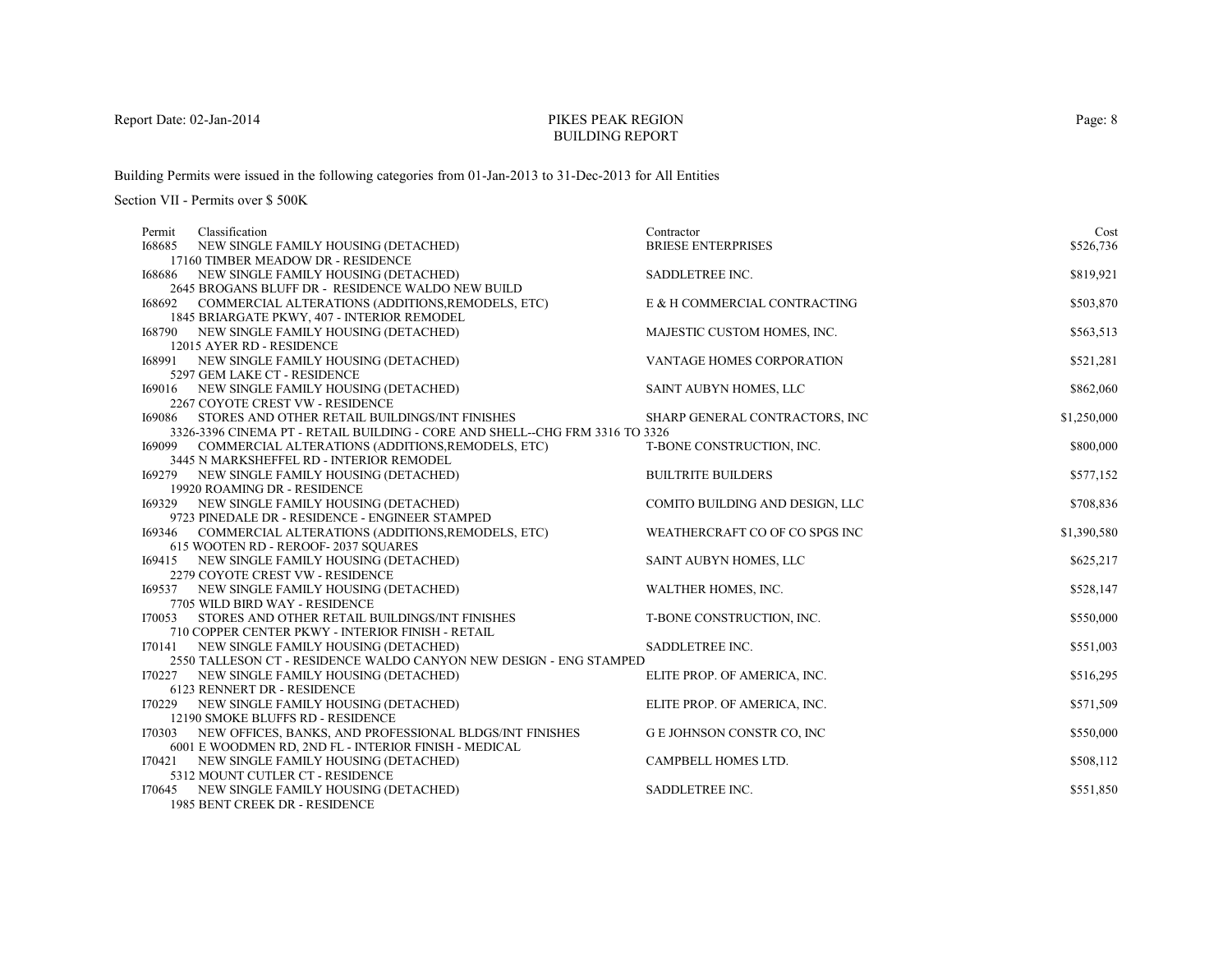# PIKES PEAK REGIONBUILDING REPORT

Building Permits were issued in the following categories from 01-Jan-2013 to 31-Dec-2013 for All Entities

| Classification<br>Permit                                                                           | Contractor                           | Cost        |
|----------------------------------------------------------------------------------------------------|--------------------------------------|-------------|
| I70864<br>COMMERCIAL ALTERATIONS (ADDITIONS, REMODELS, ETC)                                        | ALEXANDHER BUILDING CO., INC.        | \$750,000   |
| 514 EL PASO BLVD - FOUNDATION ONLY (UPGRADE TO FINISH)                                             |                                      |             |
| 170896 NEW SINGLE FAMILY HOUSING (DETACHED)                                                        | TIFFANY HOMES, LLC.                  | \$618,727   |
| 5701 LINGER WAY - RESIDENCE - WALDO - NEW PLAN - ENGINEER STAMPED                                  |                                      |             |
| 170979 NEW SINGLE FAMILY HOUSING (DETACHED)                                                        | <b>BELLA VITA CUSTOM HOMES</b>       | \$749,376   |
| 2315 COYOTE CREST VW - RESIDENCE                                                                   |                                      |             |
| I71184 NEW SINGLE FAMILY HOUSING (DETACHED)                                                        | VILLAGREE, LLC                       | \$677,702   |
| 4310 SAXTON HOLLOW RD - RESIDENCE                                                                  |                                      |             |
| I71216 NEW SINGLE FAMILY HOUSING (DETACHED)                                                        | CONSTRUCTION BY GENESIS, INC.        | \$509,241   |
| 17576 CABIN HILL LN - RESIDENCE - ENGINEER STAMPED                                                 |                                      |             |
| I71256 NEW SINGLE FAMILY HOUSING (DETACHED)                                                        | ELITE PROP. OF AMERICA, INC.         | \$544,607   |
| 6721 SILVER STAR LN - RESIDENCE                                                                    |                                      |             |
| I71264 NEW SINGLE FAMILY HOUSING (DETACHED)                                                        | RICHMOND AMERICAN HOMES              | \$504,538   |
| 6131 HARNEY DR - RESIDENCE                                                                         |                                      |             |
| I71273 COMMERCIAL ALTERATIONS (ADDITIONS, REMODELS, ETC)                                           | ELDER CONSTRUCTION, INC              | \$850,000   |
| 935 OSAGE AVE - PARTIAL INTERIOR REMODEL AND ADDITION                                              |                                      |             |
| I71422 NEW SINGLE FAMILY HOUSING (DETACHED)                                                        | CHALLENGER HOMES, INC.               | \$520,152   |
| 715 WOODMOOR ACRES DR - RESIDENCE                                                                  |                                      |             |
| 171473 NEW SINGLE FAMILY HOUSING (DETACHED)                                                        | <b>BUILTRITE BUILDERS</b>            | \$585,994   |
| 14250 FARNHAM ROYAL CT - RESIDENCE - ENGINEER STAMPED                                              |                                      |             |
| 171839 NEW SINGLE FAMILY HOUSING (DETACHED)                                                        | <b>HAMMER HOMES</b>                  | \$702,722   |
| 14670 MILLHAVEN PL - RESIDENCE                                                                     | RIVERWOOD HOMES OF COLORADO          | \$644,593   |
| 172017 NEW SINGLE FAMILY HOUSING (DETACHED)<br>2243 COYOTE CREST VW - RESIDENCE - ENGINEER STAMPED |                                      |             |
| 172330 NEW SINGLE FAMILY HOUSING (DETACHED)                                                        | HEREBIC HOMES, INC                   | \$679,301   |
| 9703 PINEDALE DR - RESIDENCE - ENGINEER STAMPED                                                    |                                      |             |
| 172606 NEW SINGLE FAMILY HOUSING (DETACHED)                                                        | VANTAGE HOMES CORPORATION            | \$512,815   |
| 15656 TRANSCONTINENTAL DR - RESIDENCE                                                              |                                      |             |
| 172827 NEW SINGLE FAMILY HOUSING (DETACHED)                                                        | SKRABO CONSTRUCTION, INC.            | \$600,103   |
| 20044 ROYAL TROON DR - RESIDENCE                                                                   |                                      |             |
| I72845 COMMERCIAL ALTERATIONS (ADDITIONS, REMODELS, ETC)                                           | <b>GERALD H PHIPPS INC</b>           | \$899,971   |
| 302 MAIN ST, 180 - INTERIOR REMODEL- FITNESS CENTER                                                |                                      |             |
| COMMERCIAL ALTERATIONS (ADDITIONS, REMODELS, ETC)<br>172961                                        | M & M CONSTRUCTION                   | \$680,000   |
| 1801 HOWARD AVE - INT & EXT REMODEL                                                                |                                      |             |
| 173002 NEW SINGLE FAMILY HOUSING (DETACHED)                                                        | <b>CENTURY COMMUNITIES</b>           | \$513,097   |
| 1258 CROWN HAVEN CIR - RESIDENCE                                                                   |                                      |             |
| I73127 COMMERCIAL ALTERATIONS (ADDITIONS, REMODELS, ETC)                                           | MARK YOUNG CONSTRUCTION, INC.        | \$3,325,351 |
| 4142 AUSTIN BLUFFS PKWY - INTERIOR & EXTERIOR REMODEL - GROCERY STORE                              |                                      |             |
| 173164 NEW OFFICES, BANKS, AND PROFESSIONAL BLDGS/INT FINISHES                                     | <b>EXECUTIVE CUSTOM CONSTRUCTION</b> | \$1,205,017 |
| 13540 MEADOWGRASS DR - NEW OFFICE BUILDING                                                         |                                      |             |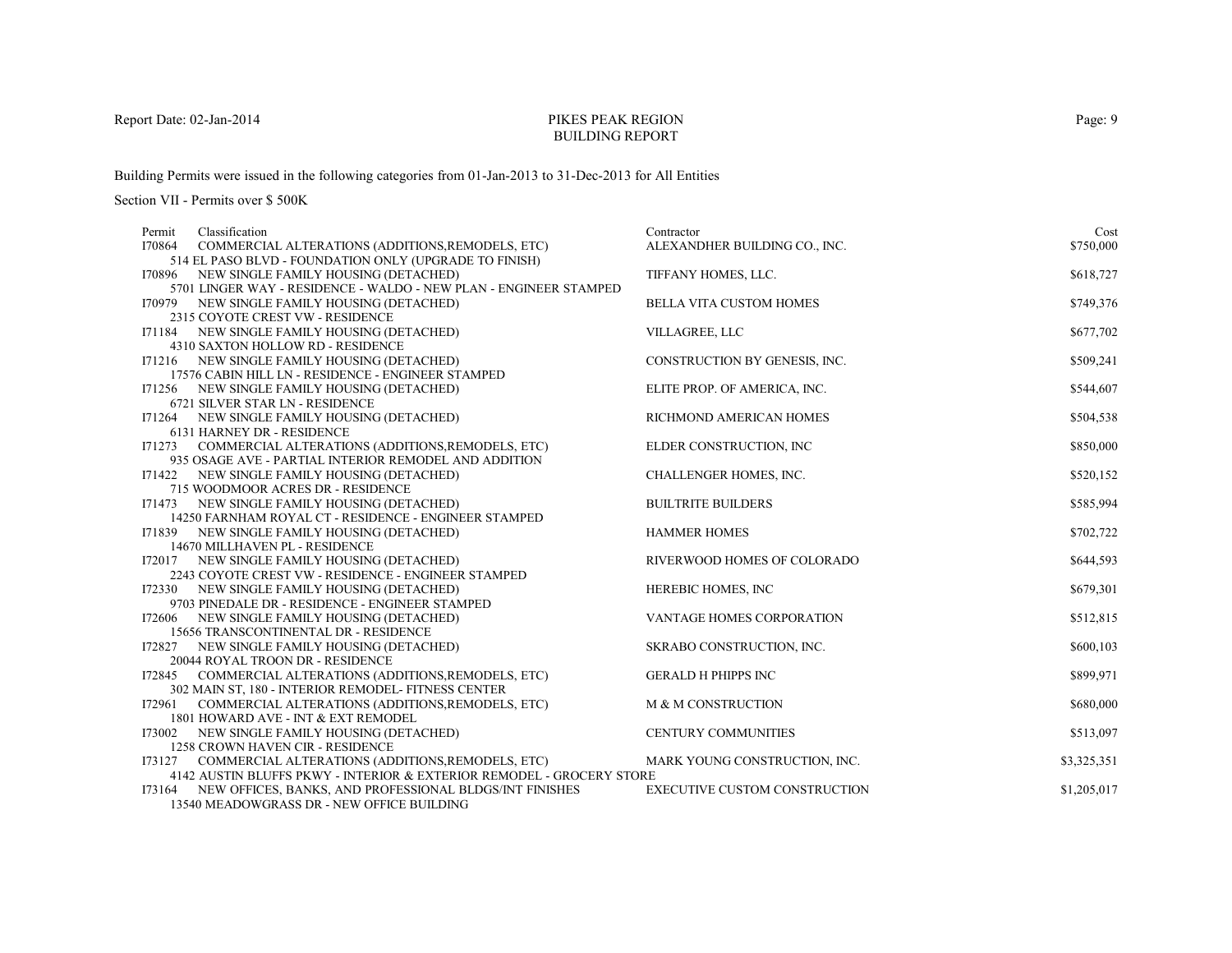# PIKES PEAK REGIONBUILDING REPORT

Building Permits were issued in the following categories from 01-Jan-2013 to 31-Dec-2013 for All Entities

| Classification<br>Permit                                                                           | Contractor                     | Cost        |
|----------------------------------------------------------------------------------------------------|--------------------------------|-------------|
| 173286 NEW SINGLE FAMILY HOUSING (DETACHED)                                                        | ELITE PROP. OF AMERICA, INC.   | \$544,607   |
| <b>6883 CHICKASAW WAY - RESIDENCE</b>                                                              |                                |             |
| I73500 COMMERCIAL ALTERATIONS (ADDITIONS, REMODELS, ETC)<br>2883 S CIRCLE DR - INTERIOR REMODEL    | <b>ADOLFSON &amp; PETERSON</b> | \$4,000,000 |
| 173581 NEW SINGLE FAMILY HOUSING (DETACHED)                                                        | HIGH COUNTRY INTL LTD          | \$550,000   |
| 3740 TWISTED OAK CIR - RESIDENCE - ENGINEER STAMPED                                                |                                |             |
| 173697 NONRESIDENTIAL BUILDINGS (STORAGE SHEDS, ETC)                                               | BRYAN CONSTRUCTION, INC.       | \$700,000   |
| 590 N UNION BLVD - SECURITY STATION                                                                |                                |             |
| RESIDENTIAL ALTERATIONS (REMODEL, ADDITIONS, ETC)<br>173863                                        | HOMES BY MICHAEL HALL          | \$600,000   |
| 7 MIDLAND RD - ADDITION                                                                            |                                |             |
| 173869 NEW SINGLE FAMILY HOUSING (DETACHED)                                                        | CHALLENGER HOMES, INC.         | \$569,910   |
| 10764 MCGAHAN DR - RESIDENCE                                                                       |                                |             |
| 173873 NEW SINGLE FAMILY HOUSING (DETACHED)                                                        | <b>CHALLENGER HOMES, INC.</b>  | \$569,910   |
| 7050 HONEYCOMB DR - RESIDENCE<br>173879 NEW SINGLE FAMILY HOUSING (DETACHED)                       | RAMPART CONSTRUCTION           | \$519,682   |
| 2540 TALLESON CT - RESIDENCE WALDO NEW DESIGN ENGINEER STAMPED                                     |                                |             |
| 173920 NEW SINGLE FAMILY HOUSING (DETACHED)                                                        | SAINT AUBYN HOMES, LLC         | \$561,632   |
| 1925 TURNBULL DR - RESIDENCE                                                                       |                                |             |
| 173922 NEW SINGLE FAMILY HOUSING (DETACHED)                                                        | SAINT AUBYN HOMES, LLC         | \$561,632   |
| 1192 OLD NORTH GATE RD - RESIDENCE                                                                 |                                |             |
| NEW SINGLE FAMILY HOUSING (DETACHED)<br>174009                                                     | ELITE PROP. OF AMERICA, INC.   | \$544,607   |
| 6776 SILVER STAR LN - RESIDENCE                                                                    |                                |             |
| 174132 NEW CONDOMINIUMS                                                                            | CENTURY COMMUNITIES            | \$3,131,545 |
| 4835 WELLS BRANCH HTS - NEW CONDOMINIUMS 1 BLDG 22 UNITS                                           |                                |             |
| 174151 NEW SINGLE FAMILY HOUSING (DETACHED)                                                        | SAINT AUBYN HOMES, LLC         | \$561,632   |
| 2052 TURNBULL DR - RESIDENCE                                                                       |                                |             |
| 174551 NEW SINGLE FAMILY HOUSING (DETACHED)                                                        | <b>CENTURY COMMUNITIES</b>     | \$582,325   |
| 6236 WINTER HAVEN DR - RESIDENCE<br>174785 NEW OFFICES, BANKS, AND PROFESSIONAL BLDGS/INT FINISHES | ELDER CONSTRUCTION, INC        | \$953,000   |
| 9945 FEDERAL DR - INTERIOR FINISH & EXT REMODEL                                                    |                                |             |
| 174794 NEW SINGLE FAMILY HOUSING (DETACHED)                                                        | ELITE PROP. OF AMERICA, INC.   | \$532,286   |
| 6733 SILVER STAR LN - RESIDENCE                                                                    |                                |             |
| STORES AND OTHER RETAIL BUILDINGS/INT FINISHES<br>174836                                           | COLARELLI CONSTRUCTION, INC.   | \$650,000   |
| 3430 CINEMA PT - NEW RESTAURANT                                                                    |                                |             |
| 174923 NEW SINGLE FAMILY HOUSING (DETACHED)                                                        | COLUMBINE HOMES, INC.          | \$567,652   |
| 935 SUN HILLS DR - RESIDENCE                                                                       |                                |             |
| NEW SINGLE FAMILY HOUSING (DETACHED)<br>I75068                                                     | RICHMOND AMERICAN HOMES        | \$504,538   |
| 5803 LEON YOUNG DR - RESIDENCE                                                                     |                                |             |
| 175090 NEW SINGLE FAMILY HOUSING (DETACHED)                                                        | CONSTRUCTION BY GENESIS, INC.  | \$544,231   |
| 17608 CABIN HILL LN - RESIDENCE (ENGINEER STAMPED)                                                 |                                |             |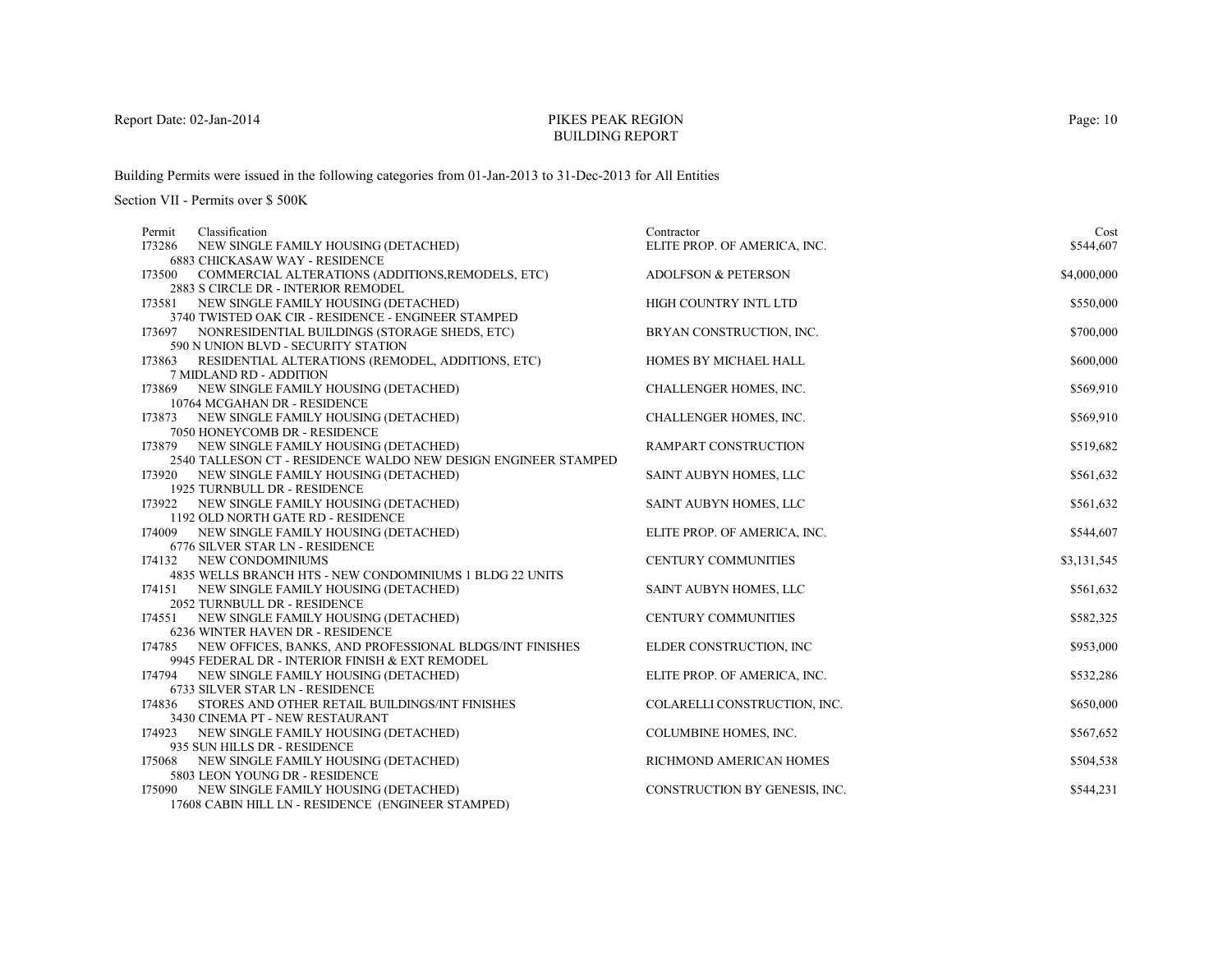# PIKES PEAK REGIONBUILDING REPORT

Building Permits were issued in the following categories from 01-Jan-2013 to 31-Dec-2013 for All Entities

Section VII - Permits over \$ 500K

| Permit | Classification                                                                    | Contractor                           | Cost        |
|--------|-----------------------------------------------------------------------------------|--------------------------------------|-------------|
| I75105 | NEW SINGLE FAMILY HOUSING (DETACHED)                                              | <b>GARDEN OF THE GODS HOMES INC.</b> | \$512,627   |
|        | 2992 CATHEDRAL PARK VW - RESIDENCE                                                |                                      |             |
|        | 175246 NEW SINGLE FAMILY HOUSING (DETACHED)                                       | <b>CUSTOM DESIGN BUILDERS</b>        | \$624,919   |
|        | 2960 SNOW MOUNTAIN HTS - RESIDENCE                                                |                                      |             |
|        | 175248 NEW SINGLE FAMILY HOUSING (DETACHED)                                       | VANTAGE HOMES CORPORATION            | \$518,053   |
|        | 5362 GEM LAKE CT - RESIDENCE                                                      |                                      |             |
|        | 175285 NEW SINGLE FAMILY HOUSING (DETACHED)                                       | MAJESTIC CUSTOM HOMES, INC.          | \$641,516   |
|        | 11405 SAN LUIS PEAK WAY - RESIDENCE                                               |                                      |             |
|        | I75289 COMMERCIAL ALTERATIONS (ADDITIONS, REMODELS, ETC)                          | GOLDEN TRIANGLE CONST. OF S.C.       | \$600,000   |
|        | <b>1832 S WAHSATCH AVE - INTERIOR REMODEL</b>                                     |                                      |             |
|        | 175650 NEW SINGLE FAMILY HOUSING (DETACHED)                                       | BRAD HORSLEY CONSTRUCTION, INC.      | \$534,758   |
|        | 1125 EDENHURST CT - RESIDENCE (ENGINEER STAMPED)                                  |                                      |             |
|        | I75693 STORES AND OTHER RETAIL BUILDINGS/INT FINISHES                             | HENNING CONSTRUCTION COMPANY, LLC    | \$1,239,086 |
|        | 1021 S NEVADA AVE - NEW CONVENIENCE STORE                                         |                                      |             |
|        | 175748 NEW SINGLE FAMILY HOUSING (DETACHED)                                       | CENTURY COMMUNITIES                  | \$519,338   |
|        | 6252 WINTER HAVEN DR - RESIDENCE                                                  |                                      |             |
|        | 175826 NEW SINGLE FAMILY HOUSING (DETACHED)                                       | ELITE PROP. OF AMERICA, INC.         | \$560,457   |
|        | 15625 TRANSCONTINENTAL DR - RESIDENCE                                             |                                      |             |
|        | 175834 NEW SINGLE FAMILY HOUSING (DETACHED)                                       | ELITE PROP. OF AMERICA, INC.         | \$619,993   |
|        | 2466 FIELDBROOK CT - RESIDENCE                                                    |                                      |             |
|        | 175909 COMMERCIAL ALTERATIONS (ADDITIONS, REMODELS, ETC)                          | NUNN CONSTRUCTION INC                | \$1,343,288 |
|        | 2115 AFTON WAY - INTERIOR REMODEL - WASSON HIGH SCHOOL                            |                                      |             |
|        | 175934 NEW SINGLE FAMILY HOUSING (DETACHED)                                       | TRAIL'S END HOMEBUILDERS, LLC        | \$568,488   |
|        | 2215 CHARING CT - RESIDENCE WALDO REBUILD NEW BUILD                               |                                      |             |
| 175945 | NEW SINGLE FAMILY HOUSING (DETACHED)                                              | CREEKSTONE DEVELOPMENT, INC.         | \$507,773   |
|        | <b>188 S FAVORITE ST - RESIDENCE</b>                                              |                                      |             |
|        | 175985 NEW SINGLE FAMILY HOUSING (DETACHED)                                       | <b>REUNION HOMES</b>                 | \$562,598   |
|        | 7317 GRAMA GRASS CT - RESIDENCE                                                   |                                      |             |
|        | 175986 NEW SINGLE FAMILY HOUSING (DETACHED)                                       | <b>REUNION HOMES</b>                 | \$562,598   |
|        | 7329 GRAMA GRASS CT - RESIDENCE                                                   |                                      |             |
|        | 176015 NEW SINGLE FAMILY HOUSING (DETACHED)                                       | CAMPBELL HOMES LTD.                  | \$508,844   |
|        | 5279 MOUNT CUTLER CT - RESIDENCE                                                  |                                      |             |
|        | 176022 NEW SINGLE FAMILY HOUSING (DETACHED)                                       | HIGH COUNTRY INTL LTD                | \$532,830   |
|        | 4717 BELLA COLLINA CT - RESIDENCE (ENGINEER STAMPED)                              |                                      |             |
|        | 176026 NEW SINGLE FAMILY HOUSING (DETACHED)                                       | CHALLENGER HOMES, INC.               | \$553,497   |
|        | 7157 MITCHELLVILLE WAY - RESIDENCE                                                |                                      |             |
| I76051 | COMMERCIAL ALTERATIONS (ADDITIONS, REMODELS, ETC)                                 | D & D ROOFING, INC.                  | \$553,138   |
|        | 4285 WALKER RD - REROOF                                                           |                                      |             |
|        | 176060 NEW SINGLE FAMILY HOUSING (DETACHED)<br>$12417$ CALMON CTOME BT. BECIDEMON | SAINT AUBYN HOMES, LLC               | \$541,396   |

12417 SALMON STONE PT - RESIDENCE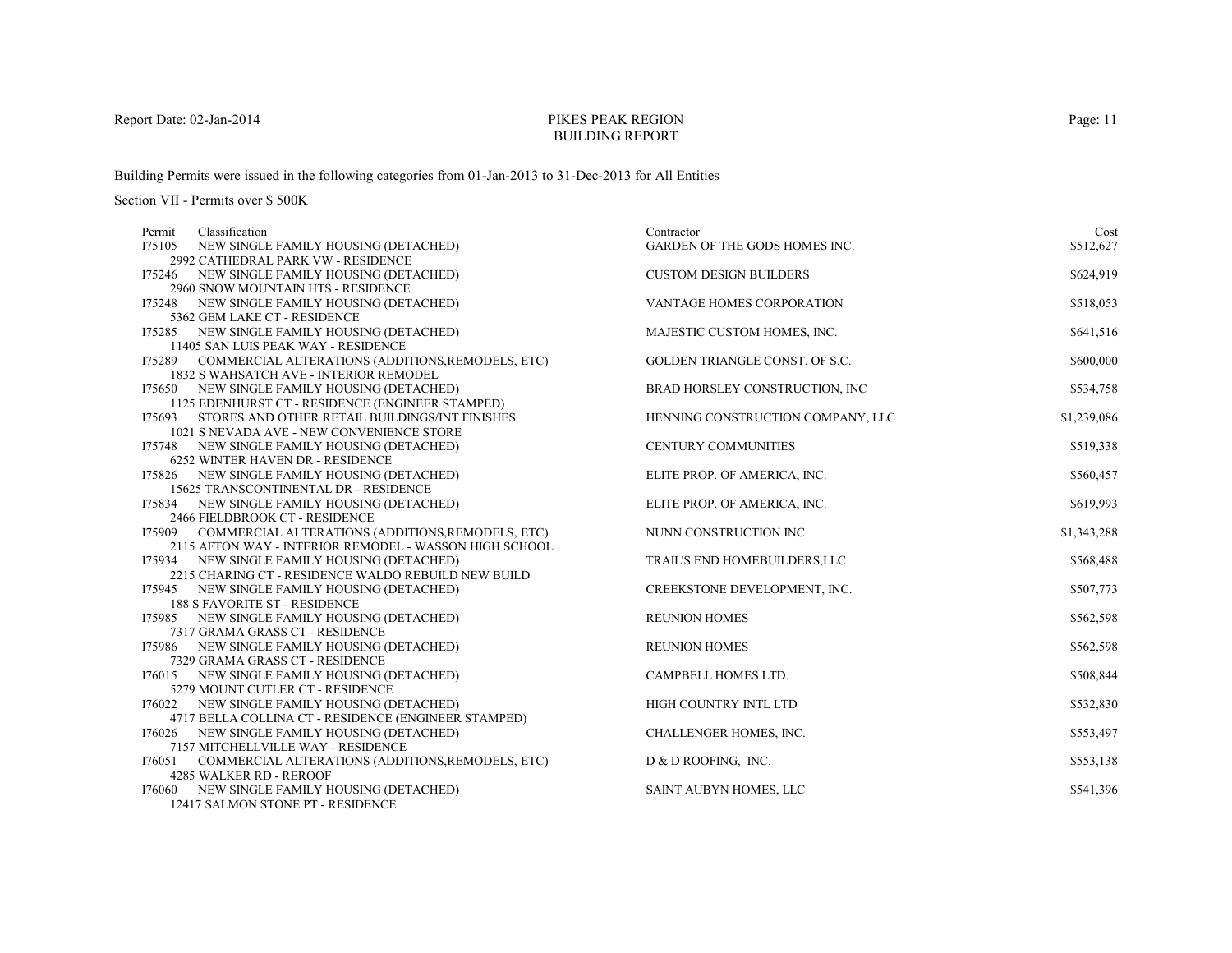# PIKES PEAK REGIONBUILDING REPORT

Building Permits were issued in the following categories from 01-Jan-2013 to 31-Dec-2013 for All Entities

| Classification<br>Permit                                                       | Contractor                       | Cost         |
|--------------------------------------------------------------------------------|----------------------------------|--------------|
| I76098<br>NEW OFFICES, BANKS, AND PROFESSIONAL BLDGS/INT FINISHES              | GOLDEN TRIANGLE CONST. OF S.C.   | \$563,431    |
| 5825 MARK DABLING BLVD, 160 - INTERIOR FINISH - OFFICE                         |                                  |              |
| 176237 NONRESIDENTIAL BUILDINGS (STORAGE SHEDS, ETC)                           | NCB, LLC.                        | \$785,106    |
| 7630 BENT GRASS MEADOWS DR, H - MINI STORAGE WAREHOUSE (UNHEATED) BLDG H       |                                  |              |
| 176261 NEW OFFICES, BANKS, AND PROFESSIONAL BLDGS/INT FINISHES                 | ELDER CONSTRUCTION, INC          | \$530,000    |
| 10807 NEW ALLEGIANCE DR, 300 - INTERIOR FINISH/REMODEL - OFFICE                |                                  |              |
| 176355 NEW SINGLE FAMILY HOUSING (DETACHED)                                    | CUSTOM PROPERTIES COLORADO, INC. | \$540,754    |
| 10936 SILVER MOUNTAIN PT - RESIDENCE                                           |                                  |              |
| COMMERCIAL ALTERATIONS (ADDITIONS, REMODELS, ETC)<br>176363                    | G E JOHNSON CONSTR CO, INC       | \$730,000    |
| 210 S TEJON ST - INTERIOR REMODEL                                              |                                  |              |
| COMMERCIAL ALTERATIONS (ADDITIONS, REMODELS, ETC)<br>I76402                    | STEINER CONSTRUCTION, INC.       | \$1,100,000  |
| 1515 AUTO MALL LOOP - INTERIOR REMODEL                                         |                                  |              |
| 176447 NEW SINGLE FAMILY HOUSING (DETACHED)                                    | SADDLETREE INC.                  | \$614,318    |
| 6030 ASHTON PARK PL - RESIDENCE (ENGINEER STAMPED) WALDO BURN NEW DESIGN       |                                  |              |
| COMMERCIAL ALTERATIONS (ADDITIONS, REMODELS, ETC)<br>176457                    | ENVIRONMENTAL RESTORATION LLC    | \$1,400,000  |
| 2546 CACTUS DR - NEW WATER TREATMENT PLANT - UPGRADE TO FINISH                 |                                  |              |
| 176596 NEW SINGLE FAMILY HOUSING (DETACHED)                                    | <b>REUNION HOMES</b>             | \$562,598    |
| 10375 ABRAMS DR - RESIDENCE                                                    |                                  |              |
| NEW SINGLE FAMILY HOUSING (DETACHED)<br>I76782<br>2105 TURNBULL DR - RESIDENCE | ELITE PROP. OF AMERICA, INC.     | \$563,669    |
| 176785 NEW SINGLE FAMILY HOUSING (DETACHED)                                    | ELITE PROP. OF AMERICA, INC.     | \$565,061    |
| 12754 MISSION MEADOW DR - RESIDENCE                                            |                                  |              |
| NEW SINGLE FAMILY HOUSING (DETACHED)<br>176786                                 | ELITE PROP. OF AMERICA, INC.     | \$619,993    |
| 2441 FIELDBROOK CT - RESIDENCE                                                 |                                  |              |
| 176799 NEW SCHOOLS AND OTHER EDUCATIONAL BUILDINGS                             | <b>GE JOHNSON CONSTR CO, INC</b> | \$13,900,000 |
| 350 S ELLICOTT HWY - SCHOOL BUILDING THRU FINISH                               |                                  |              |
| 176842 NEW SINGLE FAMILY HOUSING (DETACHED)                                    | SAINT AUBYN HOMES, LLC           | \$541,396    |
| 12292 BANDON DR - RESIDENCE                                                    |                                  |              |
| 176990 NEW SINGLE FAMILY HOUSING (DETACHED)                                    | PROPER KEY                       | \$1,305,948  |
| 6315 WILSON RD - RESIDENCE - WALDO FIRE - NEW DESIGN - ENGINEER STAMPED        |                                  |              |
| I77009<br>NEW SINGLE FAMILY HOUSING (DETACHED)                                 | HI POINT HOME BUILDERS           | \$509,915    |
| 1367 PORTLAND GOLD DR - RESIDENCE - ENGINEER STAMPED                           |                                  |              |
| NEW SINGLE FAMILY HOUSING (DETACHED)<br>177013                                 | CUVALA CONSTRUCTION, INC.        | \$637,876    |
| 4570 RED ROCK RANCH DR - RESIDENCE                                             |                                  |              |
| I77172<br>NEW SINGLE FAMILY HOUSING (DETACHED)                                 | COMITO BUILDING AND DESIGN, LLC  | \$798,174    |
| 4631 STONE MANOR HTS - RESIDENCE - ENGINEER STAMPED                            |                                  |              |
| 177246 NEW SINGLE FAMILY HOUSING (DETACHED)                                    | ACUFF HOMES, INC.                | \$525,120    |
| 12497 CREEKHURST DR - RESIDENCE                                                |                                  |              |
| 177275 NEW SINGLE FAMILY HOUSING (DETACHED)                                    | C. R. SHEA HOMES, INC.           | \$603,717    |
| 5740 LINGER WAY - RESIDENCE - ENGINEER STAMPED-WALDO FIRE-NEW DESIGN           |                                  |              |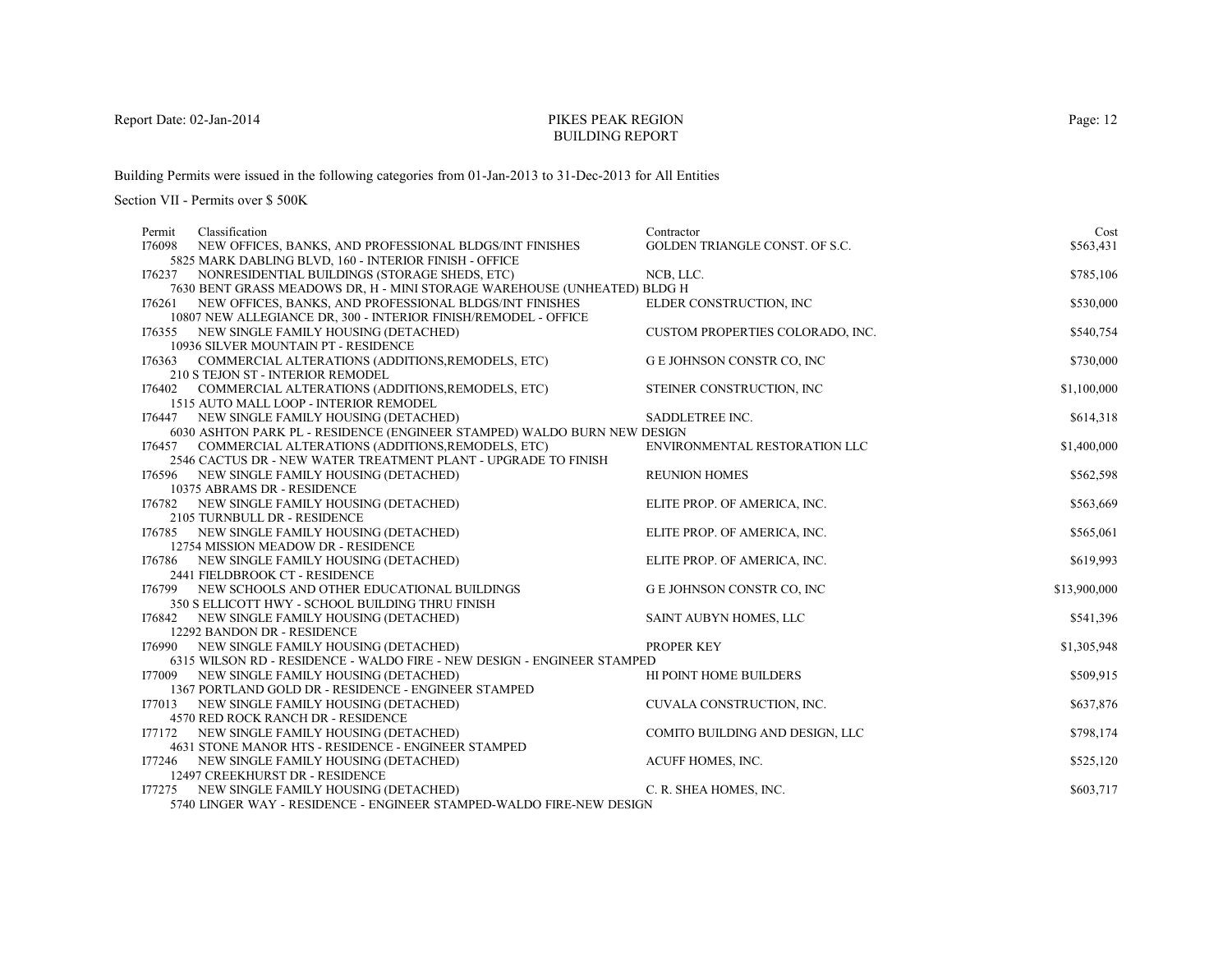# PIKES PEAK REGIONBUILDING REPORT

Building Permits were issued in the following categories from 01-Jan-2013 to 31-Dec-2013 for All Entities

Section VII - Permits over \$ 500K

| Classification<br>Permit                                                       | Contractor                        | Cost        |
|--------------------------------------------------------------------------------|-----------------------------------|-------------|
| I77428<br>NEW SINGLE FAMILY HOUSING (DETACHED)                                 | <b>BRIESE ENTERPRISES</b>         | \$623,313   |
| 17915 QUEENSMERE DR - RESIDENCE                                                |                                   |             |
| 177637 NEW SINGLE FAMILY HOUSING (DETACHED)                                    | RICHMOND AMERICAN HOMES           | \$535,614   |
| 7175 MOUNTAIN SPRUCE DR - RESIDENCE                                            |                                   |             |
| 177691 NEW SINGLE FAMILY HOUSING (DETACHED)                                    | PETRA HOMES, INC.                 | \$509,487   |
| 2410 COURTNEY DR - RESIDENCE - ENGINEER STAMPED-WALDO FIRE                     |                                   |             |
| 177741 NEW SINGLE FAMILY HOUSING (DETACHED)                                    | ELITE PROP. OF AMERICA, INC.      | \$550,498   |
| 12714 MISSION MEADOW DR - RESIDENCE                                            |                                   |             |
| 177767 NEW SINGLE FAMILY HOUSING (DETACHED)                                    | COLARELLI CONSTRUCTION, INC.      | \$518,481   |
| 2915 ENGLISH PT - RESIDENCE                                                    |                                   |             |
| 177822 NEW SINGLE FAMILY HOUSING (DETACHED)                                    | VANTAGE HOMES CORPORATION         | \$593,437   |
| 12165 ANTLERS RIDGE DR - RESIDENCE                                             |                                   |             |
| 177839 NEW PUBLIC SERVICES & UTILITIES BUILDINGS                               | RN CIVIL CONSTRUCTION             | \$2,239,680 |
| <b>6657 E PLATTE AVE - NEW TREATMENT FACILITY</b>                              |                                   |             |
| 177861 NEW HOSPITALS AND OTHER INSTITUTIONS                                    | CASCO ENTERPRISES, INC.           | \$1,261,386 |
| 1165 BROCKDELL DR - NEW ASSISTED LIVING FACILITY                               |                                   |             |
| 178062 NEW SINGLE FAMILY HOUSING (DETACHED)                                    | CAMPBELL HOMES LTD.               | \$578,446   |
| 5248 MOUNT CUTLER CT - RESIDENCE                                               |                                   |             |
| 178232 NEW SINGLE FAMILY HOUSING (DETACHED)                                    | <b>BUILTRITE BUILDERS</b>         | \$693,985   |
| 2349 RAINBOWS END PT - RESIDENCE (ENGINEER STAMPED)                            |                                   |             |
| NEW SINGLE FAMILY HOUSING (DETACHED)<br>I78335                                 | MOUNTAIN PROPERTY BUYERS LLC      | \$548,250   |
| 741 SWEET PINE CT - RESIDENCE                                                  | <b>HOMEOWNER</b>                  |             |
| 178787 NEW SINGLE FAMILY HOUSING (DETACHED)<br>15620 APEX RANCH RD - RESIDENCE |                                   | \$644,622   |
| 178833 NEW SINGLE FAMILY HOUSING (DETACHED)                                    | <b>GOETZMANN CUSTOM HOMES INC</b> | \$544,716   |
| 17528 OLD CHEROKEE TRL - RESIDENCE                                             |                                   |             |
| 178849 NEW SINGLE FAMILY HOUSING (DETACHED)                                    | <b>REUNION HOMES</b>              | \$562,598   |
| 7319 BUFFALO PRAIRIE CT - RESIDENCE                                            |                                   |             |
| 178885 NEW SINGLE FAMILY HOUSING (DETACHED)                                    | MAJESTIC CUSTOM HOMES, INC.       | \$641,516   |
| 13660 BANDANERO DR - RESIDENCE                                                 |                                   |             |
| 179058 NEW SINGLE FAMILY HOUSING (DETACHED)                                    | SOLOMON'S CONSTRUCTION, LLC       | \$506,381   |
| 17343 CARRIAGE HORSE DR - RESIDENCE (ENGINEER STAMPED)                         |                                   |             |
| NEW SINGLE FAMILY HOUSING (DETACHED)<br>179094                                 | SOLID ROCK CONSTRUCTION, LLC      | \$513,877   |
| 2385 COURTNEY DR - RESIDENCE - ENGINEER STAMPED - WALDO (NEW PLAN)             |                                   |             |
| NEW SINGLE FAMILY HOUSING (DETACHED)<br>179121                                 | ELITE PROP. OF AMERICA, INC.      | \$793,677   |
| 32 BROADMOOR AVE - RESIDENCE                                                   |                                   |             |
| NEW SINGLE FAMILY HOUSING (DETACHED)<br>I79128                                 | ELITE PROP. OF AMERICA, INC.      | \$525,977   |
| 6811 CHICKASAW WAY - RESIDENCE                                                 |                                   |             |
| NEW SINGLE FAMILY HOUSING (DETACHED)<br>I79129                                 | ELITE PROP. OF AMERICA, INC.      | \$533,473   |
| 6163 RENNERT DR - RESIDENCE                                                    |                                   |             |

Page: 13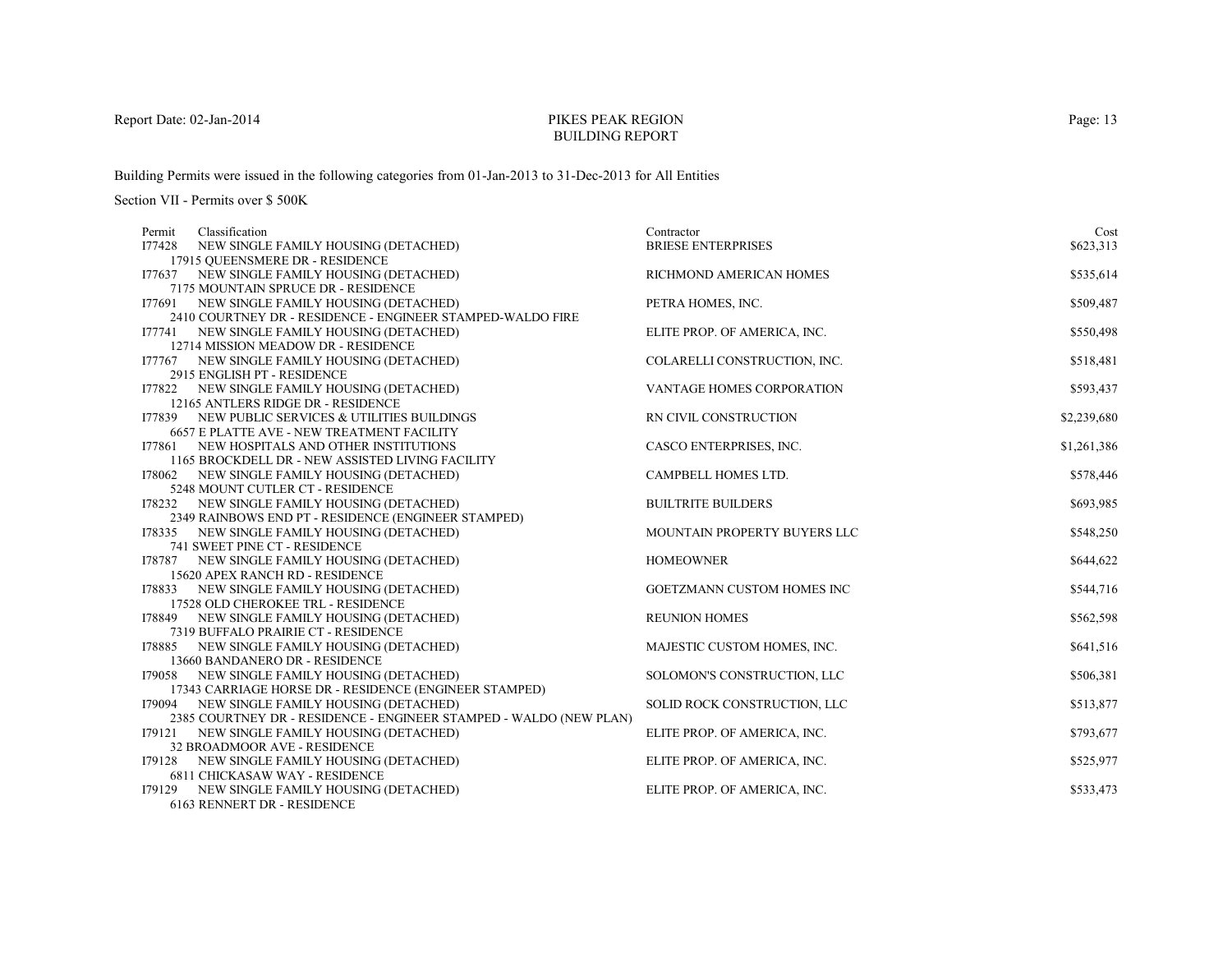# PIKES PEAK REGIONBUILDING REPORT

Building Permits were issued in the following categories from 01-Jan-2013 to 31-Dec-2013 for All Entities

Section VII - Permits over \$ 500K

| Classification<br>Permit                                                                          | Contractor                           | Cost        |
|---------------------------------------------------------------------------------------------------|--------------------------------------|-------------|
| I79142<br>NEW SINGLE FAMILY HOUSING (DETACHED)                                                    | SADDLETREE INC.                      | \$546,536   |
| 5028 GIBSON LAKE CT - RESIDENCE - ENGINEER STAMPED                                                |                                      |             |
| I79313<br>NEW DUPLEX                                                                              | <b>STAN LEWIS</b>                    | \$598,791   |
| 203-207 S 18TH ST - NEW TWO FAMILY DWELLING                                                       |                                      |             |
| 179322 NEW SINGLE FAMILY HOUSING (DETACHED)                                                       | <b>CENTURY COMMUNITIES</b>           | \$662,932   |
| 6204 WINTER HAVEN DR - RESIDENCE                                                                  |                                      |             |
| I79324<br>NEW SINGLE FAMILY HOUSING (DETACHED)                                                    | <b>CENTURY COMMUNITIES</b>           | \$678,994   |
| 1217 CROWN HAVEN CIR - RESIDENCE                                                                  |                                      |             |
| 179592 NEW SINGLE FAMILY HOUSING (DETACHED)                                                       | DME HOMES DBA GJ GARDNER HOMES       | \$563,134   |
| 13710 BANDANERO DR - RESIDENCE - ENGINEER STAMPED                                                 |                                      |             |
| 179594 COMMERCIAL ALTERATIONS (ADDITIONS, REMODELS, ETC)                                          | SHARP GENERAL CONTRACTORS, INC       | \$750,000   |
| 1644 MEDICAL CENTER PT, 100 - INTERIOR REMODEL                                                    |                                      |             |
| 179610 NEW OFFICES, BANKS, AND PROFESSIONAL BLDGS/INT FINISHES                                    | <b>UPSCALE BUIDERS, INC</b>          | \$825,000   |
| 6220 WOODMEN PARK VW - NEW OFFICE BUILDING                                                        | CONSTRUCTION BY GENESIS, INC.        |             |
| 179702 NEW SINGLE FAMILY HOUSING (DETACHED)                                                       |                                      | \$571,593   |
| 17376 CABIN HILL LN - RESIDENCE (ENGINEER STAMPED)<br>179718 NEW SINGLE FAMILY HOUSING (DETACHED) | <b>REUNION HOMES</b>                 | \$562,598   |
| 1945 REED GRASS WAY - RESIDENCE                                                                   |                                      |             |
| 179721 NEW SINGLE FAMILY HOUSING (DETACHED)                                                       | <b>REUNION HOMES</b>                 | \$562,598   |
| 2055 REED GRASS WAY - RESIDENCE                                                                   |                                      |             |
| NEW SINGLE FAMILY HOUSING (DETACHED)<br>179797                                                    | CHALLENGER HOMES, INC.               | \$648,798   |
| 10716 MCGAHAN DR - RESIDENCE                                                                      |                                      |             |
| NEW SINGLE FAMILY HOUSING (DETACHED)<br>179830                                                    | SADDLETREE INC.                      | \$601,040   |
| 5229 FRASER VALLEY LN - RESIDENCE                                                                 |                                      |             |
| STORES AND OTHER RETAIL BUILDINGS/INT FINISHES<br>179933                                          | <b>EXECUTIVE CUSTOM CONSTRUCTION</b> | \$2,020,000 |
| 13021 BASS PRO DR - NEW RESTAURANT/TAVERN                                                         |                                      |             |
| NEW SINGLE FAMILY HOUSING (DETACHED)<br>180141                                                    | ELITE PROP. OF AMERICA, INC.         | \$553,818   |
| 10610 PICTURED ROCKS DR - RESIDENCE                                                               |                                      |             |
| 180142 NEW SINGLE FAMILY HOUSING (DETACHED)                                                       | ELITE PROP. OF AMERICA, INC.         | \$545,144   |
| 6719 MUSTANG RIM DR - RESIDENCE                                                                   |                                      |             |
| 180146<br>NEW SINGLE FAMILY HOUSING (DETACHED)                                                    | ELITE PROP. OF AMERICA, INC.         | \$560,457   |
| 15716 TRANSCONTINENTAL DR - RESIDENCE                                                             |                                      |             |
| NEW SINGLE FAMILY HOUSING (DETACHED)<br>180159                                                    | RAMPART CONSTRUCTION                 | \$783,397   |
| 4260 FOXCHASE WAY - RESIDENCE (ENGINEER STAMPED)                                                  |                                      |             |
| NEW SINGLE FAMILY HOUSING (DETACHED)<br>180463                                                    | BARBARA MCGRATH CUST.HOME BLDR       | \$899,472   |
| 2640 TREVOR LN - RESIDENCE - WALDO BURN/NEW DESIGN - ENGINEER STAMPED                             |                                      |             |
| 180688<br>COMMERCIAL ALTERATIONS (ADDITIONS, REMODELS, ETC)                                       | G E JOHNSON CONSTR CO, INC           | \$1,400,000 |
| 305 S ROCKRIMMON BLVD - INTERIOR REMODEL                                                          |                                      |             |
| 180902 NEW SINGLE FAMILY HOUSING (DETACHED)                                                       | <b>HOMEOWNER</b>                     | \$753,522   |
| 5705 LINGER WAY - RESIDENCE WALDO CANYON - NEW DESIGN                                             |                                      |             |

Page: 14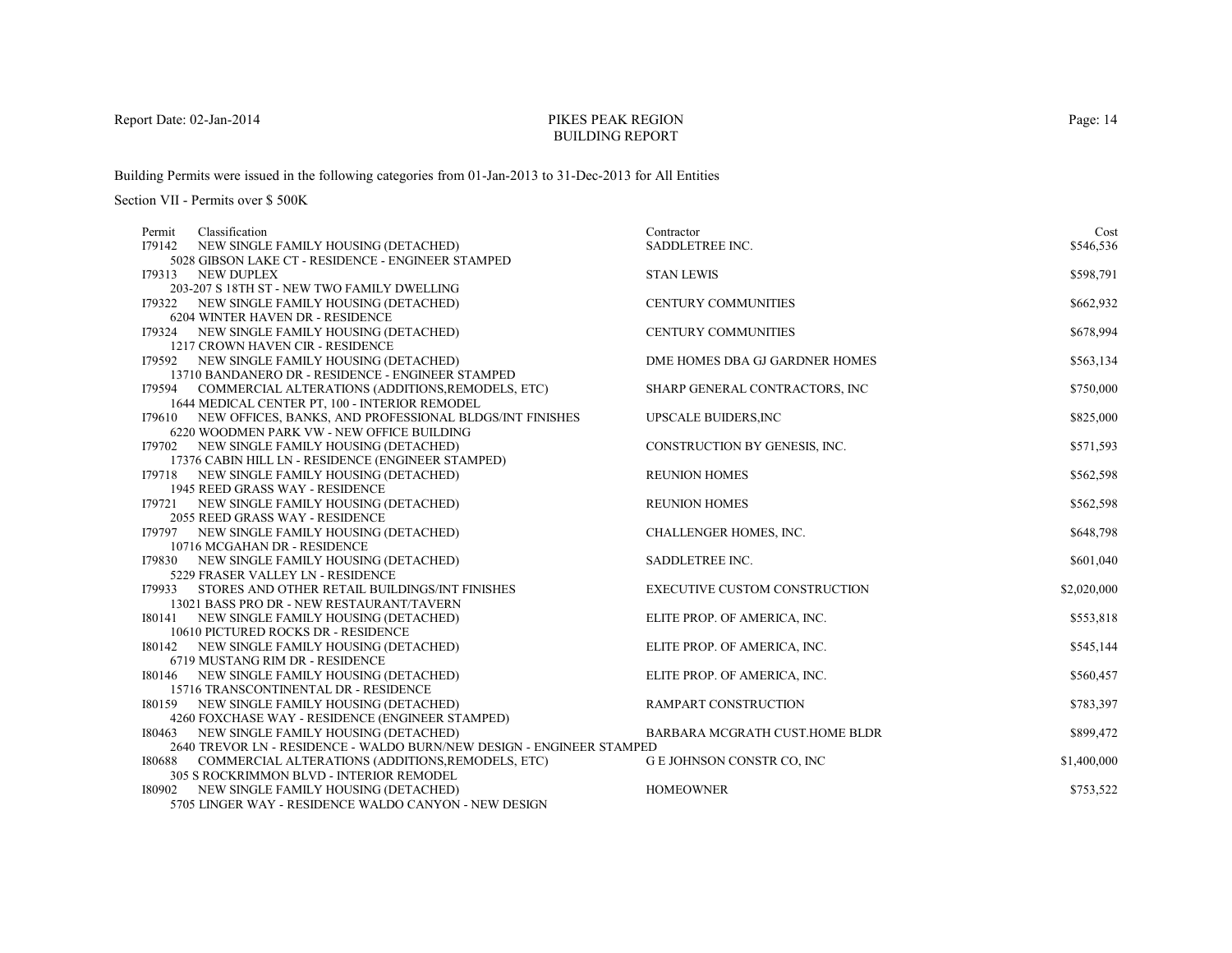# PIKES PEAK REGIONBUILDING REPORT

Building Permits were issued in the following categories from 01-Jan-2013 to 31-Dec-2013 for All Entities

| Classification<br>Permit                                                     | Contractor                       | Cost         |
|------------------------------------------------------------------------------|----------------------------------|--------------|
| 180905<br>NEW SINGLE FAMILY HOUSING (DETACHED)                               | CHALLENGER HOMES, INC.           | \$503,597    |
| 10977 MIDDLEGATE CT - RESIDENCE                                              |                                  |              |
| COMMERCIAL ALTERATIONS (ADDITIONS, REMODELS, ETC)<br>180926                  | MAHLER GC, GEN. CONTRACT. CO.    | \$960,000    |
| 2020 N ACADEMY BLVD, 100, 200 - INTERIOR REMODEL                             |                                  |              |
| I81013 NEW SINGLE FAMILY HOUSING (DETACHED)                                  | ELITE PROP. OF AMERICA, INC.     | \$563,669    |
| 7332 MOUNTAIN SPRUCE DR - RESIDENCE                                          |                                  |              |
| 181019<br>NEW SINGLE FAMILY HOUSING (DETACHED)                               | ELITE PROP. OF AMERICA, INC.     | \$560,457    |
| 7144 LINDOUIST CT - RESIDENCE                                                |                                  |              |
| I81022 NEW SINGLE FAMILY HOUSING (DETACHED)                                  | ELITE PROP. OF AMERICA, INC.     | \$592,152    |
| 2460 DELICATO CT - RESIDENCE                                                 |                                  |              |
| I81282 NEW SINGLE FAMILY HOUSING (DETACHED)                                  | <b>TARA CUSTOM HOMES</b>         | \$573,092    |
| 17375 CABIN HILL LN - RESIDENCE - ENGINEER STAMPED                           |                                  |              |
| I81310 NEW SINGLE FAMILY HOUSING (DETACHED)                                  | SADDLETREE INC.                  | \$584,121    |
| 1907 TURNBULL DR - RESIDENCE - ENGINEER STAMPED                              |                                  |              |
| 181537 NEW SINGLE FAMILY HOUSING (DETACHED)                                  | PATTERSON CUSTOM HOMES, INC.     | \$651,689    |
| 6320 ALABASTER WAY - RESIDENCE (ENGINEER STAMPED) WALDO - NEW DESIGN         |                                  |              |
| I81544 NEW SINGLE FAMILY HOUSING (DETACHED)                                  | HANDCRAFTED CONSTRUCTION         | \$599,327    |
| 5735 WINDRIDGE PT - RESIDENCE<br>I81603 NEW SINGLE FAMILY HOUSING (DETACHED) | RIVERS DEVELOPMENT, INC.         | \$631,344    |
| 5312 OAK SPRING HTS - SINGLE FAMILY ATTACHED MODEL 1251                      |                                  |              |
| NEW SINGLE FAMILY HOUSING (DETACHED)<br>181606                               | RIVERS DEVELOPMENT, INC.         | \$631,344    |
| 6624 YOUNG OAK GRV - SINGLE FAMILY ATTACHED MODEL 12511251                   |                                  |              |
| I81607 NEW SINGLE FAMILY HOUSING (DETACHED)                                  | VANTAGE HOMES CORPORATION        | \$502,848    |
| 5217 GEM LAKE CT - RESIDENCE                                                 |                                  |              |
| I81616 NEW SINGLE FAMILY HOUSING (DETACHED)                                  | RIVERS DEVELOPMENT, INC.         | \$631,344    |
| 6652 YOUNG OAK GRV - SINGLE FAMILY ATTACHED MODEL 1251                       |                                  |              |
| NEW SINGLE FAMILY HOUSING (DETACHED)<br>181620                               | RIVERS DEVELOPMENT, INC.         | \$557,351    |
| 6623 YOUNG OAK GRV - SINGLE FAMILY ATTACHED MODEL 1251                       |                                  |              |
| 181761 NEW PUBLIC SERVICES & UTILITIES BUILDINGS                             | ARCHER WESTERN CONSTRUCTION, LLC | \$28,006,569 |
| 5820 JUNIPER RD - NEW PUMP STATION                                           |                                  |              |
| 181763<br>NEW PUBLIC SERVICES & UTILITIES BUILDINGS                          | ARCHER WESTERN CONSTRUCTION, LLC | \$24,462,940 |
| 10853 SQUIRREL CREEK RD - NEW PUMP STATION                                   |                                  |              |
| NEW SINGLE FAMILY HOUSING (DETACHED)<br>181845                               | SADDLETREE INC.                  | \$545,251    |
| 5238 FRASER VALLEY LN - RESIDENCE                                            |                                  |              |
| NEW SINGLE FAMILY HOUSING (DETACHED)<br>181902                               | <b>REUNION HOMES</b>             | \$562,598    |
| 7366 BUFFALO PRAIRIE CT - RESIDENCE                                          |                                  |              |
| I81972 NEW SINGLE FAMILY HOUSING (DETACHED)                                  | PETRA HOMES, INC.                | \$712,939    |
| 6025 WILSON RD - RESIDENCE WALDO FIRE NEW DESIGN ENG STAMPED                 |                                  |              |
| I81988<br>NEW SINGLE FAMILY HOUSING (DETACHED)                               | PEAK SIDE PROPERTIES, LLC        | \$655,758    |
| 17545 POND VIEW PL - RESIDENCE (ENGINEER STAMPED)                            |                                  |              |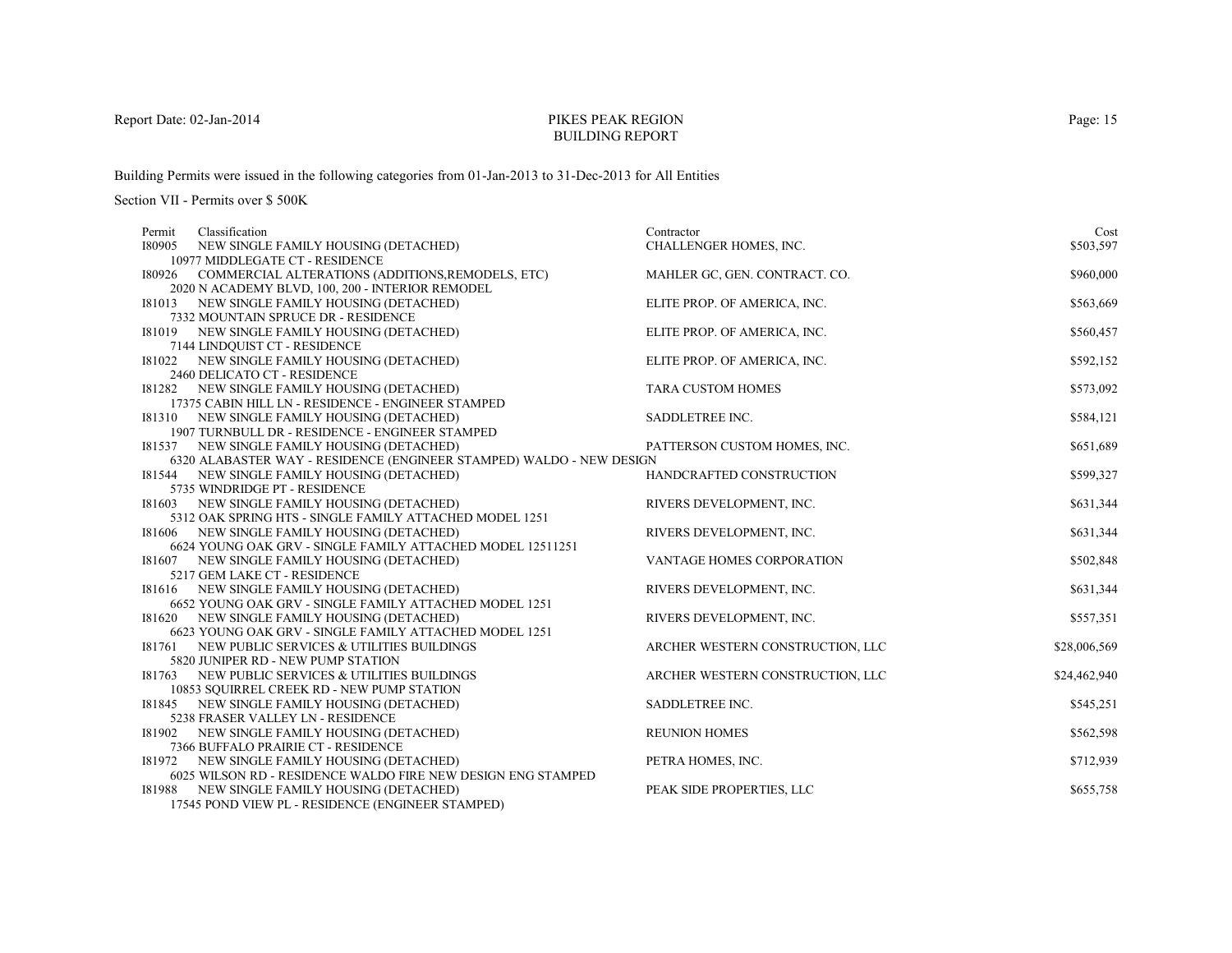# PIKES PEAK REGIONBUILDING REPORT

Building Permits were issued in the following categories from 01-Jan-2013 to 31-Dec-2013 for All Entities

Section VII - Permits over \$ 500K

| Classification<br>Permit                                                                 | Contractor                     | Cost        |
|------------------------------------------------------------------------------------------|--------------------------------|-------------|
| I81994<br>NEW SINGLE FAMILY HOUSING (DETACHED)                                           | RICHMOND AMERICAN HOMES        | \$560,135   |
| 10933 TORREYS PEAK WAY - RESIDENCE                                                       |                                |             |
| I82031 NEW SINGLE FAMILY HOUSING (DETACHED)                                              | PONDEROSA CONSTRUCTORS, LLC    | \$725,360   |
| 2920 ENGLISH PT - RESIDENCE - ENGINEER STAMPED                                           |                                |             |
| 182060<br>COMMERCIAL ALTERATIONS (ADDITIONS, REMODELS, ETC)                              | CHRISTOFFERSON COMM BLDRS INC  | \$810,000   |
| 2269 COMMERCIAL BLVD - ADDITION                                                          |                                |             |
| 182116 NEW HOTELS, MOTELS                                                                | G. A. MAXWELL CONSTRUCT., INC. | \$3,050,000 |
| 105 N SPRUCE ST - INTERIOR FINISH-HOTEL 80 ROOM                                          |                                |             |
| COMMERCIAL ALTERATIONS (ADDITIONS, REMODELS, ETC)<br>182144                              | <b>SEAGREN CONSTRUCTION</b>    | \$533,000   |
| 412 W FONTANERO ST - INTERIOR REMODEL & ROOF MODIFICATION                                |                                |             |
| NEW SINGLE FAMILY HOUSING (DETACHED)<br>182200                                           | <b>REUNION HOMES</b>           | \$562,598   |
| 6410 TRANTERS CREEK WAY - RESIDENCE                                                      |                                |             |
| 182238 NEW SINGLE FAMILY HOUSING (DETACHED)                                              | RIVERWOOD HOMES OF COLORADO    | \$565,061   |
| 1810 MESA RD - RESIDENCE - ENGINEER STAMPED                                              |                                |             |
| I82371 COMMERCIAL ALTERATIONS (ADDITIONS, REMODELS, ETC)                                 | DANIEL-BARRY CONSTRUCTION INC  | \$832,297   |
| 480 WOOTEN RD, 104 - INTERIOR REMODEL                                                    |                                |             |
| 182376 NEW SINGLE FAMILY HOUSING (DETACHED)                                              | <b>HOOD CUSTOM HOMES</b>       | \$887,479   |
| 4375 FOXCHASE WAY - RESIDENCE (ENGINEER STAMPED)                                         |                                |             |
| I82403 NEW SINGLE FAMILY HOUSING (DETACHED)                                              | VANGUARD HOMES CORP.           | \$557,458   |
| 13257 DOMINUS WAY - RESIDENCE - ENGINEER STAMPED                                         |                                |             |
| I82427 NEW SINGLE FAMILY HOUSING (DETACHED)                                              | LANG LOG HOMES, INC.           | \$564,205   |
| 13010 CRUMP RD - RESIDENCE-BLACK FOREST FIRE REBUILD-SAME DESIGN                         |                                |             |
| I82541 NEW SINGLE FAMILY HOUSING (DETACHED)                                              | MARTINSON CONSTRUCTION, LLC    | \$516,233   |
| 17630 SHAHARA RD - RESIDENCE & DETACHED GARAGE (TWO PERMITS)                             |                                |             |
| I82581 NEW SINGLE FAMILY HOUSING (DETACHED)                                              | <b>CENTURY COMMUNITIES</b>     | \$562,063   |
| 6380 WINTER HAVEN DR - RESIDENCE                                                         |                                |             |
| 182593 NEW SINGLE FAMILY HOUSING (DETACHED)                                              | MAYNARD BUILDING COMPANY       | \$845,075   |
| 19937 CHISHOLM TRL - RESIDENCE - ENGINEER STAMPED                                        |                                |             |
| I82628 NEW SINGLE FAMILY HOUSING (DETACHED)                                              | VANTAGE HOMES CORPORATION      | \$576,626   |
| 15706 TRANSCONTINENTAL DR - RESIDENCE                                                    |                                |             |
| NEW SINGLE FAMILY HOUSING (DETACHED)<br>182649                                           | ELITE PROP. OF AMERICA, INC.   | \$561,420   |
| 2320 VANREEN DR - RESIDENCE - WALDO BUILD - NEW DESIGN                                   |                                |             |
| 182670 NEW SINGLE FAMILY HOUSING (DETACHED)                                              | SADDLETREE INC.                | \$659,934   |
| 4902 RAINBOW GULCH TRL - RESIDENCE (ENGINEER STAMPED)                                    |                                |             |
| I82925 NEW SINGLE FAMILY HOUSING (DETACHED)                                              | HIGH COUNTRY INTL LTD          | \$596,221   |
| 8325 RUSSETT CT - RESIDENCE - ENGINEER STAMPED                                           |                                |             |
| NEW SINGLE FAMILY HOUSING (DETACHED)<br>182941                                           | MAJESTIC CUSTOM HOMES, INC.    | \$641,516   |
| 11425 SAN LUIS PEAK WAY - RESIDENCE                                                      |                                |             |
| I82942 RESIDENTIAL ALTERATIONS (REMODEL, ADDITIONS, ETC)<br>$0.55$ CD AND ALL DD. DEDOOF | PEAK VIEW ROOFING              | \$665,439   |

955 CRANDALL DR - REROOF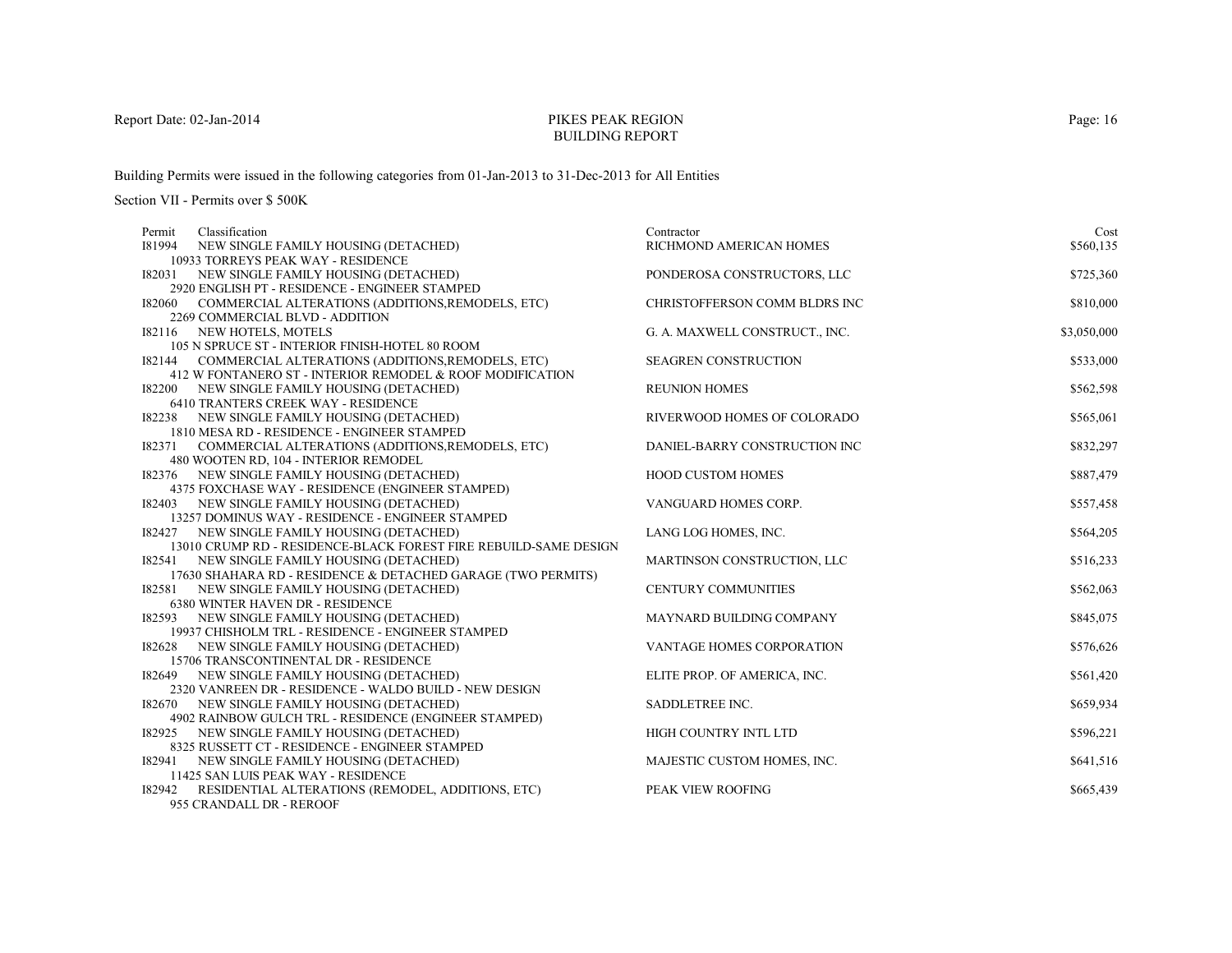# PIKES PEAK REGIONBUILDING REPORT

Building Permits were issued in the following categories from 01-Jan-2013 to 31-Dec-2013 for All Entities

| Classification<br>Permit                                                           | Contractor                    | Cost        |
|------------------------------------------------------------------------------------|-------------------------------|-------------|
| 182997<br>NEW SINGLE FAMILY HOUSING (DETACHED)                                     | RICHMOND AMERICAN HOMES       | \$559,172   |
| 7153 CAMPHOR LN - RESIDENCE                                                        |                               |             |
| I83033 NEW SINGLE FAMILY HOUSING (DETACHED)                                        | MURPHY'S CUSTOM HOME          | \$636,162   |
| 725 ARAPAHOE DR - RESIDENCE                                                        |                               |             |
| 183103<br>NEW SINGLE FAMILY HOUSING (DETACHED)                                     | ELITE PROP. OF AMERICA, INC.  | \$553,818   |
| 15725 TRANSCONTINENTAL DR - RESIDENCE                                              |                               |             |
| I83113 NEW SINGLE FAMILY HOUSING (DETACHED)                                        | ELITE PROP. OF AMERICA, INC.  | \$561,420   |
| 13781 PENFOLD DR - RESIDENCE                                                       |                               |             |
| I83114 NEW SINGLE FAMILY HOUSING (DETACHED)                                        | ELITE PROP. OF AMERICA, INC.  | \$560,457   |
| 6195 LEON YOUNG DR - RESIDENCE                                                     |                               |             |
| I83115 NEW SINGLE FAMILY HOUSING (DETACHED)                                        | ELITE PROP. OF AMERICA, INC.  | \$619,993   |
| 12761 MISSION MEADOW DR - RESIDENCE                                                |                               |             |
| I83301 NEW SINGLE FAMILY HOUSING (DETACHED)                                        | <b>REUNION HOMES</b>          | \$562,598   |
| 2265 GREEN GRASS CT - RESIDENCE                                                    |                               |             |
| 183327 NEW OFFICES, BANKS, AND PROFESSIONAL BLDGS/INT FINISHES                     | HAMMERS CONSTRUCTION, INC.    | \$650,000   |
| 1565 TUSKEGEE PL - NEW OFFICE/ WAREHOUSE                                           | RICHMOND AMERICAN HOMES       |             |
| 183367 NEW SINGLE FAMILY HOUSING (DETACHED)<br>5663 LEON YOUNG DR - RESIDENCE      |                               | \$574,377   |
| I83392 NEW SINGLE FAMILY HOUSING (DETACHED)                                        | CREEKSTONE DEVELOPMENT, INC.  | \$521,373   |
| 5662 LEON YOUNG DR - RESIDENCE                                                     |                               |             |
| I83435 NEW SINGLE FAMILY HOUSING (DETACHED)                                        | ELITE PROP. OF AMERICA, INC.  | \$560,457   |
| 5906 BRAVE EAGLE DR - RESIDENCE                                                    |                               |             |
| I83542 NEW SINGLE FAMILY HOUSING (DETACHED)                                        | <b>STEVE R. JACKSON</b>       | \$842,720   |
| 5930 N LOG RD - RESIDENCE                                                          |                               |             |
| STRUCTURES OTHER THAN BUILDINGS (SWIMMING POOLS, ETC)<br>183563                    | DN TANKS, INC.                | \$887,258   |
| 15520 BLACK FOREST RD - WATER STORAGE TANK                                         |                               |             |
| STRUCTURES OTHER THAN BUILDINGS (SWIMMING POOLS, ETC)<br>183564                    | DN TANKS, INC.                | \$1,978,275 |
| 13420 FRANK RD - WATER STORAGE TANK                                                |                               |             |
| <b>I83607 NEW HOSPITALS AND OTHER INSTITUTIONS</b>                                 | BRINKMANN CONSTRUCTORS        | \$2,112,631 |
| 4145 BRIARGATE PKWY - NEW ASSISTED LIVING FACILITY - BLDG A (+TRASH/GEN ENCLOSURE) |                               |             |
| NEW HOSPITALS AND OTHER INSTITUTIONS<br>183609                                     | <b>BRINKMANN CONSTRUCTORS</b> | \$2,112,631 |
| 4185 BRIARGATE PKWY - NEW ASSISTED LIVING FACILITY - BLDG C                        |                               |             |
| NEW HOSPITALS AND OTHER INSTITUTIONS<br>183614                                     | BRINKMANN CONSTRUCTORS        | \$2,112,631 |
| 4165 BRIARGATE PKWY - NEW ASSISTED LIVING FACILITY- BLDG.B                         |                               |             |
| I83646 NEW SINGLE FAMILY HOUSING (DETACHED)                                        | PEACEMAKER BUILDERS INC       | \$612,176   |
| 2460 JENNER CT - RESIDENCE (ENGINEER STAMPED)                                      |                               |             |
| I83667 NEW SINGLE FAMILY HOUSING (DETACHED)                                        | HOMES BY MICHAEL HALL         | \$821,732   |
| 5735 LINGER WAY - RESIDENCE - WALDO REBUILD - NEW PLAN                             |                               |             |
| NEW SINGLE FAMILY HOUSING (DETACHED)<br>183780                                     | KIRELLA HOMES, INC            | \$595,365   |
| 1434 CASTLECOMBE LN - RESIDENCE                                                    |                               |             |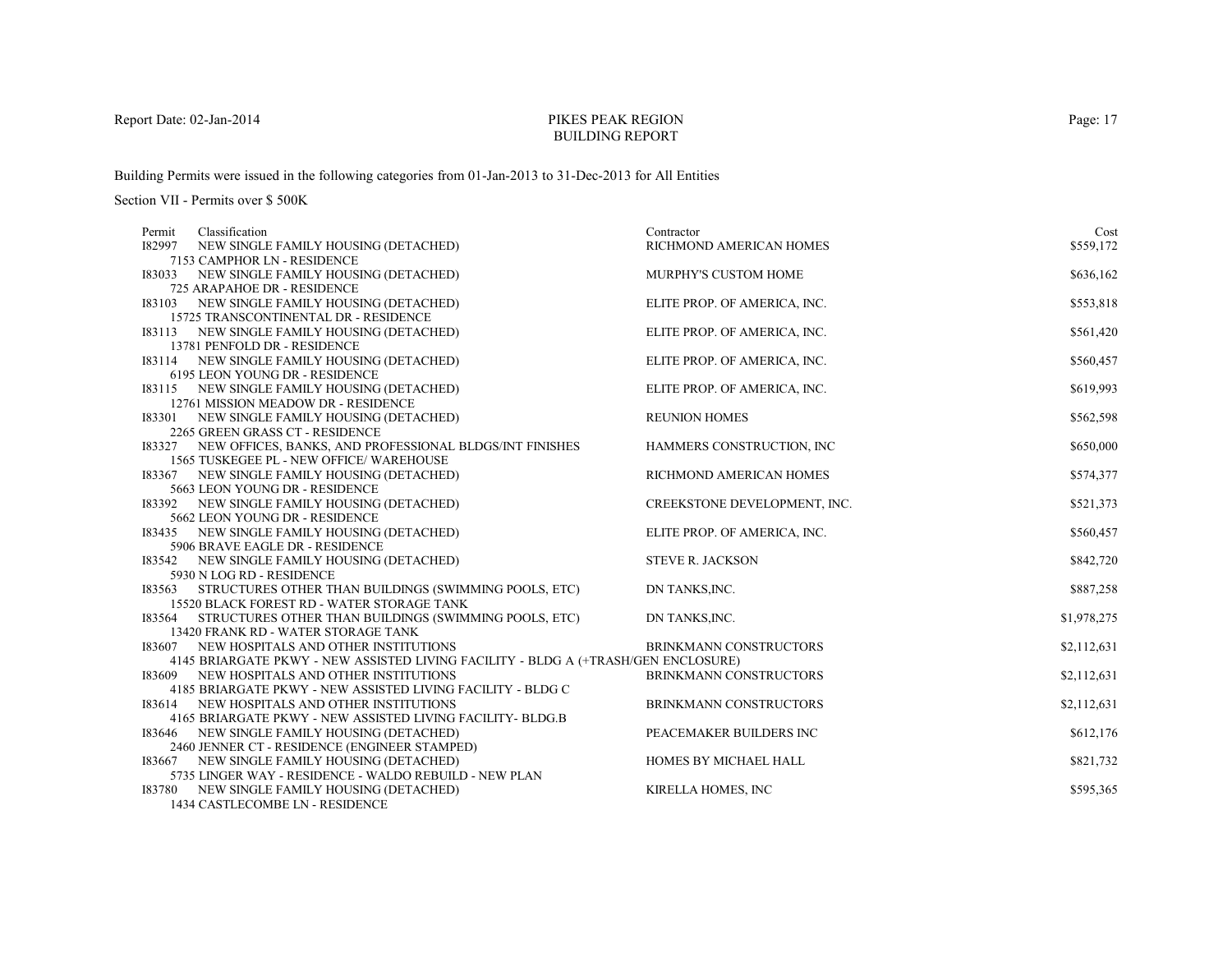# PIKES PEAK REGIONBUILDING REPORT

Building Permits were issued in the following categories from 01-Jan-2013 to 31-Dec-2013 for All Entities

| Permit | Classification                                                                 | Contractor                      | Cost        |
|--------|--------------------------------------------------------------------------------|---------------------------------|-------------|
|        | I83799 NEW SINGLE FAMILY HOUSING (DETACHED)                                    | <b>BUILTRITE BUILDERS</b>       | \$767,764   |
|        | 17375 POND VIEW PL - RESIDENCE - ENGINEER STAMPED                              |                                 |             |
|        | 183976 NEW SINGLE FAMILY HOUSING (DETACHED)                                    | C. R. SHEA HOMES, INC.          | \$584,014   |
|        | 2485 JENNER CT - RESIDENCE WALDO FIRE NEW DESIGN ENGINEER STAMPED              |                                 |             |
|        | 184041 NEW SERVICE STATIONS AND REPAIR GARAGES                                 | HAMMERS CONSTRUCTION, INC       | \$1,367,268 |
|        | 6205 STONE MESA PT - NEW AUTOMOTIVE REPAIR GARAGE                              |                                 |             |
| 184112 | NEW SINGLE FAMILY HOUSING (DETACHED)                                           | ELITE PROP. OF AMERICA, INC.    | \$559,172   |
|        | 2459 DELICATO CT - RESIDENCE                                                   |                                 |             |
| 184119 | STORES AND OTHER RETAIL BUILDINGS/INT FINISHES                                 | PEAK PROFESSIONAL CONTRS INC    | \$1,236,000 |
|        | 5262 N NEVADA AVE - RETAIL BUILDING - SHELL ONLY AND TRASH ENCLOSURE           |                                 |             |
|        | 184222 NEW SINGLE FAMILY HOUSING (DETACHED)                                    | SAINT AUBYN HOMES, LLC          | \$541,396   |
|        | 12255 BANDON DR - RESIDENCE                                                    |                                 |             |
|        | I84228 NEW SINGLE FAMILY HOUSING (DETACHED)                                    | SADDLETREE INC.                 | \$624,598   |
|        | 5222 FRASER VALLEY LN - RESIDENCE (ENGINEER STAMPED)                           |                                 |             |
|        | 184293 NEW SINGLE FAMILY HOUSING (DETACHED)                                    | <b>CHARTERCRAFT HOMES INC</b>   | \$644,300   |
|        | 16690 W CHERRY STAGE RD - RESIDENCE                                            |                                 |             |
|        | I84301 COMMERCIAL ALTERATIONS (ADDITIONS, REMODELS, ETC)                       | R. E. ALLEN CONSTRUCTION, LLC.  | \$1,400,000 |
|        | 1710 BRIARGATE BLVD, 350 - INTERIOR REMODEL                                    |                                 |             |
|        | I84319 NEW SINGLE FAMILY HOUSING (DETACHED)                                    | SADDLETREE INC.                 | \$551,034   |
|        | 5206 FRASER VALLEY LN - RESIDENCE - ENGINEER STAMPED                           |                                 |             |
|        | 184377 NEW SINGLE FAMILY HOUSING (DETACHED)                                    | DME HOMES DBA GJ GARDNER HOMES  | \$641,945   |
|        | 15053 SNOWY PINE PT - RESIDENCE - ENGINEER STAMPED                             |                                 |             |
|        | I84527 NEW HOTELS, MOTELS<br>5101 CHEYENNE MOUNTAIN HWY - NEW HOTEL (11 UNITS) | <b>BOB MCGRATH CONSTRUCTION</b> | \$3,000,000 |
|        | 184535 NEW SINGLE FAMILY HOUSING (DETACHED)                                    | VANTAGE HOMES CORPORATION       | \$502,848   |
|        | 5394 GEM LAKE CT - RESIDENCE                                                   |                                 |             |
|        | 184705 NEW SINGLE FAMILY HOUSING (DETACHED)                                    | <b>BELLA VITA CUSTOM HOMES</b>  | \$573,306   |
|        | 1943 BENT CREEK DR - RESIDENCE                                                 |                                 |             |
|        | 184746 NEW SINGLE FAMILY HOUSING (DETACHED)                                    | <b>BRIESE ENTERPRISES</b>       | \$631,451   |
|        | 7080 SHOUP RD - RESIDENCE - BLACK FOREST FIRE - NEW DESIGN                     |                                 |             |
|        | 184755 NEW SINGLE FAMILY HOUSING (DETACHED)                                    | GOEBEL CONSTRUCTION, INC        | \$506,488   |
|        | 13310 PINERY DR - RESIDENCE BLACK FOREST FIRE - NEW DESIGN - ENGINEER STAMPED  |                                 |             |
| 184846 | NEW SINGLE FAMILY HOUSING (DETACHED)                                           | ELEVATION HOMES, LLC            | \$663,039   |
|        | 9283 SHIPMAN LN - RESIDENCE                                                    |                                 |             |
| 184878 | NEW SINGLE FAMILY HOUSING (DETACHED)                                           | <b>CENTURY COMMUNITIES</b>      | \$562,063   |
|        | 1231 CROWN HAVEN CIR - RESIDENCE                                               |                                 |             |
|        | 184962 NEW SINGLE FAMILY HOUSING (DETACHED)                                    | ELITE PROP. OF AMERICA, INC.    | \$619,993   |
|        | 15815 TRANSCONTINENTAL DR - RESIDENCE                                          |                                 |             |
| 185059 | NEW SINGLE FAMILY HOUSING (DETACHED)                                           | <b>STEVE R. JACKSON</b>         | \$532,830   |
|        | 11950 S CONESTOGA TRL - RESIDENCE - ENGINEER STAMPED                           |                                 |             |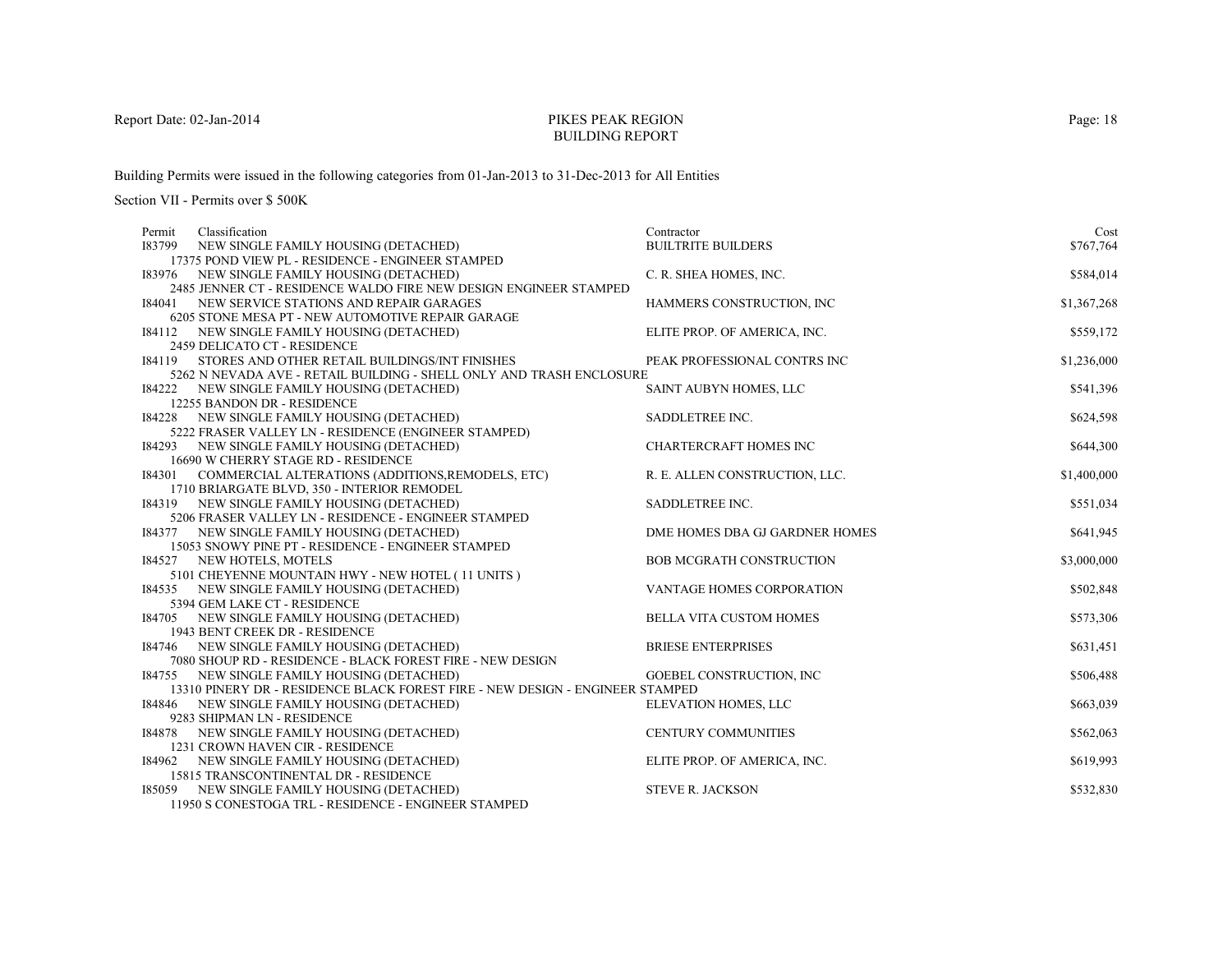# PIKES PEAK REGIONBUILDING REPORT

Building Permits were issued in the following categories from 01-Jan-2013 to 31-Dec-2013 for All Entities

| Classification<br>Permit                                                                         | Contractor                       | Cost        |
|--------------------------------------------------------------------------------------------------|----------------------------------|-------------|
| I85131<br>NEW SINGLE FAMILY HOUSING (DETACHED)                                                   | CHALLENGER HOMES, INC.           | \$579,517   |
| 19950 TALKING ROCK HTS - RESIDENCE                                                               |                                  |             |
| 185143<br>COMMERCIAL ALTERATIONS (ADDITIONS, REMODELS, ETC)                                      | ARNOLD & BEAUDIN INC             | \$700,000   |
| 2424 W GARDEN OF THE GODS RD, D-570 - INTERIOR REMODEL - OFFICE                                  |                                  |             |
| 185162 NEW SINGLE FAMILY HOUSING (DETACHED)                                                      | <b>REUNION HOMES</b>             | \$562,598   |
| 7342 BUFFALO PRAIRIE CT - RESIDENCE                                                              |                                  |             |
| I85183<br>NEW SINGLE FAMILY HOUSING (DETACHED)                                                   | CHALLENGER HOMES, INC.           | \$553,497   |
| 10604 DELANEY LN - RESIDENCE                                                                     |                                  |             |
| NEW SINGLE FAMILY HOUSING (DETACHED)<br>185222                                                   | CUSTOM PROPERTIES COLORADO, INC. | \$530,046   |
| 16104 POLE PINE PT - RESIDENCE - ENGINEER STAMPED<br>185458 NEW SINGLE FAMILY HOUSING (DETACHED) | <b>S K STEELE</b>                | \$923,137   |
| 360 SAN MARINO CT - RESIDENCE ENGINEER STAMPED                                                   |                                  |             |
| 185564 NEW SINGLE FAMILY HOUSING (DETACHED)                                                      | CREEKSTONE DEVELOPMENT, INC.     | \$690,987   |
| 5905 FERGUS DR - RESIDENCE                                                                       |                                  |             |
| COMMERCIAL ALTERATIONS (ADDITIONS, REMODELS, ETC)<br>185789                                      | BRYAN CONSTRUCTION, INC.         | \$742,337   |
| 30 E PIKES PEAK AVE, 100 - INTERIOR REMODEL PHASE 1                                              |                                  |             |
| 185826 NEW SINGLE FAMILY HOUSING (DETACHED)                                                      | ELITE PROP. OF AMERICA, INC.     | \$561,420   |
| <b>6824 CHICKASAW WAY - RESIDENCE</b>                                                            |                                  |             |
| I85830 NEW SINGLE FAMILY HOUSING (DETACHED)                                                      | ELITE PROP. OF AMERICA, INC.     | \$561,420   |
| 6728 SILVER STAR LN - RESIDENCE                                                                  |                                  |             |
| 185913<br>NONRESIDENTIAL BUILDINGS (STORAGE SHEDS, ETC)                                          | MASS SERVICE AND SUPPLY, LLC     | \$598,176   |
| 14155 E HWY 24 - REBUILD STORAGE BARN                                                            |                                  |             |
| 185948 NEW SINGLE FAMILY HOUSING (DETACHED)                                                      | SADDLETREE INC.                  | \$584,871   |
| 5254 FRASER VALLEY LN - RESIDENCE                                                                |                                  |             |
| 185956 NEW SINGLE FAMILY HOUSING (DETACHED)                                                      | CHALLENGER HOMES, INC.           | \$503,597   |
| <b>615 WOODMOOR ACRES DR - RESIDENCE</b>                                                         |                                  |             |
| 186266 NEW SINGLE FAMILY HOUSING (DETACHED)<br>5515 CODY MESA CT - RESIDENCE (ENGINEER STAMPED)  | LARRY ANDERSON CONSTRUCTION      | \$510,343   |
| 186355 NEW OFFICES, BANKS, AND PROFESSIONAL BLDGS/INT FINISHES                                   | COLARELLI CONSTRUCTION, INC.     | \$900,000   |
| 9320 GRAND CORDERA PKWY, 1ST FL - INTERIOR FINISH                                                |                                  |             |
| 186356 NEW OFFICES, BANKS, AND PROFESSIONAL BLDGS/INT FINISHES                                   | COLARELLI CONSTRUCTION, INC.     | \$700,000   |
| 9320 GRAND CORDERA PKWY, 200 - INTERIOR FINISH                                                   |                                  |             |
| 186517<br>OTHER NONHOUSEKEEPING SHELTER                                                          | WOLVERINE BUILDING GROUP         | \$4,210,500 |
| 5889 N NEVADA AVE - UPGRADE TO FINISH - STUDENT HOUSING BLDG B                                   |                                  |             |
| 186521<br>OTHER NONHOUSEKEEPING SHELTER                                                          | <b>WOLVERINE BUILDING GROUP</b>  | \$5,814,500 |
| 5883 N NEVADA AVE, D - STUDENT HOUSING - UPGRADE TO FINISH                                       |                                  |             |
| 186525 NEW PARKING GARAGES                                                                       | <b>WOLVERINE BUILDING GROUP</b>  | \$2,147,915 |
| 5871 N NEVADA AVE - PARKING GARAGE - UPGRADE TO FINISH                                           |                                  |             |
| 186530<br>OTHER NONHOUSEKEEPING SHELTER                                                          | <b>WOLVERINE BUILDING GROUP</b>  | \$4,010,000 |
| 5889 N NEVADA AVE, A - STUDENT HOUSING UPGRADE TO FINISH                                         |                                  |             |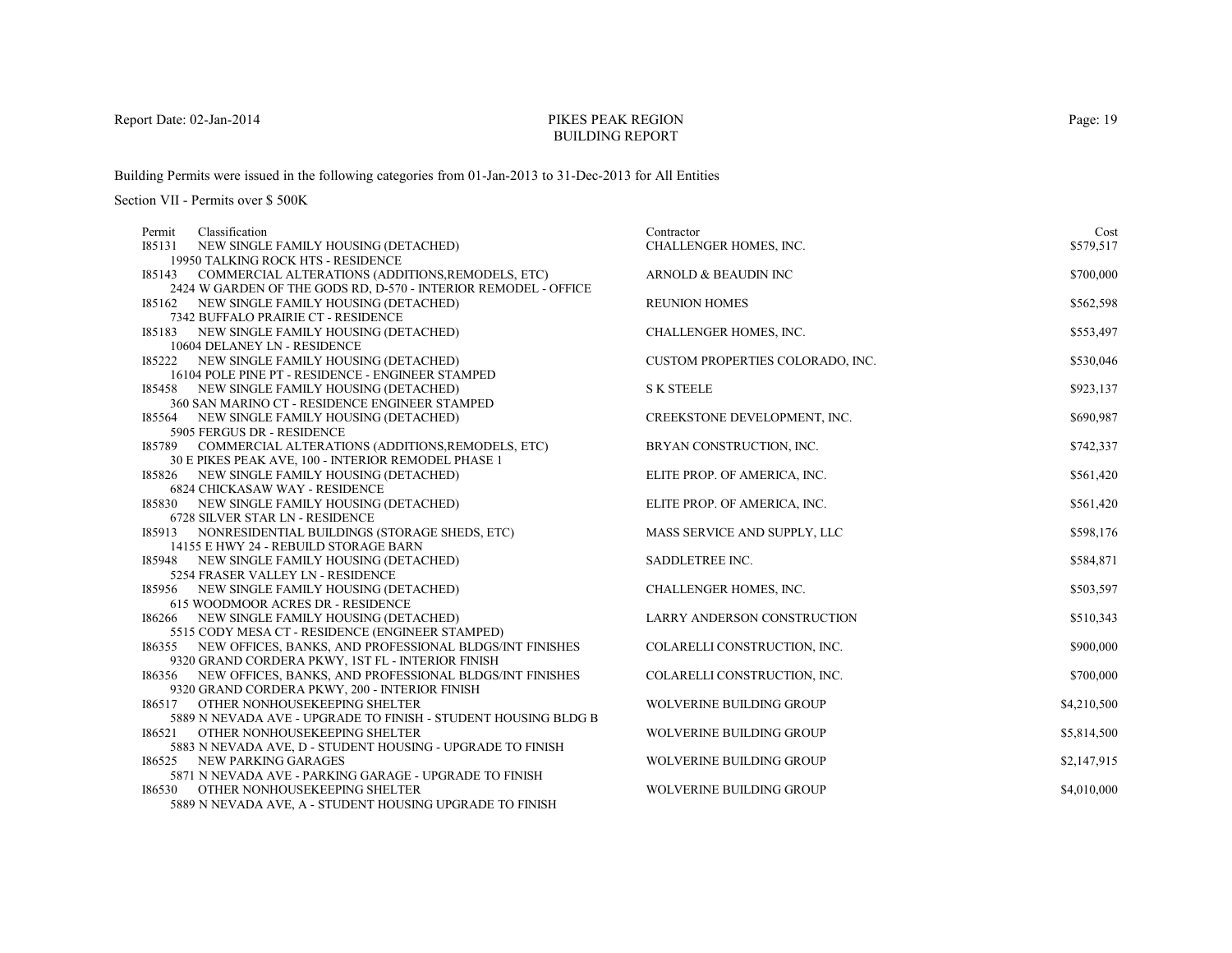# PIKES PEAK REGIONBUILDING REPORT

Building Permits were issued in the following categories from 01-Jan-2013 to 31-Dec-2013 for All Entities

| Classification<br>Permit                                                                          | Contractor                                | Cost         |
|---------------------------------------------------------------------------------------------------|-------------------------------------------|--------------|
| 186532<br>NEW AMUSEMENT AND RECREATION BUILDINGS                                                  | WOLVERINE BUILDING GROUP                  | \$700,000    |
| 5877 N NEVADA AVE - FOUNDATION ONLY - UPGRADE TO FINISH                                           |                                           |              |
| 186536 OTHER NONHOUSEKEEPING SHELTER                                                              | <b>WOLVERINE BUILDING GROUP</b>           | \$6,015,000  |
| 5883 N NEVADA AVE, C - STUDENT HOUSING-UPGRADE TO FINISH                                          |                                           |              |
| 186628 COMMERCIAL ALTERATIONS (ADDITIONS, REMODELS, ETC)                                          | G E JOHNSON CONSTR CO, INC                | \$750,000    |
| 1400 E BOULDER ST - BOILER REPLACEMENT-PHASE 1                                                    |                                           |              |
| 186629 NEW SINGLE FAMILY HOUSING (DETACHED)                                                       | CREEKSTONE DEVELOPMENT, INC.              | \$521,373    |
| 5718 LEON YOUNG DR - RESIDENCE                                                                    |                                           |              |
| 186717 NEW SINGLE FAMILY HOUSING (DETACHED)                                                       | ELITE PROP. OF AMERICA, INC.              | \$561,420    |
| 15736 TRANSCONTINENTAL DR - RESIDENCE                                                             |                                           |              |
| 186751 NEW SINGLE FAMILY HOUSING (DETACHED)                                                       | DME HOMES DBA GJ GARDNER HOMES            | \$539,897    |
| 6610 CONNAUGHT DR - RESIDENCE                                                                     |                                           |              |
| I86802 NEW SINGLE FAMILY HOUSING (DETACHED)                                                       | CHALLENGER HOMES, INC.                    | \$648,798    |
| 1823 PAINTER DR - RESIDENCE                                                                       |                                           |              |
| 186817 NEW SINGLE FAMILY HOUSING (DETACHED)                                                       | RICHMOND AMERICAN HOMES                   | \$518,910    |
| 5886 LEON YOUNG DR - RESIDENCE                                                                    |                                           |              |
| 186928 NEW SINGLE FAMILY HOUSING (DETACHED)                                                       | MAJESTIC CUSTOM HOMES, INC.               | \$641,516    |
| 19881 KERSHAW CT - RESIDENCE                                                                      |                                           |              |
| I87106 COMMERCIAL ALTERATIONS (ADDITIONS, REMODELS, ETC)                                          | RAND CONSTRUCTION CORP DBA RAND WEST, LLC | \$2,504,517  |
| 1409 N ACADEMY BLVD - INTERIOR REMODEL/CHANGE OF OCCUPANCY                                        |                                           |              |
| 187136 NEW SINGLE FAMILY HOUSING (DETACHED)                                                       | R & R GENERAL CONTRACTING INC.            | \$676,210    |
| 2810 BROGANS BLUFF DR - RESIDENCE - ENGINEER STAMPED-WALDO FIRE                                   |                                           |              |
| 187309 NEW PUBLIC SERVICES & UTILITIES BUILDINGS                                                  | ARCHER WESTERN CONSTRUCTION, LLC          | \$22,759,500 |
| 10783 BRADLEY RD - NEW PUMP STATION                                                               |                                           |              |
| 187350 NEW SINGLE FAMILY HOUSING (DETACHED)                                                       | ASPEN VALLEY CUSTOM HOMES, LLC            | \$655,223    |
| 13735 TEWKESBURY CT - RESIDENCE - ENGINEER STAMPED<br>187365 NEW SINGLE FAMILY HOUSING (DETACHED) | <b>GREGOIRE HOMES</b>                     |              |
| 4970 WILLOW STONE HTS - RESIDENCE - ENGINEER STAMPED                                              |                                           | \$615,068    |
| 187376 NEW SINGLE FAMILY HOUSING (DETACHED)                                                       | <b>HOMEOWNER</b>                          | \$527,583    |
| 1280 RED MICA WAY - RESIDENCE                                                                     |                                           |              |
| I87384 COMMERCIAL ALTERATIONS (ADDITIONS, REMODELS, ETC)                                          | WEATHERCRAFT CO OF CO SPGS INC            | \$599,513    |
| 630 W MONUMENT CREEK RD - REROOF: MCCULLOUGH 558 SOUARES, PINE VALLEY 250 SOUARES                 |                                           |              |
| NEW SINGLE FAMILY HOUSING (DETACHED)<br>187389                                                    | <b>BUILTRITE BUILDERS</b>                 | \$650,725    |
| 4520 EDGEDALE WAY - RESIDENCE - ENGINEER STAMPED                                                  |                                           |              |
| 187610 NEW SINGLE FAMILY HOUSING (DETACHED)                                                       | <b>REUNION HOMES</b>                      | \$562,598    |
| 12088 NORMA KATE LN - RESIDENCE                                                                   |                                           |              |
| 187662 NEW SINGLE FAMILY HOUSING (DETACHED)                                                       | GOETZMANN CUSTOM HOMES INC                | \$874,629    |
| 2292 RED EDGE HTS - RESIDENCE - ENGINEER STAMPED                                                  |                                           |              |
| 187663 NEW SINGLE FAMILY HOUSING (DETACHED)                                                       | <b>GOETZMANN CUSTOM HOMES INC</b>         | \$557,780    |
| 2087 TURNBULL DR - RESIDENCE - ENGINEER STAMPED                                                   |                                           |              |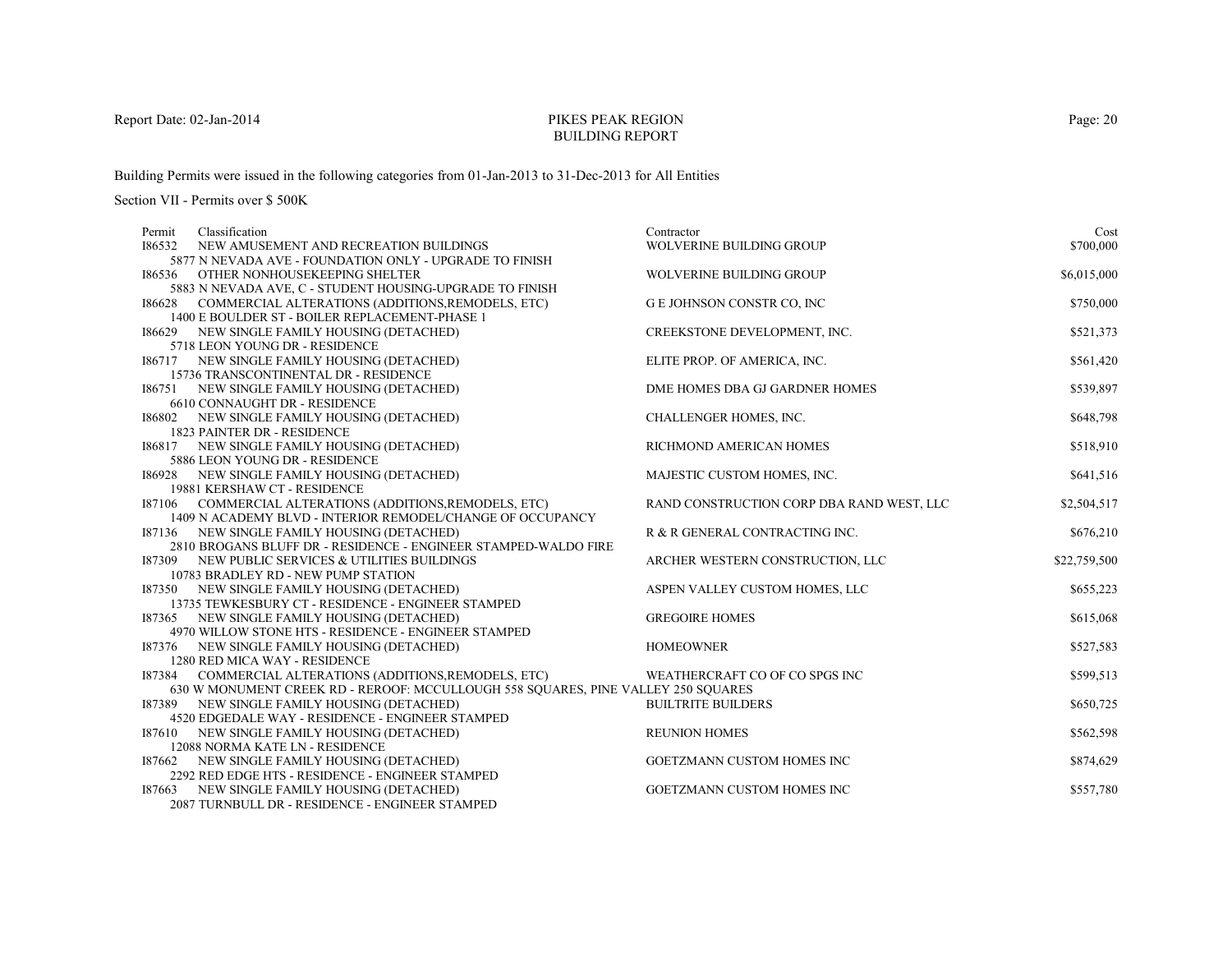# PIKES PEAK REGIONBUILDING REPORT

Building Permits were issued in the following categories from 01-Jan-2013 to 31-Dec-2013 for All Entities

Section VII - Permits over \$ 500K

| Classification<br>Permit                                                                | Contractor                          | Cost          |
|-----------------------------------------------------------------------------------------|-------------------------------------|---------------|
| I87879<br>COMMERCIAL ALTERATIONS (ADDITIONS, REMODELS, ETC)                             | <b>BLUE RIDGE CONTRACTOR</b>        | \$776,000     |
| 2150 W GARDEN OF THE GODS RD - INTERIOR REMODEL                                         |                                     |               |
| NEW PUBLIC SERVICES & UTILITIES BUILDINGS<br>188044                                     | MCCARTHY BUILDING COMPANIES, INC.   | \$861,420     |
| 897 N MARKSHEFFEL RD - DECANT PUMP STATION                                              |                                     |               |
| I88047<br>NEW PUBLIC SERVICES & UTILITIES BUILDINGS                                     | MCCARTHY BUILDING COMPANIES, INC.   | \$1,246,038   |
| 977 N MARKSHEFFEL RD - WATER TANK PUMP STATION                                          |                                     |               |
| 188063<br>COMMERCIAL ALTERATIONS (ADDITIONS, REMODELS, ETC)                             | <b>G E JOHNSON CONSTR CO, INC</b>   | \$2,800,000   |
| 2350 AIRPORT RD - ADDITION                                                              |                                     |               |
| 188075<br>NEW SINGLE FAMILY HOUSING (DETACHED)                                          | PETRA HOMES, INC.                   | \$715,080     |
| 2615 TREVOR LN - RESIDENCE - ENGINEER STAMPED                                           |                                     |               |
| 188234<br>NEW SCHOOLS AND OTHER EDUCATIONAL BUILDINGS                                   | <b>BRINKMANN CONSTRUCTORS</b>       | \$1,687,334   |
| 1245 TENDERFOOT HILL RD - NEW DAYCARE/PRESCHOOL                                         |                                     |               |
| 188329 NEW SINGLE FAMILY HOUSING (DETACHED)                                             | ELITE PROP. OF AMERICA, INC.        | \$561,420     |
| 15845 TRANSCONTINENTAL DR - RESIDENCE                                                   |                                     |               |
| COMMERCIAL ALTERATIONS (ADDITIONS, REMODELS, ETC)<br>188422                             | PARKWAY CONSTRUCTION AND ASSOCIATES | \$1,200,000   |
| 335 N ACADEMY BLVD - INTERIOR REMODEL                                                   |                                     |               |
| 188450 NEW OFFICES, BANKS, AND PROFESSIONAL BLDGS/INT FINISHES                          | MERRITT GENERAL CONTRACTORS         | \$518,413     |
| 1755 TELSTAR DR, 309 - INTERIOR FINISH - OFFICE                                         |                                     |               |
| 188456 NEW SINGLE FAMILY HOUSING (DETACHED)                                             | <b>GOEBEL CONSTRUCTION, INC</b>     | \$764,980     |
| 6535 HIGHLINE PL - RESIDENCE BLACK FOREST FIRE NEW DESIGN -ENGINEER STAMPED             |                                     |               |
| 188567 NEW SINGLE FAMILY HOUSING (DETACHED)                                             | LAURIA BLDRS. & LAND, LLC.          | \$547,928     |
| 13825 WILDOAK DR - RESIDENCE - REBUILD -                                                |                                     |               |
| NEW SINGLE FAMILY HOUSING (DETACHED)<br>188587                                          | ELITE PROP. OF AMERICA, INC.        | \$565,918     |
| <b>1908 TURNBULL DR - RESIDENCE</b>                                                     |                                     |               |
| NEW HOSPITALS AND OTHER INSTITUTIONS<br>188589                                          | FELDMAN & CO. CONTRACTORS, INC.     | \$910,078     |
| 10975 HOWELLS RD - RESIDENTIAL ASSISTED LIVING                                          |                                     |               |
| NEW SINGLE FAMILY HOUSING (DETACHED)<br>188622                                          | <b>HOMEOWNER</b>                    | \$737,353     |
| 6430 SHOUP RD - RESIDENCE - BFF REBUILD, SAME PLAN                                      |                                     |               |
| 188642 NEW SINGLE FAMILY HOUSING (DETACHED)                                             | <b>HOMEOWNER</b>                    | \$693,022     |
| 14833 SNOWY PINE PT - RESIDENCE                                                         |                                     |               |
| NEW CONDOMINIUMS<br>188659                                                              | <b>CENTURY COMMUNITIES</b>          | \$3,186,817   |
| 4875 WELLS BRANCH HTS - NEW CONDOMINIUMS                                                |                                     |               |
| 188740 NEW SINGLE FAMILY HOUSING (DETACHED)                                             | CAMPBELL HOMES LTD.                 | \$502,741     |
| 9821 ROCKINGHAM DR - RESIDENCE                                                          |                                     |               |
| 188792<br>NEW SINGLE FAMILY HOUSING (DETACHED)                                          | <b>CUSTOM DESIGN BUILDERS</b>       | \$689,060     |
| 5910 SCHWENCKS PL - RESIDENCE BLACK FOREST FIRE - NEW DESIGN                            |                                     |               |
| NEW PUBLIC SERVICES & UTILITIES BUILDINGS<br>188795                                     | MCCARTHY BUILDING COMPANIES, INC.   | \$118,114,359 |
| 987 N MARKSHEFFEL RD - NEW WATER TREATMENT PLANT                                        |                                     |               |
| 188894<br>NEW SINGLE FAMILY HOUSING (DETACHED)<br>$7242$ DUERALO DD AIDIE CT. DECIDEMOR | <b>REUNION HOMES</b>                | \$562,598     |
|                                                                                         |                                     |               |

7343 BUFFALO PRAIRIE CT - RESIDENCE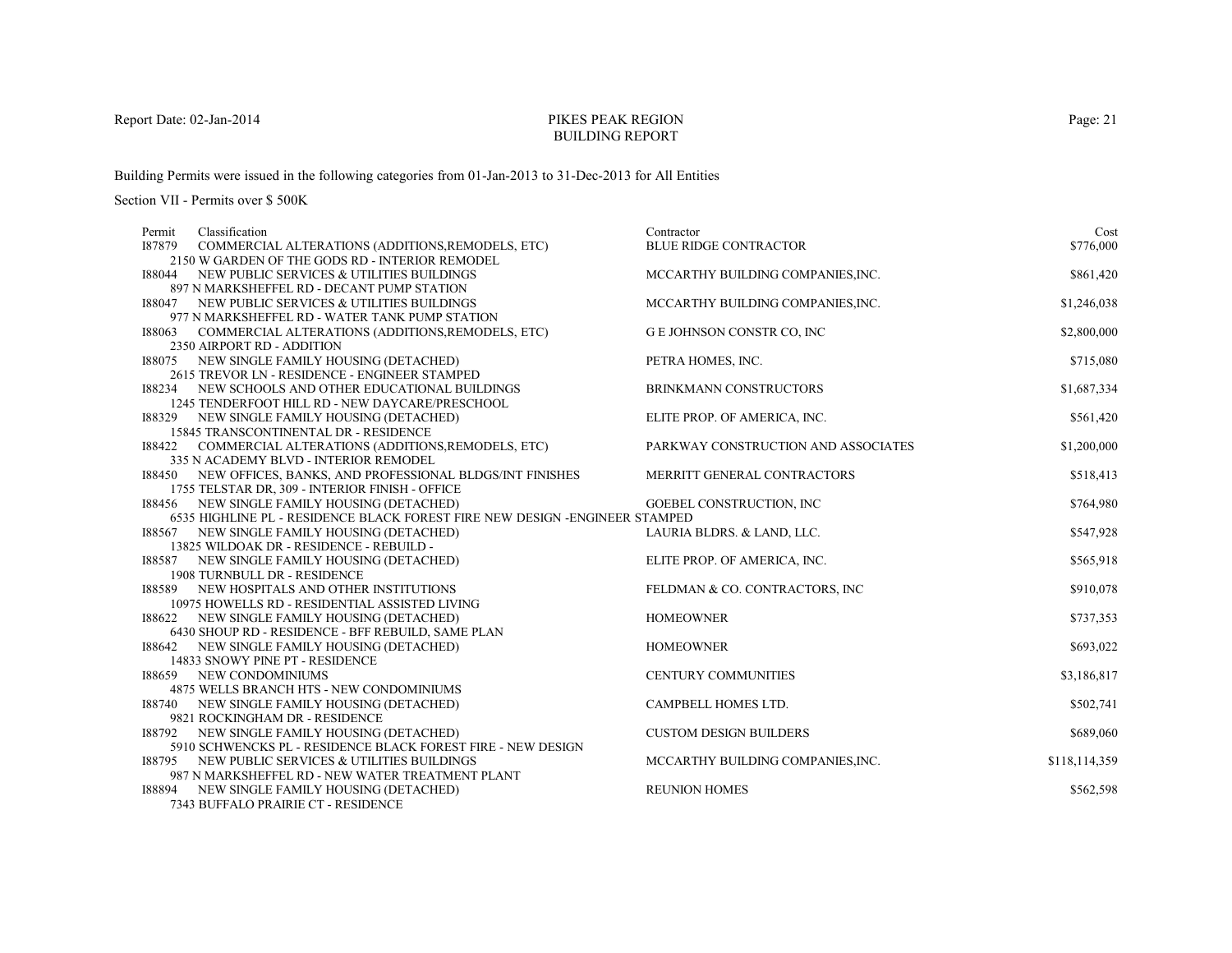# PIKES PEAK REGIONBUILDING REPORT

Building Permits were issued in the following categories from 01-Jan-2013 to 31-Dec-2013 for All Entities

| Classification<br>Permit                                                      | Contractor                       | Cost        |
|-------------------------------------------------------------------------------|----------------------------------|-------------|
| 188895<br>NEW SINGLE FAMILY HOUSING (DETACHED)                                | <b>REUNION HOMES</b>             | \$562,598   |
| 7341 GRAMA GRASS CT - RESIDENCE                                               |                                  |             |
| NEW OFFICES, BANKS, AND PROFESSIONAL BLDGS/INT FINISHES<br>188959             | MERRITT GENERAL CONTRACTORS      | \$1,868,760 |
| 5886 TUTT BLVD - OFFICE BUILDING--ANIMAL HOSPITAL                             |                                  |             |
| 188984 NEW SINGLE FAMILY HOUSING (DETACHED)                                   | <b>HAMMER HOMES</b>              | \$649,226   |
| 16031 TIMBER MEADOW DR - RESIDENCE                                            |                                  |             |
| NEW SINGLE FAMILY HOUSING (DETACHED)<br>189203                                | <b>BUILTRITE BUILDERS</b>        | \$581,551   |
| <b>6320 SANDRAY CT - RESIDENCE</b>                                            |                                  |             |
| 189325<br>NEW SINGLE FAMILY HOUSING (DETACHED)                                | ELITE PROP. OF AMERICA, INC.     | \$561,420   |
| 2465 FIELDBROOK CT - RESIDENCE                                                |                                  |             |
| 189359 NEW SINGLE FAMILY HOUSING (DETACHED)                                   | SILVERWOOD HOMES, INC.           | \$524,050   |
| 7180 RAINTREE DR - RESIDENCE                                                  |                                  |             |
| COMMERCIAL ALTERATIONS (ADDITIONS, REMODELS, ETC)<br>189361                   | JIM RHEIN CONSTRUCTION, INC.     | \$1,044,825 |
| <b>6805 BISMARK RD - ADDITION</b>                                             |                                  |             |
| 189454 NEW SINGLE FAMILY HOUSING (DETACHED)                                   | <b>REUNION HOMES</b>             | \$562,598   |
| 10273 ABRAMS DR - RESIDENCE                                                   |                                  | \$541,396   |
| 189478 NEW SINGLE FAMILY HOUSING (DETACHED)<br>12788 MT OXFORD PL - RESIDENCE | SAINT AUBYN HOMES, LLC           |             |
| 189555 NEW SINGLE FAMILY HOUSING (DETACHED)                                   | CORNERSTONE DEVELOPMENT CO       | \$561,635   |
| 12503 TIMBERGLEN TER - RESIDENCE ENGINEER STAMPED                             |                                  |             |
| NEW SINGLE FAMILY HOUSING (DETACHED)<br>189567                                | DME HOMES DBA GJ GARDNER HOMES   | \$594,401   |
| 10867 GLEN CANYON DR - RESIDENCE (ENGINEER STAMPED)                           |                                  |             |
| 189689 NEW SINGLE FAMILY HOUSING (DETACHED)                                   | KIRELLA HOMES, INC               | \$764,016   |
| 1935 BASHLEY RD - RESIDENCE                                                   |                                  |             |
| 189738 NEW SINGLE FAMILY HOUSING (DETACHED)                                   | <b>VANTAGE HOMES CORPORATION</b> | \$502,848   |
| 15655 TRANSCONTINENTAL DR - RESIDENCE                                         |                                  |             |
| 189762 NEW SINGLE FAMILY HOUSING (DETACHED)                                   | C. R. SHEA HOMES, INC.           | \$570,951   |
| 3630 CAMEL GRV - RESIDENCE ENGINEER STAMPED                                   |                                  |             |
| 189837 NEW SINGLE FAMILY HOUSING (DETACHED)                                   | DME HOMES DBA GJ GARDNER HOMES   | \$518,374   |
| 3168 S ELECTRA DR - RESIDENCE ENGINEER STAMPED                                |                                  |             |
| 189942 NEW SINGLE FAMILY HOUSING (DETACHED)                                   | CHALLENGER HOMES, INC.           | \$648,798   |
| 7135 HONEYCOMB DR - RESIDENCE                                                 |                                  |             |
| 189950<br>NEW SINGLE FAMILY HOUSING (DETACHED)                                | CHALLENGER HOMES, INC.           | \$553,497   |
| 19886 TALKING ROCK HTS - RESIDENCE                                            |                                  |             |
| 190031<br>NEW FIVE OR MORE FAMILY BUILDINGS                                   | <b>INLAND COLORADO LLC</b>       | \$2,550,652 |
| 4911 COPPER SPRINGS VW - NEW APARTMENT BUILDINGS TYPE 1 (24 UNITS)            |                                  |             |
| NEW FIVE OR MORE FAMILY BUILDINGS<br>190034                                   | <b>INLAND COLORADO LLC</b>       | \$2,550,652 |
| 4961 COPPER SPRINGS VW - NEW APARTMENT BUILDINGS TYPE 1 (24 UNITS)            |                                  |             |
| 190040<br>NEW FIVE OR MORE FAMILY BUILDINGS                                   | <b>INLAND COLORADO LLC</b>       | \$2,550,652 |
| 4970 COPPER SPRINGS VW - NEW APARTMENT BUILDINGS TYPE 1 (24 UNITS)            |                                  |             |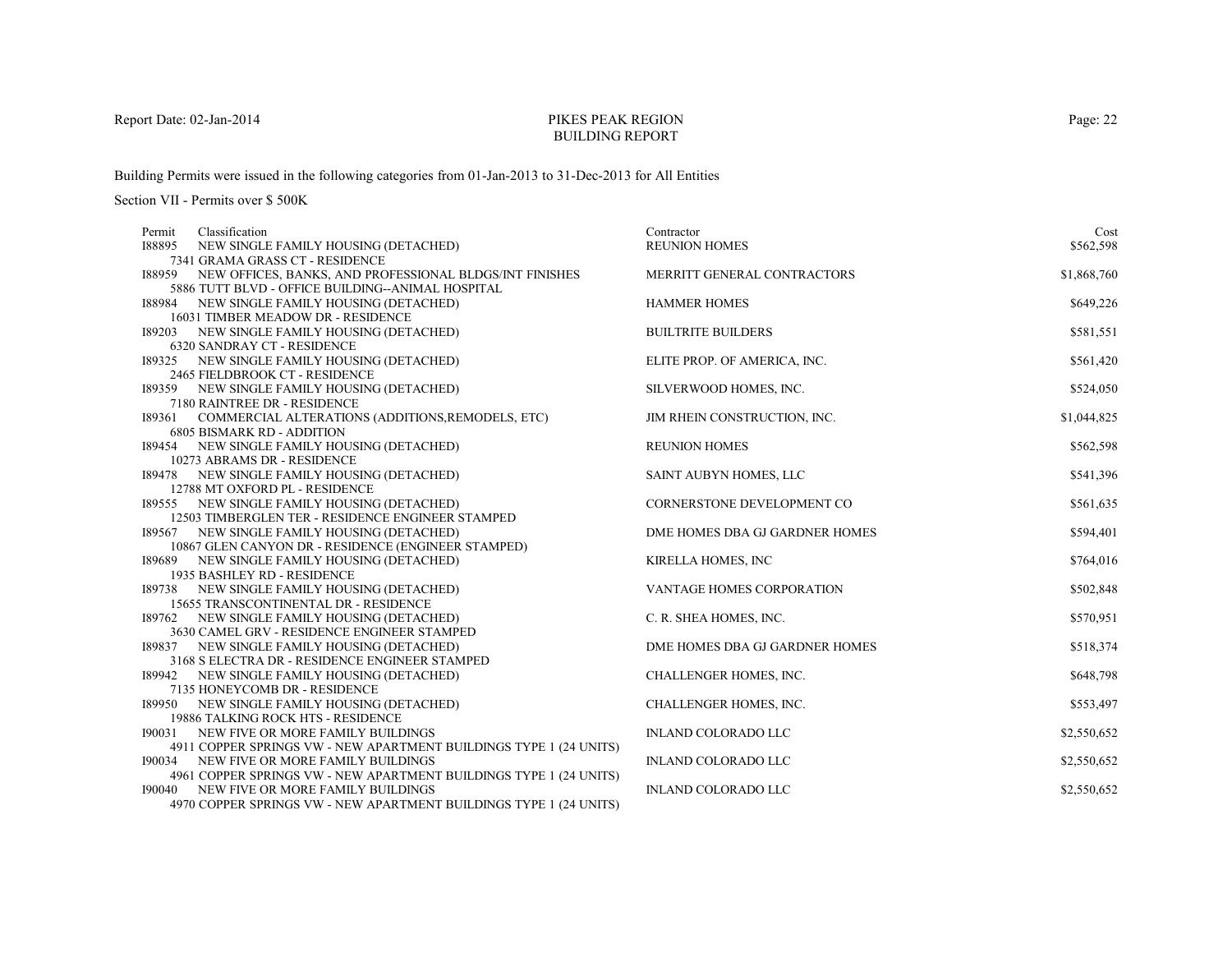# PIKES PEAK REGIONBUILDING REPORT

Building Permits were issued in the following categories from 01-Jan-2013 to 31-Dec-2013 for All Entities

| Classification<br>Permit                                                    | Contractor                        | Cost        |
|-----------------------------------------------------------------------------|-----------------------------------|-------------|
| 190042<br>NEW FIVE OR MORE FAMILY BUILDINGS                                 | <b>INLAND COLORADO LLC</b>        | \$2,550,652 |
| 4971 COPPER SPRINGS VW - NEW APARTMENT BUILDINGS TYPE 1 (24 UNITS)          |                                   |             |
| 190045 NEW FIVE OR MORE FAMILY BUILDINGS                                    | <b>INLAND COLORADO LLC</b>        | \$2,642,786 |
| 4931 COPPER SPRINGS VW - NEW APARTMENT BUILDINGS TYPE 2 (24 UNITS)          |                                   |             |
| NEW FIVE OR MORE FAMILY BUILDINGS<br>190047                                 | <b>INLAND COLORADO LLC</b>        | \$2,642,786 |
| 4940 COPPER SPRINGS VW - NEW APARTMENT BUILDINGS TYPE 2 (24 UNITS)          |                                   |             |
| 190050<br>NEW FIVE OR MORE FAMILY BUILDINGS                                 | <b>INLAND COLORADO LLC</b>        | \$2,707,678 |
| 4921 COPPER SPRINGS VW - NEW APARTMENT BUILDINGS TYPE 3 (24 UNITS)          |                                   |             |
| 190052<br>NEW FIVE OR MORE FAMILY BUILDINGS                                 | <b>INLAND COLORADO LLC</b>        | \$2,707,678 |
| 4950 COPPER SPRINGS VW - NEW APARTMENT BUILDINGS TYPE 3 (24 UNITS)          |                                   |             |
| NEW FIVE OR MORE FAMILY BUILDINGS<br>190058                                 | <b>INLAND COLORADO LLC</b>        | \$1,103,852 |
| 4930 COPPER SPRINGS VW - NEW APARTMENT BUILDINGS TYPE 4 (12 UNITS)          |                                   |             |
| 190059 NEW FIVE OR MORE FAMILY BUILDINGS                                    | <b>INLAND COLORADO LLC</b>        | \$1,320,712 |
| 4981 COPPER SPRINGS VW - NEW APARTMENT BUILDINGS TYPE 5 (12 UNITS)          |                                   |             |
| 190209 NEW SINGLE FAMILY HOUSING (DETACHED)                                 | <b>STEVE R. JACKSON</b>           | \$507,666   |
| 8480 SHOUP RD - RESIDENCE - ENGINEER STAMPED - NEW DESIGN                   |                                   |             |
| 190300 NEW SINGLE FAMILY HOUSING (DETACHED)                                 | ELITE PROP. OF AMERICA, INC.      | \$563,669   |
| 14021 PENFOLD DR - RESIDENCE<br>190310 NEW SINGLE FAMILY HOUSING (DETACHED) | RIVER ROCK CUSTOM HOMES, INC.     | \$633,807   |
| 2242 COYOTE CREST VW - RESIDENCE (ENGINEER STAMPED)                         |                                   |             |
| 190449<br>COMMERCIAL ALTERATIONS (ADDITIONS, REMODELS, ETC)                 | <b>GERALD H PHIPPS INC</b>        | \$903,600   |
| 17 N WEBER ST - MECHANICAL SYSTEM MODIFICATION                              |                                   |             |
| NEW SINGLE FAMILY HOUSING (DETACHED)<br>190721                              | <b>BELLA VITA CUSTOM HOMES</b>    | \$684,027   |
| 7601 RUSHING WIND GRV - RESIDENCE ENGINEER STAMPED                          |                                   |             |
| 190788 NEW SINGLE FAMILY HOUSING (DETACHED)                                 | <b>HOMEOWNER</b>                  | \$518,588   |
| <b>4 SEQUOYAH RD - RESIDENCE</b>                                            |                                   |             |
| 190799 NEW SINGLE FAMILY HOUSING (DETACHED)                                 | <b>HAMMER HOMES</b>               | \$734,248   |
| 1971 BENT CREEK DR - RESIDENCE - ENGINEER STAMPED                           |                                   |             |
| 190886 NEW SINGLE FAMILY HOUSING (DETACHED)                                 | LAURIA BLDRS. & LAND, LLC.        | \$525,977   |
| 7465 SNOW MASS DR - RESIDENCE - BFF REBUILD - NEW DESIGN                    |                                   |             |
| 190948 COMMERCIAL ALTERATIONS (ADDITIONS, REMODELS, ETC)                    | J. E. DUNN CONSTRUCTION CO.       | \$1,202,739 |
| 6001 E WOODMEN RD, 1ST FL - INTERIOR REMODEL                                |                                   |             |
| COMMERCIAL ALTERATIONS (ADDITIONS, REMODELS, ETC)<br>191062                 | CENTRAL STATES ROOF. & INSULAT    | \$564,013   |
| 1315 LAKE WOODMOOR DR - REROOF                                              |                                   |             |
| NEW SINGLE FAMILY HOUSING (DETACHED)<br>191090                              | LAURIA BLDRS. & LAND, LLC.        | \$516,126   |
| 2555 BROGANS BLUFF DR - RESIDENCE - WALDO CANYON FIRE REBUILD - NEW PLAN    |                                   |             |
| 191119 NEW SINGLE FAMILY HOUSING (DETACHED)                                 | <b>GOETZMANN CUSTOM HOMES INC</b> | \$549,213   |
| 4908 SILVER NELL DR - RESIDENCE                                             |                                   |             |
| 191406 NEW INDUSTRIAL BUILDINGS (MANUFACTURING ETC)                         | HAMMERS CONSTRUCTION, INC         | \$1,000,000 |
| 6055 TERMINAL AVE - NEW STEEL BUILDING- SHELL ONLY                          |                                   |             |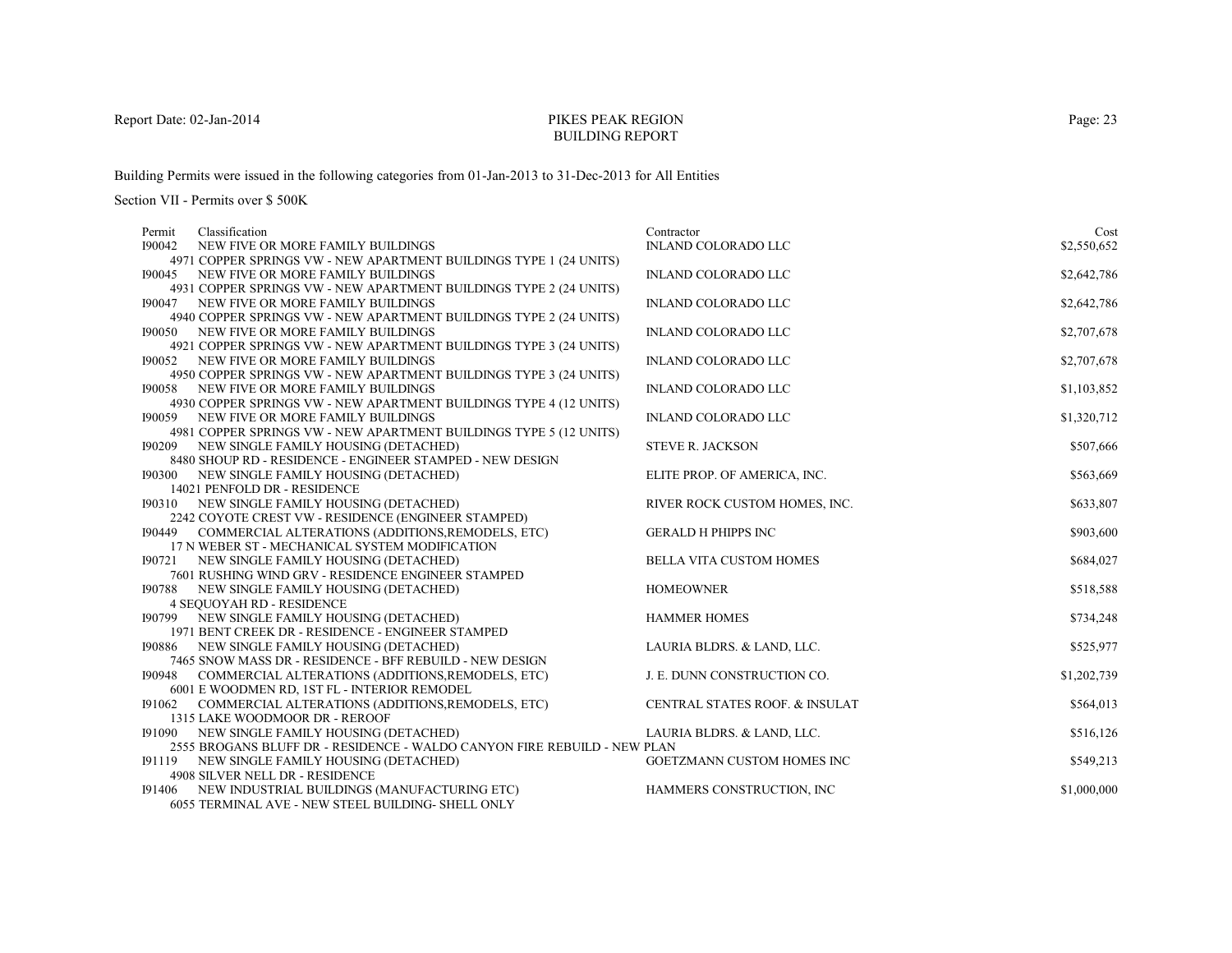# PIKES PEAK REGIONBUILDING REPORT

Building Permits were issued in the following categories from 01-Jan-2013 to 31-Dec-2013 for All Entities

| Classification<br>Permit                                                                                | Contractor                           | Cost         |
|---------------------------------------------------------------------------------------------------------|--------------------------------------|--------------|
| 191497 NEW SINGLE FAMILY HOUSING (DETACHED)                                                             | CAMPBELL HOMES LTD.                  | \$502,741    |
| 12531 HANDLES PEAK WAY - RESIDENCE                                                                      |                                      |              |
| 191579 NEW SINGLE FAMILY HOUSING (DETACHED)                                                             | CHALLENGER HOMES, INC.               | \$531,759    |
| 52 COYOTE WILLOW DR - RESIDENCE                                                                         |                                      |              |
| 191803<br>NEW SINGLE FAMILY HOUSING (DETACHED)                                                          | MURPHY'S CUSTOM HOME                 | \$1,092,002  |
| 5110 HIDDEN ROCK RD - RESIDENCE - ENG STAMPED                                                           |                                      |              |
| 191808 COMMERCIAL ALTERATIONS (ADDITIONS, REMODELS, ETC)                                                | J. E. DUNN CONSTRUCTION CO.          | \$5,500,000  |
| 2 N NEVADA AVE, 100 - INTERIOR REMODEL                                                                  |                                      |              |
| 191813 NEW SINGLE FAMILY HOUSING (DETACHED)                                                             | <b>BRIESE ENTERPRISES</b>            | \$597,078    |
| 17405 POND VIEW PL - RESIDENCE                                                                          |                                      |              |
| 191834 COMMERCIAL ALTERATIONS (ADDITIONS, REMODELS, ETC)                                                | G E JOHNSON CONSTR CO, INC           | \$950,000    |
| 3027 N CIRCLE DR - INTERIOR REMODEL                                                                     |                                      |              |
| 191979 NEW SINGLE FAMILY HOUSING (DETACHED)                                                             | DME HOMES DBA GJ GARDNER HOMES       | \$639,696    |
| 21163 BLUE SPRINGS VW - RESIDENCE                                                                       |                                      |              |
| 192008 NEW SINGLE FAMILY HOUSING (DETACHED)                                                             | LAURIA BLDRS. & LAND, LLC.           | \$595,793    |
| 13725 WILDOAK DR - RESIDENCE                                                                            |                                      |              |
| 192037 COMMERCIAL ALTERATIONS (ADDITIONS, REMODELS, ETC)                                                | G E JOHNSON CONSTR CO, INC           | \$36,000,000 |
| 75 EL POMAR RD - INTERIOR REMODEL AND ADDITION                                                          |                                      |              |
| 192053 NEW SINGLE FAMILY HOUSING (DETACHED)                                                             | HOMES BY MICHAEL HALL                | \$976,677    |
| 3745 OUTBACK VISTA PT - RESIDENCE                                                                       |                                      |              |
| 192184<br>NEW SINGLE FAMILY HOUSING (DETACHED)                                                          | <b>WALLACE CONSTRUCTION SERVICES</b> | \$546,108    |
| 6205 COOL WELL DR - RESIDENCE BLACK FOREST FIRE - NEW DESIGN                                            |                                      |              |
| COMMERCIAL ALTERATIONS (ADDITIONS, REMODELS, ETC)<br>192242                                             | J. E. DUNN CONSTRUCTION CO.          | \$784,407    |
| 6001 E WOODMEN RD, 2ND FLOOR - INTERIOR REMODEL                                                         |                                      | \$556,495    |
| NEW SINGLE FAMILY HOUSING (DETACHED)<br>192254<br>4670 RED ROCK RANCH DR - RESIDENCE - ENGINEER STAMPED | <b>HEREBIC HOMES, INC</b>            |              |
| 192407 NEW SINGLE FAMILY HOUSING (DETACHED)                                                             | <b>BUILTRITE BUILDERS</b>            | \$553,175    |
| 18665 BROCKENBURY CT - RESIDENCE (ENGINEER STAMPED)                                                     |                                      |              |
| 192448 NEW SINGLE FAMILY HOUSING (DETACHED)                                                             | <b>BUILTRITE BUILDERS</b>            | \$664,324    |
| 2253 RED EDGE HTS - RESIDENCE ENGINEER STAMPED                                                          |                                      |              |
| 192456 NEW SINGLE FAMILY HOUSING (DETACHED)                                                             | ELITE PROP. OF AMERICA, INC.         | \$533,473    |
| 9580 POMEROY CT - RESIDENCE                                                                             |                                      |              |
| NEW SINGLE FAMILY HOUSING (DETACHED)<br>192471                                                          | DREAM DESIGN & CONSTRUCTION, LLC     | \$560,243    |
| 17435 POND VIEW PL - RESIDENCE                                                                          |                                      |              |
| NEW SINGLE FAMILY HOUSING (DETACHED)<br>192647                                                          | <b>BUILTRITE BUILDERS</b>            | \$629,309    |
| 2152 RED EDGE HTS - RESIDENCE - ENGINEER STAMPED                                                        |                                      |              |
| NEW SINGLE FAMILY HOUSING (DETACHED)<br>192675                                                          | <b>HOMEOWNER</b>                     | \$570,308    |
| 9031 HIGH MARK PT - RESIDENCE                                                                           |                                      |              |
| NEW SINGLE FAMILY HOUSING (DETACHED)<br>192721                                                          | SADDLETREE INC.                      | \$540,968    |
| 9904 BUFFER CREEK CT - RESIDENCE - ENGINEER STAMPED                                                     |                                      |              |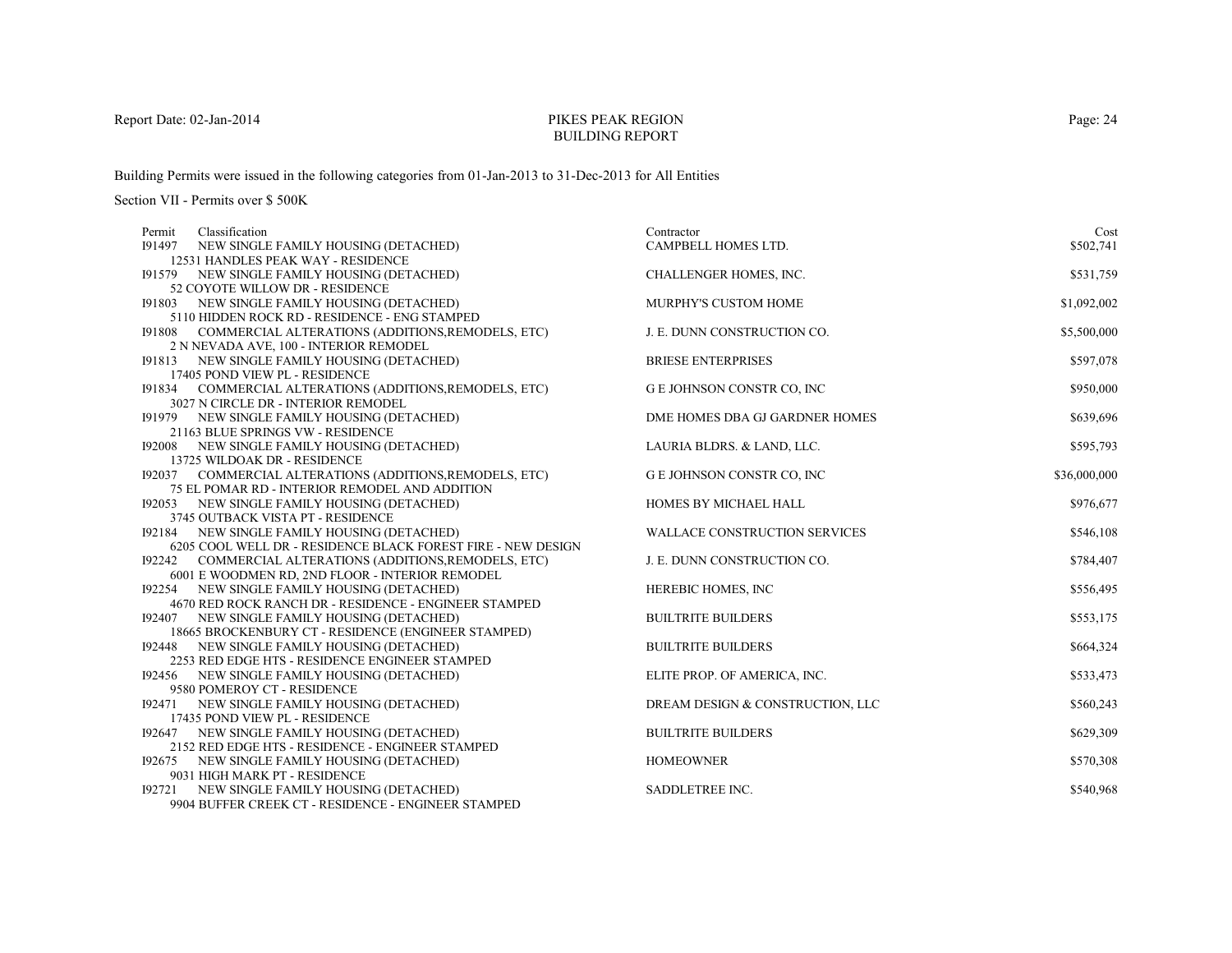# PIKES PEAK REGIONBUILDING REPORT

Building Permits were issued in the following categories from 01-Jan-2013 to 31-Dec-2013 for All Entities

| Classification<br>Permit                                                      | Contractor                     | Cost        |
|-------------------------------------------------------------------------------|--------------------------------|-------------|
| 192806<br>COMMERCIAL ALTERATIONS (ADDITIONS, REMODELS, ETC)                   | D-7 ROOFING                    | \$515,897   |
| 2424 W GARDEN OF THE GODS RD - REROOF                                         |                                |             |
| 192879 NEW SINGLE FAMILY HOUSING (DETACHED)                                   | HOMES BY MICHAEL HALL          | \$597,935   |
| 13360 PINERY DR - RESIDENCE-BLACK FOREST FIRE REBUILD-NEW DESIGN              |                                |             |
| 192972 NEW SINGLE FAMILY HOUSING (DETACHED)                                   | MELSSEN CONSTRUCTION           | \$587,441   |
| 4857 SILVER NELL DR - RESIDENCE                                               |                                |             |
| 193087 NEW SINGLE FAMILY HOUSING (DETACHED)                                   | <b>MOXIE BUILDER</b>           | \$557,244   |
| 11745 HOWELLS RD - RESIDENCE (ENGINEER STAMPED)                               |                                |             |
| 193095 NEW SINGLE FAMILY HOUSING (DETACHED)                                   | ELITE PROP. OF AMERICA, INC.   | \$561,420   |
| 2620 TAMORA WAY - RESIDENCE                                                   |                                |             |
| 193155 NEW SINGLE FAMILY HOUSING (DETACHED)                                   | GOETZMANN CUSTOM HOMES INC     | \$505,632   |
| 6074 BRAVE EAGLE DR - RESIDENCE                                               |                                |             |
| 193171 NEW SINGLE FAMILY HOUSING (DETACHED)                                   | RICHMOND AMERICAN HOMES        | \$574,377   |
| 16457 CURLED OAK DR - RESIDENCE                                               |                                |             |
| 193199 NEW SINGLE FAMILY HOUSING (DETACHED)                                   | CHALLENGER HOMES, INC.         | \$503,597   |
| 1730 HAMMOCK OAKS CT - RESIDENCE                                              |                                |             |
| 193297 NEW SINGLE FAMILY HOUSING (DETACHED)<br>7735 WILD BIRD WAY - RESIDENCE | WALTHER HOMES, INC.            | \$514,305   |
| 193373 NEW OFFICES, BANKS, AND PROFESSIONAL BLDGS/INT FINISHES                | DANIEL-BARRY CONSTRUCTION INC  | \$1,420,000 |
| 1380 E FILLMORE ST - NEW MED OFFICE BUILDING                                  |                                |             |
| 193374 NEW SINGLE FAMILY HOUSING (DETACHED)                                   | VANTAGE HOMES CORPORATION      | \$510,557   |
| 11715 HOWELLS RD - RESIDENCE - ENGINEER STAMPED                               |                                |             |
| 193522 NEW SINGLE FAMILY HOUSING (DETACHED)                                   | ELITE PROP. OF AMERICA, INC.   | \$619,993   |
| 2088 TURNBULL DR - RESIDENCE                                                  |                                |             |
| 193539<br>COMMERCIAL ALTERATIONS (ADDITIONS,REMODELS, ETC)                    | DANIEL-BARRY CONSTRUCTION INC  | \$1,449,229 |
| 101 N MAIN ST - INTERIOR AND EXTERIOR REMODEL                                 |                                |             |
| 193550 NEW SINGLE FAMILY HOUSING (DETACHED)                                   | <b>HOMEOWNER</b>               | \$675,139   |
| 2230 COYOTE CREST VW - RESIDENCE                                              |                                |             |
| 193773 NEW SINGLE FAMILY HOUSING (DETACHED)                                   | DME HOMES DBA GJ GARDNER HOMES | \$612,498   |
| 10856 GREENBELT DR - RESIDENCE ENGINEER STAMPED                               |                                |             |
| 193778 NEW SINGLE FAMILY HOUSING (DETACHED)                                   | GARDEN OF THE GODS HOMES INC.  | \$674,390   |
| 3012 CATHEDRAL PARK VW - RESIDENCE                                            |                                |             |
| COMMERCIAL ALTERATIONS (ADDITIONS, REMODELS, ETC)<br>194150                   | G E JOHNSON CONSTR CO, INC     | \$598,000   |
| 4405 ARROWSWEST DR - INTERIOR REMODEL                                         |                                |             |
| NEW SINGLE FAMILY HOUSING (DETACHED)<br>194231                                | <b>HAMMER HOMES</b>            | \$733,712   |
| 18937 PAGENTRY PL - RESIDENCE/DETACHED GARAGE (2 PERMITS REQ)                 |                                |             |
| 194261 NEW HOSPITALS AND OTHER INSTITUTIONS                                   | <b>BRINKMANN CONSTRUCTORS</b>  | \$8,288,316 |
| 2450 LOWER GOLD CAMP RD - NEW ASSISTED LIVING FACILITY                        |                                |             |
| 194347 NEW SINGLE FAMILY HOUSING (DETACHED)                                   | SADDLETREE INC.                | \$701,802   |
| 2278 COYOTE CREST VW - RESIDENCE - ENGINEER STAMPED                           |                                |             |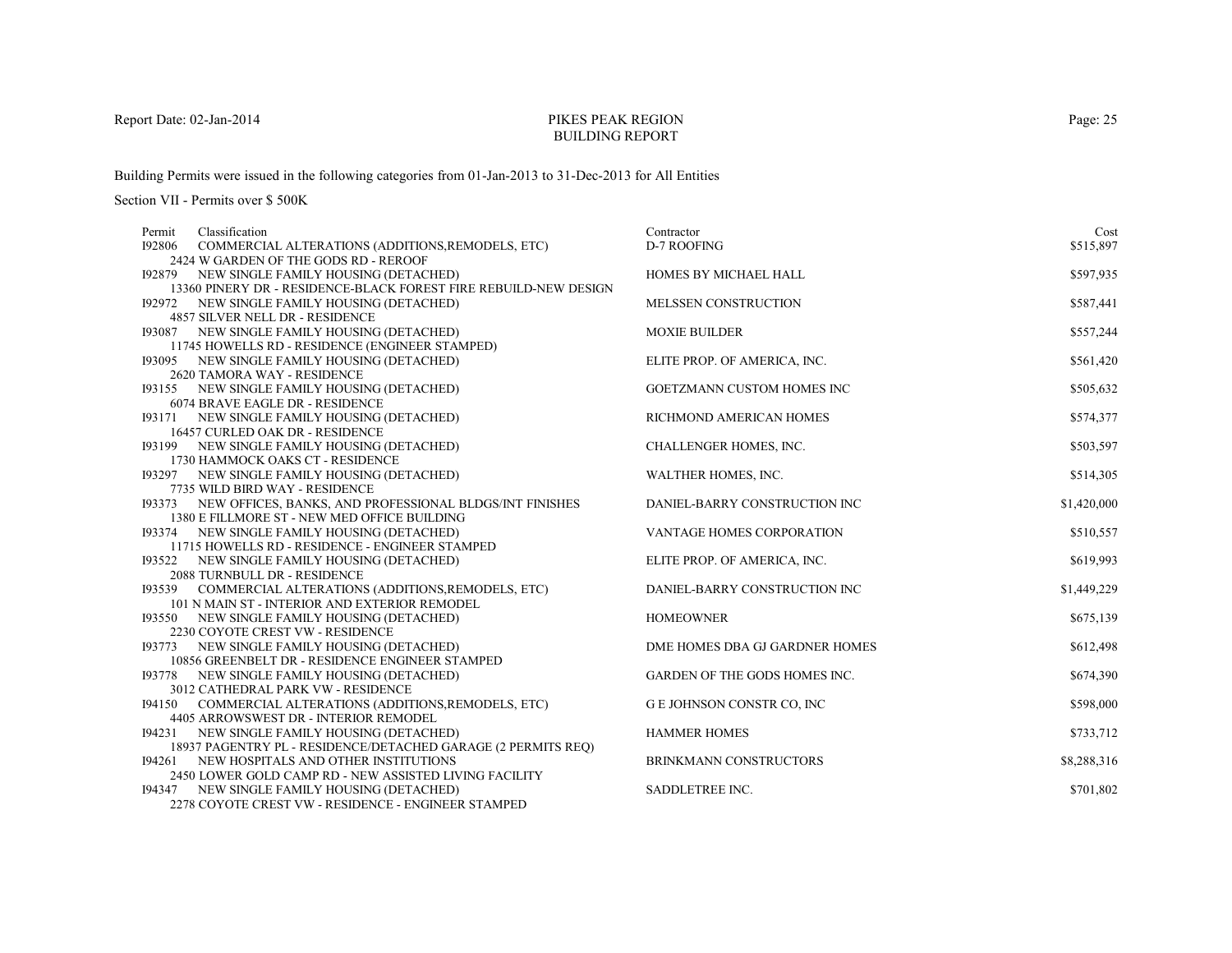# PIKES PEAK REGIONBUILDING REPORT

Building Permits were issued in the following categories from 01-Jan-2013 to 31-Dec-2013 for All Entities

| Permit | Classification                                                                                                       | Contractor                           | Cost        |
|--------|----------------------------------------------------------------------------------------------------------------------|--------------------------------------|-------------|
| 194433 | NEW SINGLE FAMILY HOUSING (DETACHED)                                                                                 | DME HOMES DBA GJ GARDNER HOMES       | \$614,853   |
|        | 15264 POLE PINE PT - RESIDENCE - ENGINEER STAMPED                                                                    |                                      |             |
|        | 194492 COMMERCIAL ALTERATIONS (ADDITIONS, REMODELS, ETC)                                                             | <b>G E JOHNSON CONSTR CO, INC</b>    | \$4,250,000 |
|        | 1175 CHAPEL HILLS DR - INTERIOR REMODEL/CHANGE OF USE                                                                |                                      |             |
|        | 194514 COMMERCIAL ALTERATIONS (ADDITIONS, REMODELS, ETC)                                                             | <b>GERALD H PHIPPS INC</b>           | \$573,686   |
|        | 1900 W GARDEN OF THE GODS RD - INTERIOR REMODEL                                                                      |                                      |             |
|        | 194621 NEW SINGLE FAMILY HOUSING (DETACHED)                                                                          | ELITE PROP. OF AMERICA, INC.         | \$524,050   |
|        | 15686 TRANSCONTINENTAL DR - RESIDENCE                                                                                |                                      |             |
|        | 194630 NEW SINGLE FAMILY HOUSING (DETACHED)                                                                          | ELITE PROP. OF AMERICA, INC.         | \$563,669   |
|        | 1448 YELLOW TAIL DR - RESIDENCE                                                                                      |                                      |             |
|        | 194631 NEW SINGLE FAMILY HOUSING (DETACHED)                                                                          | ELITE PROP. OF AMERICA, INC.         | \$561,420   |
|        | 12794 MISSION MEADOW DR - RESIDENCE                                                                                  |                                      |             |
|        | 194632 NEW SINGLE FAMILY HOUSING (DETACHED)                                                                          | ELITE PROP. OF AMERICA, INC.         | \$563,669   |
|        | 12722 MISSION MEADOW DR - RESIDENCE                                                                                  |                                      |             |
|        | 194633 NEW SINGLE FAMILY HOUSING (DETACHED)                                                                          | ELITE PROP. OF AMERICA, INC.         | \$619,993   |
|        | <b>6308 REVELSTOKE DR - RESIDENCE</b>                                                                                |                                      |             |
|        | 194689 NEW SINGLE FAMILY HOUSING (DETACHED)                                                                          | GOETZMANN CUSTOM HOMES INC           | \$505,632   |
|        | 5905 BRAVE EAGLE DR - RESIDENCE                                                                                      |                                      |             |
|        | 194690 NEW SINGLE FAMILY HOUSING (DETACHED)                                                                          | <b>GOETZMANN CUSTOM HOMES INC</b>    | \$505,632   |
|        | 6209 LEON YOUNG DR - RESIDENCE                                                                                       |                                      |             |
|        | 194691 NEW SINGLE FAMILY HOUSING (DETACHED)<br>7450 SHOUP RD - RESIDENCE - BLACK FOREST NEW BUILD - ENGINEER STAMPED | B & N CONSTRUCTION, INC.             | \$636,269   |
|        | 194753 NEW OFFICES, BANKS, AND PROFESSIONAL BLDGS/INT FINISHES                                                       | <b>G E JOHNSON CONSTR CO, INC</b>    | \$2,177,108 |
|        | 350 LYCKMAN DR - NEW MEDICAL BUILDING UPGRADE TO FINISH                                                              |                                      |             |
|        | 194808 NEW SINGLE FAMILY HOUSING (DETACHED)                                                                          | <b>KELLER HOMES INC</b>              | \$558,743   |
|        | 1826 LA BELLEZZA GRV - RESIDENCE                                                                                     |                                      |             |
|        | 194812 NEW SINGLE FAMILY HOUSING (DETACHED)                                                                          | <b>KELLER HOMES INC</b>              | \$504,775   |
|        | 1832 LA BELLEZZA GRV - RESIDENCE                                                                                     |                                      |             |
|        | 194827 NEW SINGLE FAMILY HOUSING (DETACHED)                                                                          | <b>REUNION HOMES</b>                 | \$562,598   |
|        | 2395 REED GRASS WAY - RESIDENCE                                                                                      |                                      |             |
|        | 194845 NEW SINGLE FAMILY HOUSING (DETACHED)                                                                          | VANGUARD HOMES CORP.                 | \$588,726   |
|        | 13274 DOMINUS WAY - RESIDENCE ENGINEER STAMPED                                                                       |                                      |             |
|        | 194888 NEW SINGLE FAMILY HOUSING (DETACHED)                                                                          | <b>TUSCANY HOMES LLC</b>             | \$617,423   |
|        | 4565 MONITOR ROCK LN - RESIDENCE                                                                                     |                                      |             |
| 194928 | NEW SINGLE FAMILY HOUSING (DETACHED)                                                                                 | <b>WALLACE CONSTRUCTION SERVICES</b> | \$562,812   |
|        | 12775 HOLMES RD - RESIDENCE                                                                                          |                                      |             |
|        | 194935 NEW SINGLE FAMILY HOUSING (DETACHED)                                                                          | <b>HAMMER HOMES</b>                  | \$540,540   |
|        | 13565 HIGHLINE DR - RESIDENCE - ENGINEER STAMPED                                                                     |                                      |             |
|        | 195005 NEW SINGLE FAMILY HOUSING (DETACHED)                                                                          | <b>HOMEOWNER</b>                     | \$535,614   |
|        | 13190 TAHOSA LN - RESIDENCE - BLACK FOREST FIRE REBUILD - NEW DESIGN                                                 |                                      |             |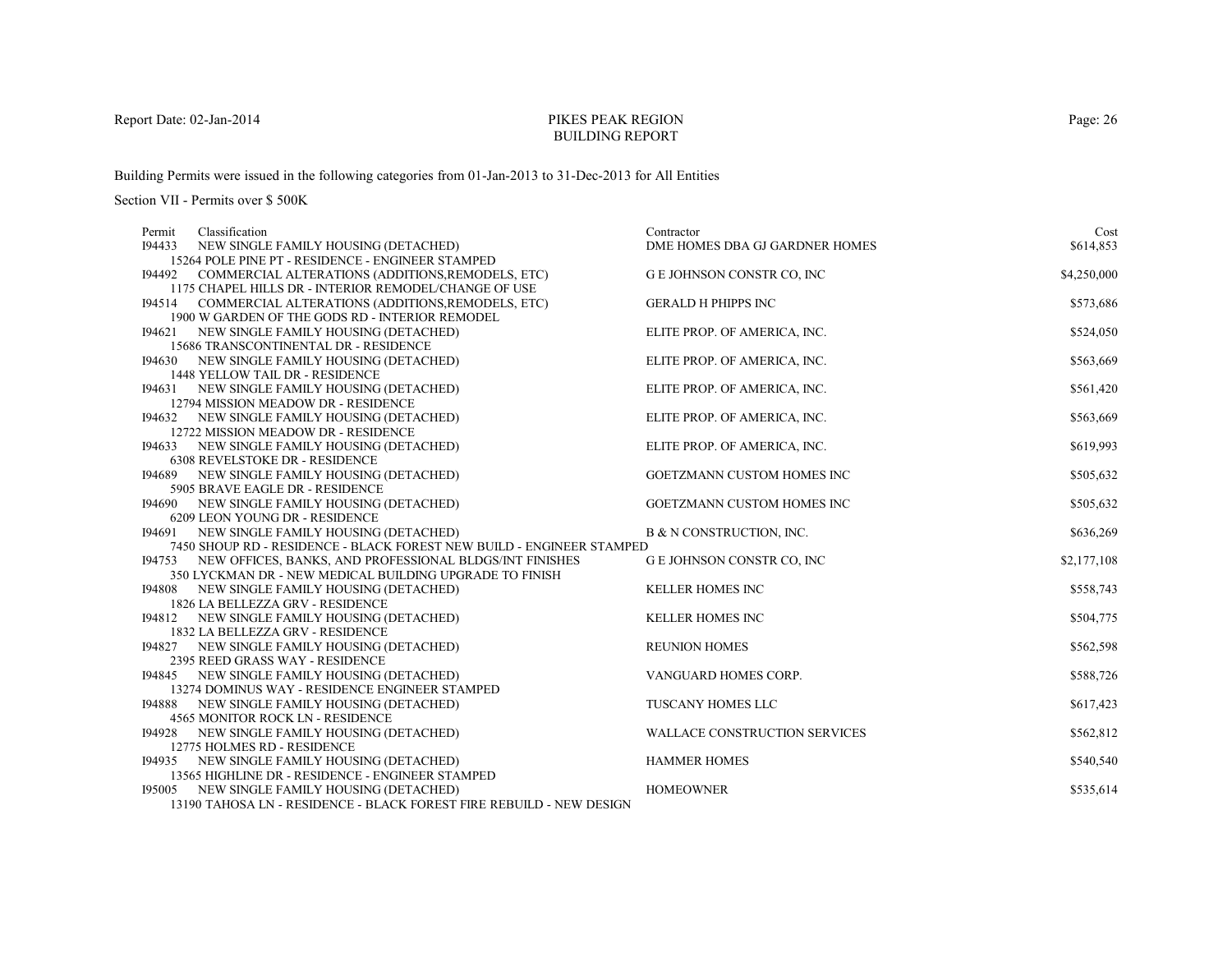# PIKES PEAK REGIONBUILDING REPORT

Building Permits were issued in the following categories from 01-Jan-2013 to 31-Dec-2013 for All Entities

Section VII - Permits over \$ 500K

| Permit | Classification                                                                        | Contractor                         | Cost        |
|--------|---------------------------------------------------------------------------------------|------------------------------------|-------------|
| 195362 | NEW SINGLE FAMILY HOUSING (DETACHED)                                                  | <b>SUNSET RIDGE DREAM HOMES</b>    | \$686,597   |
|        | 6410 SHOUP RD - RESIDENCE BLACK FOREST - NEW DESIGN - ENGINEER STAMPED                |                                    |             |
|        | 195369 NEW SINGLE FAMILY HOUSING (DETACHED)                                           | HI POINT HOME BUILDERS             | \$509,701   |
|        | 13675 NEW DISCOVERY RD - RESIDENCE - BFF - NEW BUILD                                  |                                    |             |
|        | 195397 NEW SINGLE FAMILY HOUSING (DETACHED)                                           | BRAD HORSLEY CONSTRUCTION, INC     | \$532,723   |
|        | 12426 CREEKHURST DR - RESIDENCE (ENGINEER STAMPED)                                    |                                    |             |
|        | 195486 NEW SINGLE FAMILY HOUSING (DETACHED)                                           | JR WILDER CONSTRUCTION             | \$594,187   |
|        | 1125 SKYLIGHT VW - RESIDENCE                                                          |                                    |             |
|        | 195548 NEW SINGLE FAMILY HOUSING (DETACHED)                                           | <b>LARRY ANDERSON CONSTRUCTION</b> | \$544,288   |
|        | 14150 WYANDOTT DR - RESIDENCE-ENGINEER STAMPED-BLACK FOREST FIRE-NEW DESIGN           |                                    |             |
|        | 195599 NEW SINGLE FAMILY HOUSING (DETACHED)                                           | CAMPBELL HOMES LTD.                | \$502,741   |
|        | 9793 ROCKINGHAM DR - RESIDENCE                                                        |                                    |             |
|        | 195613 COMMERCIAL ALTERATIONS (ADDITIONS, REMODELS, ETC)                              | COLARELLI CONSTRUCTION, INC.       | \$989,500   |
|        | 5520 TECH CENTER DR - INTERIOR REMODEL<br>195672 NEW SINGLE FAMILY HOUSING (DETACHED) | CHALLENGER HOMES, INC.             | \$648,798   |
|        | 10908 MIDDLEGATE CT - RESIDENCE                                                       |                                    |             |
|        | 195797 NEW SINGLE FAMILY HOUSING (DETACHED)                                           | <b>REUNION HOMES</b>               | \$562,598   |
|        | 2355 REED GRASS WAY - RESIDENCE                                                       |                                    |             |
|        | 195888 NEW SINGLE FAMILY HOUSING (DETACHED)                                           | RICHMOND AMERICAN HOMES            | \$532,081   |
|        | 6727 IRONWOOD TREE CIR - RESIDENCE                                                    |                                    |             |
| 195902 | NEW SINGLE FAMILY HOUSING (DETACHED)                                                  | S.C. SCOTT CONST. CONSULTING       | \$519,552   |
|        | 6409 TRAPPERS PASS TRL - RESIDENCE BLACK FOREST - NEW DESIGN / ENGINEERED STAMPED     |                                    |             |
|        | 196518 NEW SINGLE FAMILY HOUSING (DETACHED)                                           | CHALLENGER HOMES, INC.             | \$531,759   |
|        | 860 BLACK ARROW DR - RESIDENCE                                                        |                                    |             |
|        | 196536 NEW SINGLE FAMILY HOUSING (DETACHED)                                           | OAKWOOD HOMES, LLC                 | \$511,735   |
|        | <b>6424 FOREST THORN CT - RESIDENCE</b>                                               |                                    |             |
|        | 196551 NEW SINGLE FAMILY HOUSING (DETACHED)                                           | CREEKSTONE DEVELOPMENT, INC.       | \$521,373   |
|        | 5690 LEON YOUNG DR - RESIDENCE                                                        |                                    |             |
|        | 196673 NEW SINGLE FAMILY HOUSING (DETACHED)                                           | MAJESTIC CUSTOM HOMES, INC.        | \$582,622   |
|        | 9710 THATCHER CT - RESIDENCE                                                          |                                    |             |
|        | 196920 NEW SINGLE FAMILY HOUSING (DETACHED)                                           | S.C. SCOTT CONST. CONSULTING       | \$554,889   |
|        | 6310 TRAPPERS PASS TRL - RESIDENCE - ENGINEER STAMPED- BFF- REBUILD                   |                                    |             |
| 196922 | NEW SINGLE FAMILY HOUSING (DETACHED)                                                  | S.C. SCOTT CONST. CONSULTING       | \$696,877   |
|        | 6309 TRAPPERS PASS TRL - RESIDENCE - ENGINEER STAMPED                                 |                                    |             |
|        | 197021 NEW SINGLE FAMILY HOUSING (DETACHED)                                           | <b>HOMEOWNER</b>                   | \$665,395   |
|        | 19016 HARROGATE CT - RESIDENCE                                                        |                                    |             |
| 197068 | STORES AND OTHER RETAIL BUILDINGS/INT FINISHES                                        | SHARP GENERAL CONTRACTORS, INC     | \$888,880   |
|        | 3153 CINEMA PT - RETAIL BUILDING - SHELL ONLY                                         |                                    |             |
|        | 197081 NEW OFFICES, BANKS, AND PROFESSIONAL BLDGS/INT FINISHES                        | SHERRILL CONSTRUCTION CO.LLC       | \$2,288,088 |
|        | 5770 S CAREFREE CIR - NEW STORE                                                       |                                    |             |

Page: 27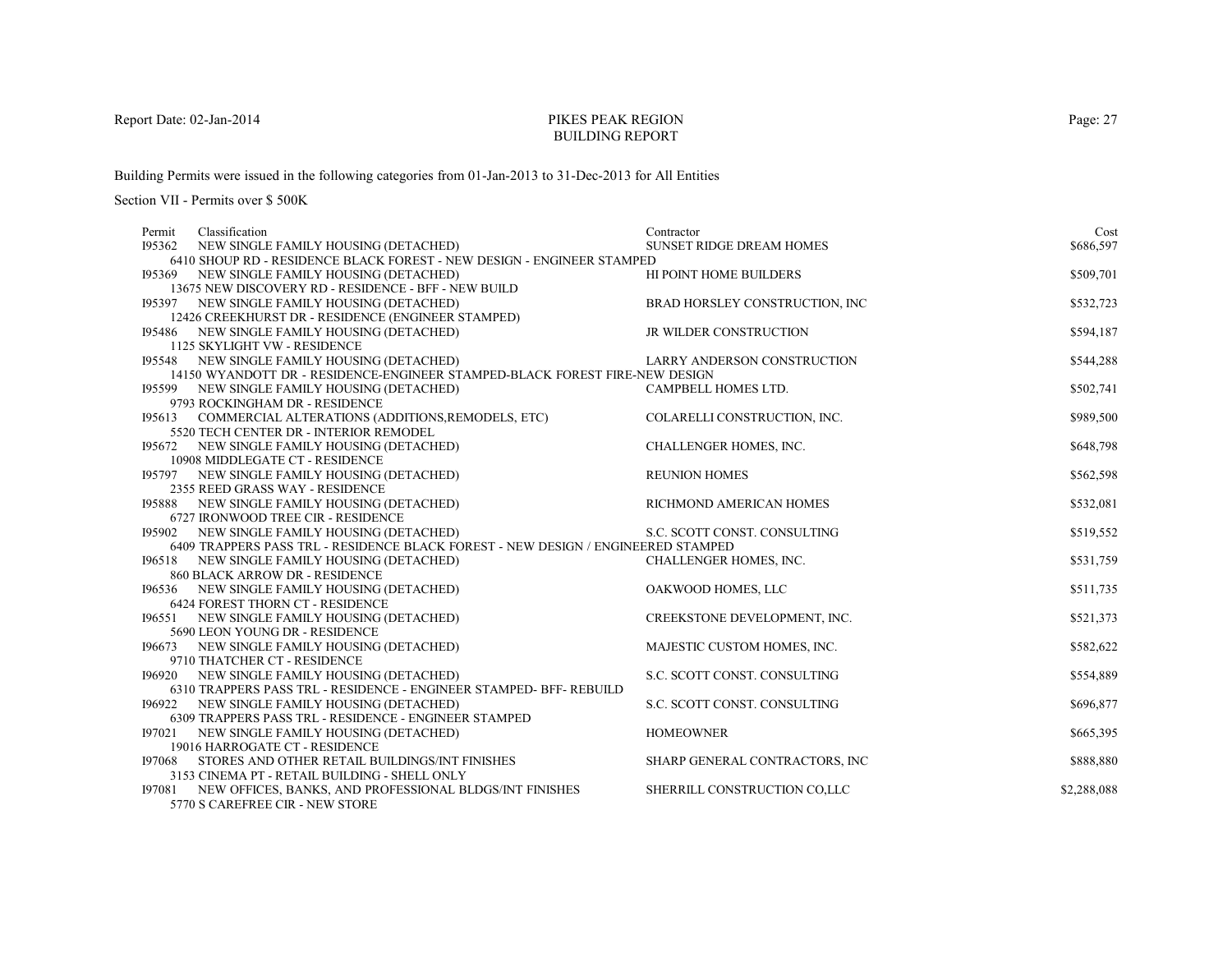# PIKES PEAK REGIONBUILDING REPORT

Building Permits were issued in the following categories from 01-Jan-2013 to 31-Dec-2013 for All Entities

Section VII - Permits over \$ 500K

| Permit | Classification                                                                                                   | Contractor                           | Cost        |
|--------|------------------------------------------------------------------------------------------------------------------|--------------------------------------|-------------|
| 197082 | NEW SINGLE FAMILY HOUSING (DETACHED)                                                                             | ROCK HOUSE BUILDERS LLC              | \$647,192   |
|        | 13755 HILDENSHIRE PL - RESIDENCE - ENGINEER STAMPED                                                              |                                      |             |
|        | 197193 NEW SINGLE FAMILY HOUSING (DETACHED)                                                                      | ERIK R. ADAMS CONSTRUCTION           | \$663,468   |
|        | 7115 WILDRIDGE RD - RESIDENCE - BFF-NEW BUILD - ENGINEER STAMPED                                                 |                                      |             |
|        | 197792 NEW SINGLE FAMILY HOUSING (DETACHED)                                                                      | ELITE PROP. OF AMERICA, INC.         | \$559,172   |
|        | 12777 MISSION MEADOW DR - RESIDENCE                                                                              |                                      |             |
|        | 197827 NEW SINGLE FAMILY HOUSING (DETACHED)                                                                      | KIRELLA HOMES, INC                   | \$656,079   |
|        | 19525 ROYAL TROON DR - RESIDENCE                                                                                 |                                      |             |
| 197885 | NEW SINGLE FAMILY HOUSING (DETACHED)                                                                             | <b>KELLER HOMES INC</b>              | \$583,051   |
|        | 3703 TUSCANNA GRV - RESIDENCE                                                                                    |                                      |             |
|        | 197979 NEW SINGLE FAMILY HOUSING (DETACHED)                                                                      | <b>REUNION HOMES</b>                 | \$562,598   |
|        | 2405 REED GRASS WAY - RESIDENCE                                                                                  |                                      |             |
|        | 198053 NEW SINGLE FAMILY HOUSING (DETACHED)                                                                      | ELEVATION HOMES, LLC                 | \$568,381   |
|        | 7960 FOREST HEIGHTS CIR - RESIDENCE                                                                              |                                      |             |
|        | 198081 NEW SINGLE FAMILY HOUSING (DETACHED)                                                                      | <b>VANTAGE HOMES CORPORATION</b>     | \$502,848   |
|        | 5377 GEM LAKE CT - RESIDENCE                                                                                     |                                      |             |
|        | 198109 NEW SINGLE FAMILY HOUSING (DETACHED)                                                                      | <b>KIRELLA HOMES, INC</b>            | \$1,115,988 |
|        | 18853 PAGENTRY PL - RESIDENCE - ENGINEER STAMPED                                                                 |                                      |             |
|        | 198379 NEW SINGLE FAMILY HOUSING (DETACHED)                                                                      | CHALLENGER HOMES, INC.               | \$553,497   |
|        | 10605 DELANEY LN - RESIDENCE                                                                                     |                                      |             |
|        | 198423 NEW SINGLE FAMILY HOUSING (DETACHED)<br>12850 RUSK LN - RESIDENCE-ENGINEER STAMPED-BFF REBUILD/NEW DESIGN | <b>ALLURE HOMES LTD</b>              | \$545,894   |
|        | 198462 NEW SINGLE FAMILY HOUSING (DETACHED)                                                                      |                                      | \$941,983   |
|        | 2325 RAINBOWS END PT - RESIDENCE (ENGINEER STAMPED)                                                              | ASPEN VALLEY CUSTOM HOMES, LLC       |             |
|        | 198480 NEW SINGLE FAMILY HOUSING (DETACHED)                                                                      | SAINT AUBYN HOMES, LLC               | \$541,396   |
|        | 1468 YELLOW TAIL DR - RESIDENCE                                                                                  |                                      |             |
| 198481 | NEW SINGLE FAMILY HOUSING (DETACHED)                                                                             | <b>SAINT AUBYN HOMES, LLC</b>        | \$639,375   |
|        | 1478 YELLOW TAIL DR - RESIDENCE                                                                                  |                                      |             |
|        | 198483 NEW SINGLE FAMILY HOUSING (DETACHED)                                                                      | SAINT AUBYN HOMES, LLC               | \$639,375   |
|        | 1518 YELLOW TAIL DR - RESIDENCE                                                                                  |                                      |             |
|        | 198598 COMMERCIAL ALTERATIONS (ADDITIONS, REMODELS, ETC)                                                         | WEST DESIGN AND BUILD LLC            | \$714,000   |
|        | 7150 N ACADEMY BLVD - INTERIOR REMODEL                                                                           |                                      |             |
| 198609 | NEW SINGLE FAMILY HOUSING (DETACHED)                                                                             | <b>SADDLETREE INC.</b>               | \$561,420   |
|        | 13242 DOMINUS WAY - RESIDENCE                                                                                    |                                      |             |
|        | 198625 NEW SINGLE FAMILY HOUSING (DETACHED)                                                                      | <b>KELLER HOMES INC</b>              | \$504,775   |
|        | 3711 TUSCANNA GRV - RESIDENCE                                                                                    |                                      |             |
| 198709 | STORES AND OTHER RETAIL BUILDINGS/INT FINISHES                                                                   | <b>EXECUTIVE CUSTOM CONSTRUCTION</b> | \$529,536   |
|        | 710 W GARDEN OF THE GODS RD - NEW CARWASH                                                                        |                                      |             |
|        | 198725 NEW SINGLE FAMILY HOUSING (DETACHED)                                                                      | ELITE PROP. OF AMERICA, INC.         | \$563,669   |
|        | 1408 YELLOW TAIL DR - RESIDENCE                                                                                  |                                      |             |

Page: 28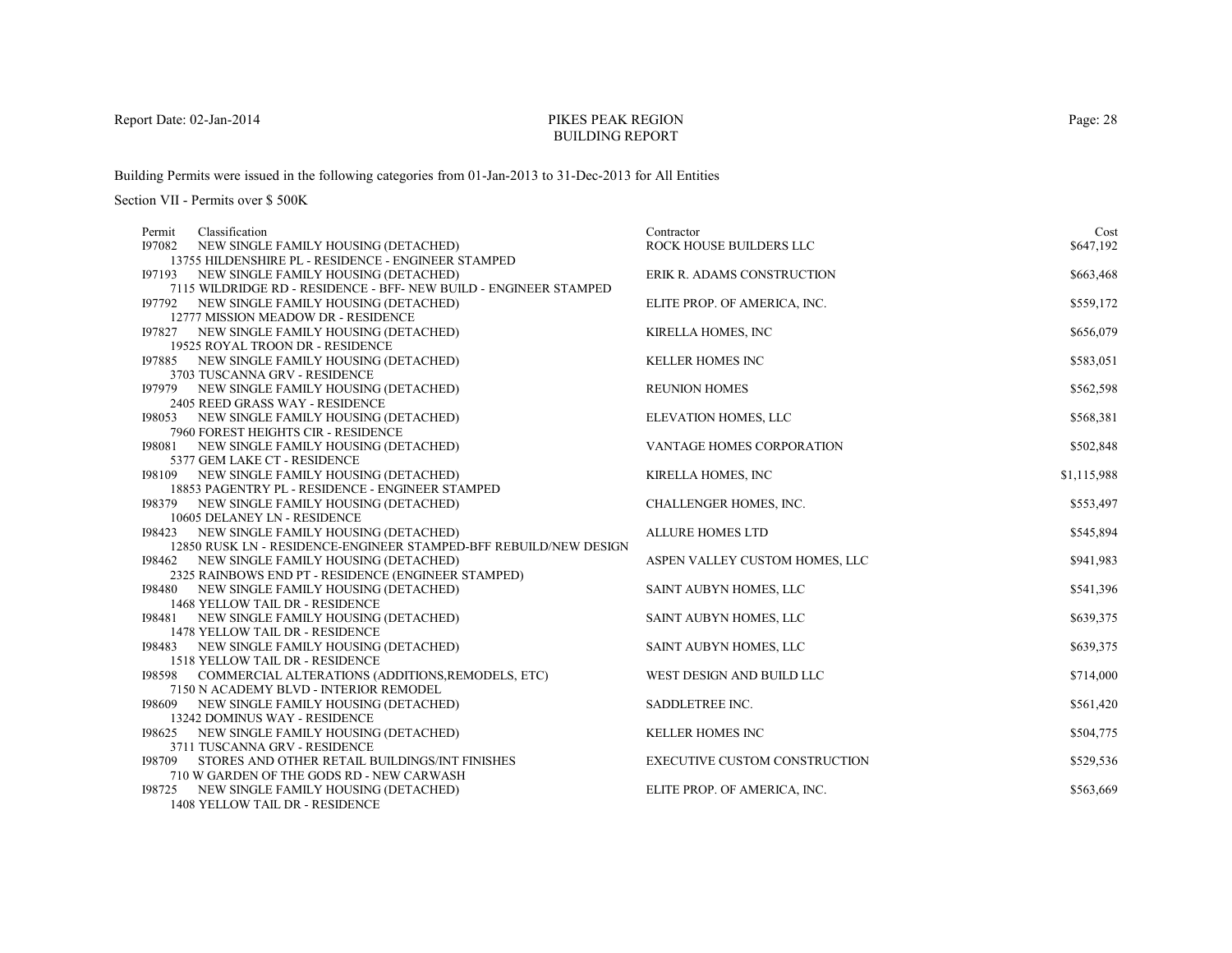# PIKES PEAK REGIONBUILDING REPORT

Building Permits were issued in the following categories from 01-Jan-2013 to 31-Dec-2013 for All Entities

| Cost                                                                   |
|------------------------------------------------------------------------|
| BELLA VITA CUSTOM HOMES<br>\$733,712                                   |
|                                                                        |
| \$767,764<br>VISION DEVELOPMENT GROUP                                  |
|                                                                        |
| \$767,764<br>VISION DEVELOPMENT GROUP                                  |
|                                                                        |
| \$525,227                                                              |
|                                                                        |
| \$1,239,086<br>HENNING CONSTRUCTION COMPANY, LLC                       |
| G E JOHNSON CONSTR CO, INC                                             |
| \$3,900,000                                                            |
| \$660,684<br>GOEBEL CONSTRUCTION, INC                                  |
|                                                                        |
| \$559,172<br>RICHMOND AMERICAN HOMES                                   |
|                                                                        |
| \$574,377<br>RICHMOND AMERICAN HOMES                                   |
|                                                                        |
| \$525,977<br>SAINT AUBYN HOMES, LLC                                    |
|                                                                        |
| \$542,681<br>ROBERT SCOTT GEN. CONTR., INC.                            |
|                                                                        |
| \$625,668<br>SCOTT BUILDING, INC                                       |
|                                                                        |
| \$564,312                                                              |
|                                                                        |
| \$597,935                                                              |
|                                                                        |
| COMITO BUILDING AND DESIGN, LLC<br>\$617,209                           |
|                                                                        |
| \$2,900,000<br>G E JOHNSON CONSTR CO, INC                              |
|                                                                        |
| INNOVATIVE CONSTRUCTION, INC.<br>\$676,210                             |
|                                                                        |
| \$856,212<br>KIRELLA HOMES, INC                                        |
| \$562,598                                                              |
|                                                                        |
| \$556,602                                                              |
|                                                                        |
| <b>KELLER HOMES INC</b><br><b>CANAAN COMPANY</b><br>DIRECT BUILD, INC. |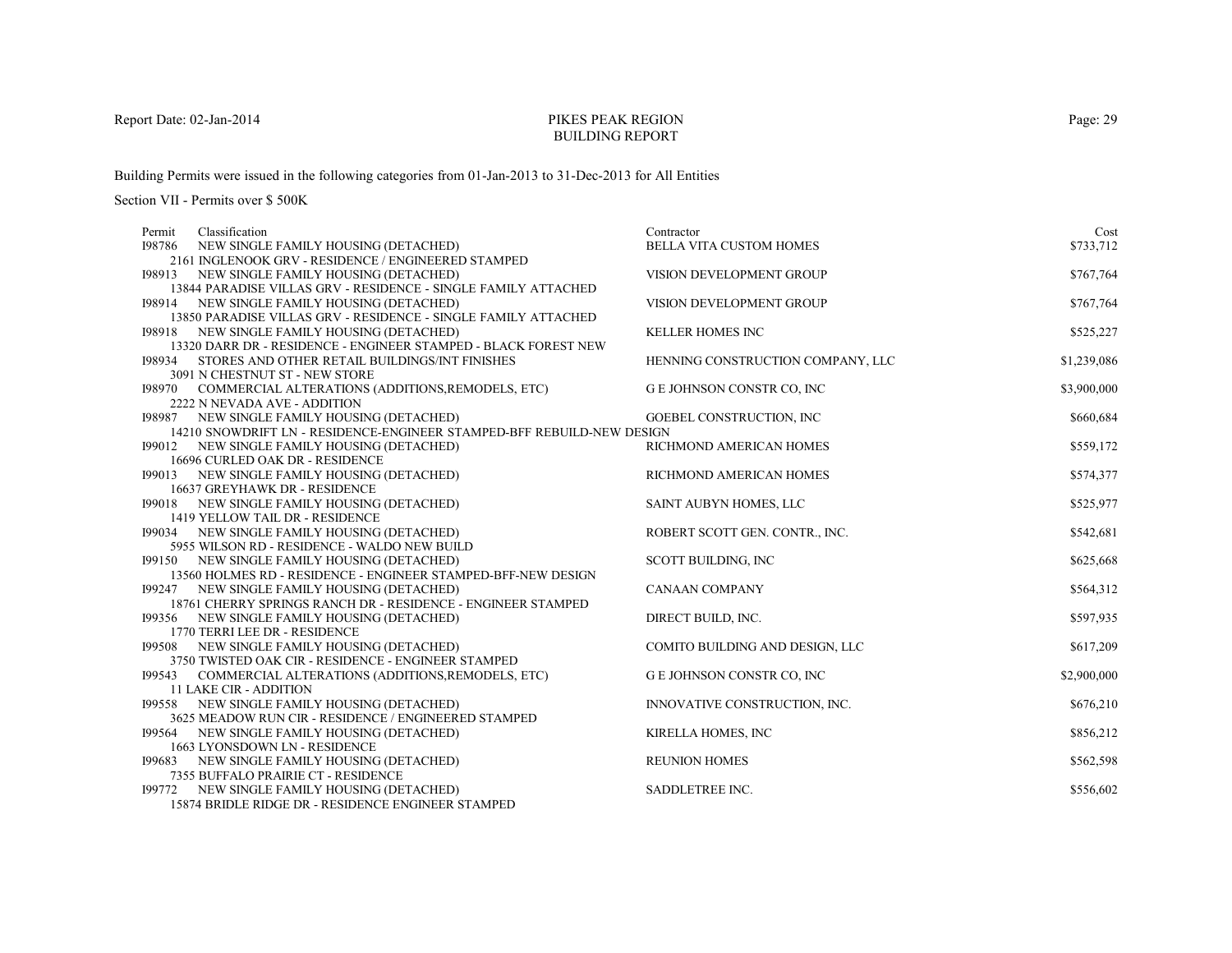# PIKES PEAK REGIONBUILDING REPORT

Building Permits were issued in the following categories from 01-Jan-2013 to 31-Dec-2013 for All Entities

| Classification<br>Permit                                                        | Contractor                         | Cost        |
|---------------------------------------------------------------------------------|------------------------------------|-------------|
| NEW SINGLE FAMILY HOUSING (DETACHED)<br>199774                                  | SAINT AUBYN HOMES, LLC             | \$639,375   |
| 13789 WINDRUSH DR - RESIDENCE                                                   |                                    |             |
| 199775 NEW SINGLE FAMILY HOUSING (DETACHED)                                     | SAINT AUBYN HOMES, LLC             | \$525,977   |
| 13994 RIVERCREST CIR - RESIDENCE                                                |                                    |             |
| 199778 NEW SINGLE FAMILY HOUSING (DETACHED)                                     | SAINT AUBYN HOMES, LLC             | \$639,375   |
| 13717 WINDRUSH DR - RESIDENCE                                                   |                                    |             |
| 199779 NEW SINGLE FAMILY HOUSING (DETACHED)                                     | SAINT AUBYN HOMES, LLC             | \$541,396   |
| 13729 WINDRUSH DR - RESIDENCE                                                   |                                    |             |
| 199874 NEW SINGLE FAMILY HOUSING (DETACHED)                                     | <b>TARA CUSTOM HOMES</b>           | \$757,912   |
| 13604 RANDOM RIDGE VW - RESIDENCE                                               |                                    |             |
| 199947 NEW OFFICES, BANKS, AND PROFESSIONAL BLDGS/INT FINISHES                  | MURPHY CONSTRUCTORS OF C/S INC     | \$2,400,000 |
| 501 S TEJON ST, 100 - NEW BANK                                                  |                                    |             |
| J00037 NEW SINGLE FAMILY HOUSING (DETACHED)                                     | ZOOK CONTRACTING                   | \$641,195   |
| 14495 E PINE GLEN DR - RESIDENCE - ENGINEER STAMPED                             |                                    |             |
| J00041 NEW SINGLE FAMILY HOUSING (DETACHED)                                     | CHALLENGER HOMES, INC.             | \$648,798   |
| 7169 MITCHELLVILLE WAY - RESIDENCE                                              |                                    |             |
| J00091 NEW SINGLE FAMILY HOUSING (DETACHED)                                     | <b>REUNION HOMES</b>               | \$562,598   |
| 2425 REED GRASS WAY - RESIDENCE                                                 |                                    |             |
| J00122 NEW SINGLE FAMILY HOUSING (DETACHED)                                     | SADDLETREE INC.                    | \$592,902   |
| 1929 BENT CREEK DR - RESIDENCE - ENGINEER STAMPED                               |                                    |             |
| J00172 NEW SINGLE FAMILY HOUSING (DETACHED)                                     | <b>BUILTRITE BUILDERS</b>          | \$709,940   |
| 2240 RAINBOWS END PT - RESIDENCE - ENGINEER STAMPED                             |                                    |             |
| NEW SINGLE FAMILY HOUSING (DETACHED)<br>J00262<br>12185 WINDMILL LN - RESIDENCE | VANTAGE HOMES CORPORATION          | \$576,626   |
| J00267 COMMERCIAL ALTERATIONS (ADDITIONS, REMODELS, ETC)                        | CARWILE CONSTRUCTION COMPANY, INC. | \$614,000   |
| 17 N SPRUCE ST - INTERIOR REMODEL                                               |                                    |             |
| J00282 NEW SINGLE FAMILY HOUSING (DETACHED)                                     | <b>SUNSET RIDGE DREAM HOMES</b>    | \$538,077   |
| 12430 SYLVAN MEADOWS DR - RESIDENCE- BFF-REBUILD (NEW ROOF DESIGN)              |                                    |             |
| J00292 NEW SINGLE FAMILY HOUSING (DETACHED)                                     | ELITE PROP. OF AMERICA, INC.       | \$561,420   |
| 2405 FIELDBROOK CT - RESIDENCE                                                  |                                    |             |
| J00293 NEW SINGLE FAMILY HOUSING (DETACHED)                                     | ELITE PROP. OF AMERICA, INC.       | \$619,993   |
| 13218 LIONS PEAK WAY - RESIDENCE                                                |                                    |             |
| J00294 NEW SINGLE FAMILY HOUSING (DETACHED)                                     | ELITE PROP. OF AMERICA, INC.       | \$512,271   |
| 2360 MARGAUX VALLEY WAY - RESIDENCE                                             |                                    |             |
| NEW SINGLE FAMILY HOUSING (DETACHED)<br>J00306                                  | ELITE PROP. OF AMERICA, INC.       | \$533,473   |
| 10471 MT COLUMBIA DR - RESIDENCE                                                |                                    |             |
| J00336 NEW SINGLE FAMILY HOUSING (DETACHED)                                     | GOETZMANN CUSTOM HOMES INC         | \$547,500   |
| 12845 HOLMES RD - RESIDENCE                                                     |                                    |             |
| J00503 NEW SINGLE FAMILY HOUSING (DETACHED)                                     | <b>ALLURE HOMES LTD</b>            | \$739,387   |
| 12955 THIEBAUD LN - RESIDENCE - ENGINEER STAMPED-BFF-NEW DESIGN                 |                                    |             |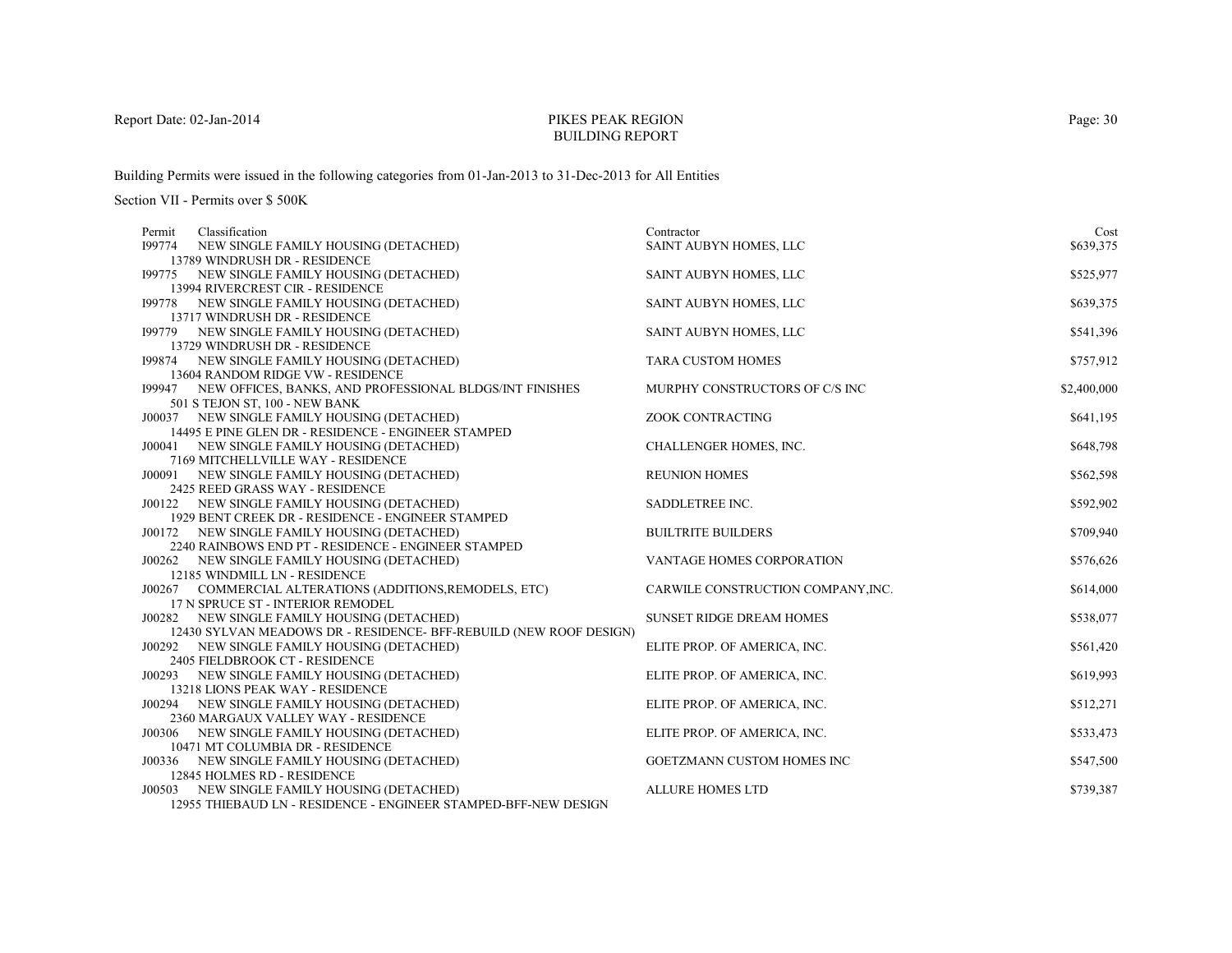# PIKES PEAK REGIONBUILDING REPORT

Building Permits were issued in the following categories from 01-Jan-2013 to 31-Dec-2013 for All Entities

| Classification<br>Permit                                                  | Contractor                        | Cost         |
|---------------------------------------------------------------------------|-----------------------------------|--------------|
| J00752<br>COMMERCIAL ALTERATIONS (ADDITIONS, REMODELS, ETC)               | <b>G E JOHNSON CONSTR CO, INC</b> | \$700,000    |
| 701 N CIRCLE DR - REMODEL & ADDITION                                      |                                   |              |
| J00760 COMMERCIAL ALTERATIONS (ADDITIONS, REMODELS, ETC)                  | DANIEL-BARRY CONSTRUCTION INC     | \$875,145    |
| 360 WOOTEN RD - INTERIOR REMODEL                                          |                                   |              |
| J00831 NEW SINGLE FAMILY HOUSING (DETACHED)                               | SAINT AUBYN HOMES, LLC            | \$1,911,057  |
| 8073 PINFEATHER DR - RESIDENCE                                            |                                   |              |
| J00844 NEW SINGLE FAMILY HOUSING (DETACHED)                               | RICHMOND AMERICAN HOMES           | \$574,377    |
| 5929 FERGUS DR - RESIDENCE                                                |                                   |              |
| J00927 NEW SINGLE FAMILY HOUSING (DETACHED)                               | COLARELLI CONSTRUCTION, INC.      | \$533,258    |
| 25 S JEFFERSON ST - RESIDENCE                                             |                                   |              |
| J00938 NEW SINGLE FAMILY HOUSING (DETACHED)                               | <b>BUILTRITE BUILDERS</b>         | \$629,630    |
| 17655 TABLE ROCK RD - RESIDENCE - ENGINEER STAMPED                        |                                   |              |
| J01007 NEW SINGLE FAMILY HOUSING (DETACHED)                               | ELITE PROP. OF AMERICA, INC.      | \$561,420    |
| 2376 MARGAUX VALLEY WAY - RESIDENCE                                       |                                   |              |
| J01019 NEW SCHOOLS AND OTHER EDUCATIONAL BUILDINGS                        | <b>JHL CONSTRUCTORS, INC.</b>     | \$14,859,071 |
| 4620 ANTELOPE RIDGE DR - NEW K-8 SCHOOL                                   |                                   |              |
| J01091 NEW SINGLE FAMILY HOUSING (DETACHED)                               | DME HOMES DBA GJ GARDNER HOMES    | \$539,576    |
| 13145 HERRING RD - RESIDENCE - ENGINEER STAMPED -BFF- NEW DESIGN          |                                   |              |
| J01212 NEW SINGLE FAMILY HOUSING (DETACHED)                               | <b>BELLA VITA CUSTOM HOMES</b>    | \$659,077    |
| 2112 RED EDGE HTS - RESIDENCE - ENGINEER STAMPED                          |                                   |              |
| J01227 NEW SINGLE FAMILY HOUSING (DETACHED)                               | <b>HOMEOWNER</b>                  | \$618,387    |
| 12660 WOLFORD LN - RESIDENCE - ENGINEER STAMPED, DETACHED GAR (2 PERMITS) |                                   |              |
| J01238 NEW SINGLE FAMILY HOUSING (DETACHED)                               | HANDCRAFTED CONSTRUCTION          | \$737,460    |
| 4060 FOXCHASE WAY - RESIDENCE - ENGINEER STAMPED                          |                                   |              |
| J01240 NEW SINGLE FAMILY HOUSING (DETACHED)                               | <b>BUILTRITE BUILDERS</b>         | \$784,896    |
| 2387 COYOTE CREST VW - RESIDENCE ENGINEER STAMPED                         |                                   |              |
| J01266 NEW SINGLE FAMILY HOUSING (DETACHED)                               | HACIENDA CONSTRUCTION, INC.       | \$551,569    |
| 16332 TIMBER MEADOW DR - RESIDENCE                                        |                                   |              |
| J01267 NEW SINGLE FAMILY HOUSING (DETACHED)                               | HEREBIC HOMES, INC                | \$589,154    |
| 5960 SCHWENCKS PL - RESIDENCE - ENGINEER STAMPED - BFF                    |                                   |              |
| J01271 NEW SINGLE FAMILY HOUSING (DETACHED)                               | HIGH POINT HOMES INC              | \$775,902    |
| 3716 CAMELROCK VW - RESIDENCE - ENGINEER STAMPED                          |                                   |              |
| J01351 NEW SINGLE FAMILY HOUSING (DETACHED)                               | CONSTRUCTION BY GENESIS, INC.     | \$547,714    |
| 17385 POND VIEW PL - RESIDENCE - ENGINEER STAMPED                         |                                   |              |
| J01453 NEW SINGLE FAMILY HOUSING (DETACHED)                               | BRADLEY HOMES, INC.               | \$1,500,000  |
| 1605 VINE CLIFF HTS - RESIDENCE (ENGINEER STAMPED)                        |                                   |              |
| J01458 NEW HOSPITALS AND OTHER INSTITUTIONS                               | <b>GERALD H PHIPPS INC</b>        | \$14,083,000 |
| 9208 GRAND CORDERA PKWY - NEW ASSISTED LIVING FACILITY - FOUNDATION ONLY  |                                   |              |
| J01481 NEW SINGLE FAMILY HOUSING (DETACHED)                               | PIONEER WEST HOMES LLC            | \$607,679    |
| 6322 FARTHING DR - RESIDENCE - ENGINEER STAMPED                           |                                   |              |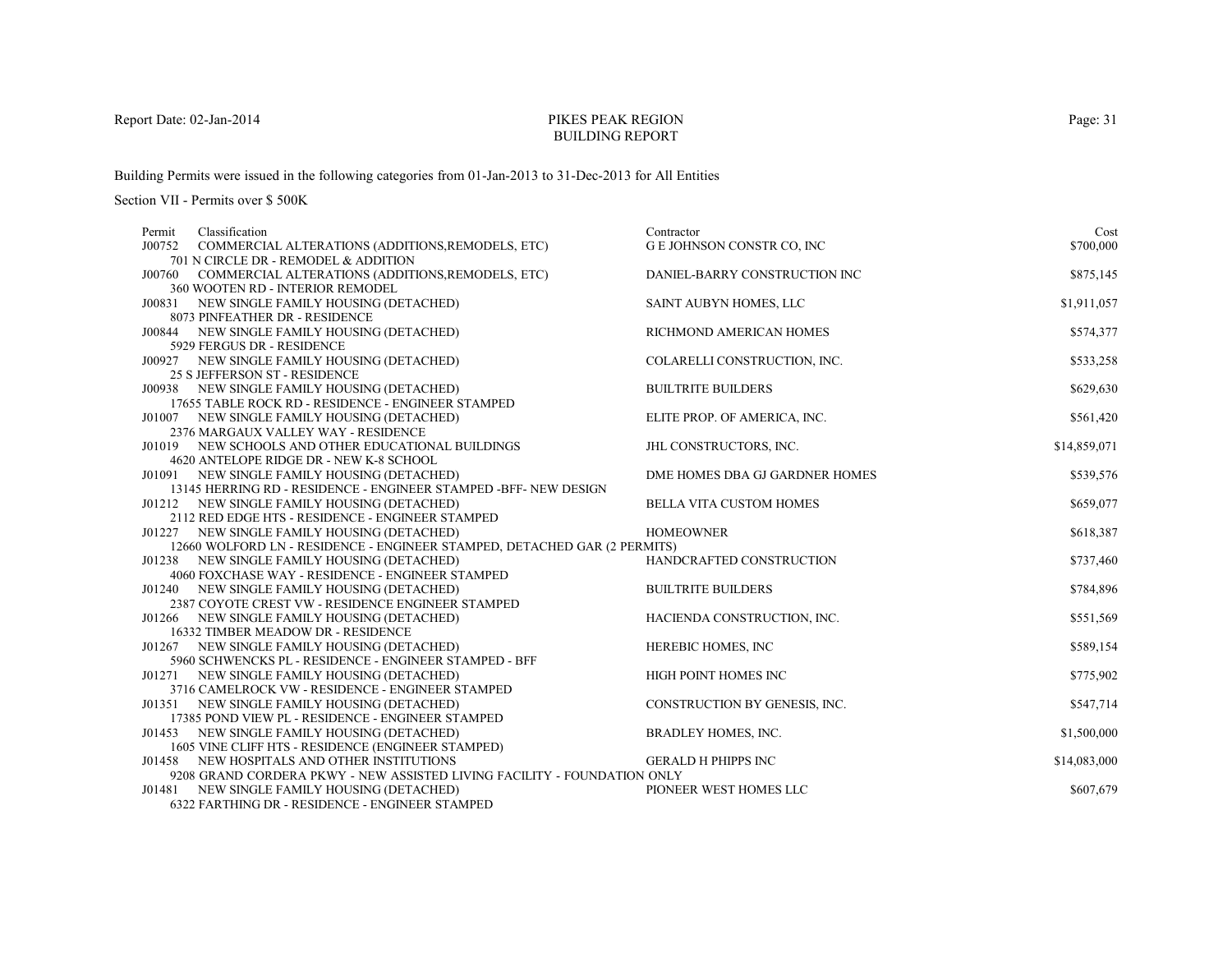# PIKES PEAK REGIONBUILDING REPORT

Building Permits were issued in the following categories from 01-Jan-2013 to 31-Dec-2013 for All Entities

| Permit | Classification                                                                                                                                                                                                                                                                                                                                                                                                    | Contractor                                                                                                                         | Cost                                                 |
|--------|-------------------------------------------------------------------------------------------------------------------------------------------------------------------------------------------------------------------------------------------------------------------------------------------------------------------------------------------------------------------------------------------------------------------|------------------------------------------------------------------------------------------------------------------------------------|------------------------------------------------------|
|        | J01592 NEW SINGLE FAMILY HOUSING (DETACHED)                                                                                                                                                                                                                                                                                                                                                                       | RICHMOND AMERICAN HOMES                                                                                                            | \$559,172                                            |
|        | 10887 MT EVANS DR - RESIDENCE--CHG FRM 10877 12/12/13 JKL PER CORRECTED SITE PLAN                                                                                                                                                                                                                                                                                                                                 |                                                                                                                                    |                                                      |
|        | J01625 NEW FIVE OR MORE FAMILY BUILDINGS                                                                                                                                                                                                                                                                                                                                                                          | MANS HOMES, INC.                                                                                                                   | \$2,474,787                                          |
|        | 676 W MONUMENT ST - NEW APARTMENT BUILDING (20 UNIT) - FOUNDATION ONLY                                                                                                                                                                                                                                                                                                                                            |                                                                                                                                    |                                                      |
|        | J01769 NEW SINGLE FAMILY HOUSING (DETACHED)                                                                                                                                                                                                                                                                                                                                                                       | SADDLETREE INC.                                                                                                                    | \$626,097                                            |
|        | 2530 TALLESON CT - RESIDENCE-WALDO CANYON REBUILD-NEW DESIGN - ENGINEER STAMPED                                                                                                                                                                                                                                                                                                                                   |                                                                                                                                    |                                                      |
|        | J01910 NEW SINGLE FAMILY HOUSING (DETACHED)                                                                                                                                                                                                                                                                                                                                                                       | CREEKSTONE DEVELOPMENT, INC.                                                                                                       | \$521,373                                            |
|        | 5760 LEON YOUNG DR - RESIDENCE                                                                                                                                                                                                                                                                                                                                                                                    |                                                                                                                                    |                                                      |
|        | J01940 NEW SINGLE FAMILY HOUSING (DETACHED)                                                                                                                                                                                                                                                                                                                                                                       | WOOD STONE CONSTRUCTION, LLC.                                                                                                      | \$557,030                                            |
|        | 13030 HERRING RD - RESIDENCE - ENGINEER STAMPED-BFF- NEW DESIGN                                                                                                                                                                                                                                                                                                                                                   |                                                                                                                                    |                                                      |
|        | J02067 NEW SINGLE FAMILY HOUSING (DETACHED)                                                                                                                                                                                                                                                                                                                                                                       | HANDCRAFTED CONSTRUCTION                                                                                                           | \$563,669                                            |
|        | 13720 HOLMES RD - RESIDENCE - ENGINEER STAMPED-BFF-NEW DESIGN                                                                                                                                                                                                                                                                                                                                                     |                                                                                                                                    |                                                      |
|        | J02109 NEW SINGLE FAMILY HOUSING (DETACHED)                                                                                                                                                                                                                                                                                                                                                                       | HIGH COUNTRY INTL LTD                                                                                                              | \$521,265                                            |
|        | 2635 TREVOR LN - RESIDENCE - WALDO CANYON REBUILD                                                                                                                                                                                                                                                                                                                                                                 |                                                                                                                                    |                                                      |
|        | J02250 COMMERCIAL ALTERATIONS (ADDITIONS, REMODELS, ETC)                                                                                                                                                                                                                                                                                                                                                          | <b>BBMK CONTRACTING,LLC</b>                                                                                                        | \$600,900                                            |
|        | 12105 AMBASSADOR DR - REROOF                                                                                                                                                                                                                                                                                                                                                                                      |                                                                                                                                    |                                                      |
|        | J02251 NEW SINGLE FAMILY HOUSING (DETACHED)                                                                                                                                                                                                                                                                                                                                                                       | CREEKSTONE DEVELOPMENT, INC.                                                                                                       | \$690,987                                            |
|        | 5953 FERGUS DR - RESIDENCE                                                                                                                                                                                                                                                                                                                                                                                        |                                                                                                                                    |                                                      |
|        | J02277 NEW SINGLE FAMILY HOUSING (DETACHED)                                                                                                                                                                                                                                                                                                                                                                       | RIVER ROCK CUSTOM HOMES, INC.                                                                                                      | \$574,484                                            |
|        | 3750 EL RANCHO WAY - RESIDENCE - ENGINEER STAMPED                                                                                                                                                                                                                                                                                                                                                                 |                                                                                                                                    |                                                      |
|        | J02287 NEW SINGLE FAMILY HOUSING (DETACHED)                                                                                                                                                                                                                                                                                                                                                                       | SADDLETREE INC.                                                                                                                    | \$757,056                                            |
|        | 13572 STONY HILL PT - RESIDENCE (ENGINEER STAMPED)                                                                                                                                                                                                                                                                                                                                                                |                                                                                                                                    |                                                      |
|        | J02354 NEW SINGLE FAMILY HOUSING (DETACHED)                                                                                                                                                                                                                                                                                                                                                                       | CONSTRUCTION BY GENESIS, INC.                                                                                                      | \$631,772                                            |
|        | 5590 COPPER DR - RESIDENCE                                                                                                                                                                                                                                                                                                                                                                                        |                                                                                                                                    |                                                      |
|        | J02359 NEW SINGLE FAMILY HOUSING (DETACHED)                                                                                                                                                                                                                                                                                                                                                                       | <b>SUNSET RIDGE DREAM HOMES</b>                                                                                                    | \$754,700                                            |
|        | 12890 HOLMES RD - RESIDENCE - NEW BUILD BFF                                                                                                                                                                                                                                                                                                                                                                       |                                                                                                                                    |                                                      |
|        | J02483 NEW SINGLE FAMILY HOUSING (DETACHED)                                                                                                                                                                                                                                                                                                                                                                       | ELITE PROP. OF AMERICA, INC.                                                                                                       | \$561,420                                            |
|        | 13206 LIONS PEAK WAY - RESIDENCE                                                                                                                                                                                                                                                                                                                                                                                  |                                                                                                                                    |                                                      |
|        | J02539 NEW CHURCHES AND OTHER RELIGIOUS BUILDINGS                                                                                                                                                                                                                                                                                                                                                                 | COLARELLI CONSTRUCTION, INC.                                                                                                       | \$1,938,017                                          |
|        | 4450 WESTMEADOW DR - NEW CHURCH                                                                                                                                                                                                                                                                                                                                                                                   |                                                                                                                                    |                                                      |
|        | J02598 NEW SINGLE FAMILY HOUSING (DETACHED)<br>6536 BRAMBLE BEND CT - RESIDENCE                                                                                                                                                                                                                                                                                                                                   | OAKWOOD HOMES, LLC                                                                                                                 | \$511,521                                            |
|        |                                                                                                                                                                                                                                                                                                                                                                                                                   |                                                                                                                                    |                                                      |
|        |                                                                                                                                                                                                                                                                                                                                                                                                                   |                                                                                                                                    |                                                      |
|        |                                                                                                                                                                                                                                                                                                                                                                                                                   |                                                                                                                                    |                                                      |
|        |                                                                                                                                                                                                                                                                                                                                                                                                                   |                                                                                                                                    |                                                      |
|        |                                                                                                                                                                                                                                                                                                                                                                                                                   |                                                                                                                                    |                                                      |
|        |                                                                                                                                                                                                                                                                                                                                                                                                                   |                                                                                                                                    |                                                      |
|        |                                                                                                                                                                                                                                                                                                                                                                                                                   |                                                                                                                                    |                                                      |
|        |                                                                                                                                                                                                                                                                                                                                                                                                                   |                                                                                                                                    |                                                      |
| J02670 | COMMERCIAL ALTERATIONS (ADDITIONS, REMODELS, ETC)<br>1555 W GARDEN OF THE GODS RD - INTERIOR REMODEL<br>J02671 NEW SINGLE FAMILY HOUSING (DETACHED)<br>10899 GLEN CANYON DR - RESIDENCE<br>J02713 NEW INDUSTRIAL BUILDINGS (MANUFACTURING ETC)<br>3285 CAPITAL DR - NEW CHROME PLANT THRU FINISH - SEE NOTES<br>J02725 NEW SINGLE FAMILY HOUSING (DETACHED)<br>13810 STAFFSHIRE LN - RESIDENCE - ENGINEER STAMPED | <b>G E JOHNSON CONSTR CO, INC</b><br>DME HOMES DBA GJ GARDNER HOMES<br><b>GEIS CONSTRUCTION SOUTH</b><br><b>BUILTRITE BUILDERS</b> | \$3,000,000<br>\$542,467<br>\$5,118,545<br>\$695,378 |